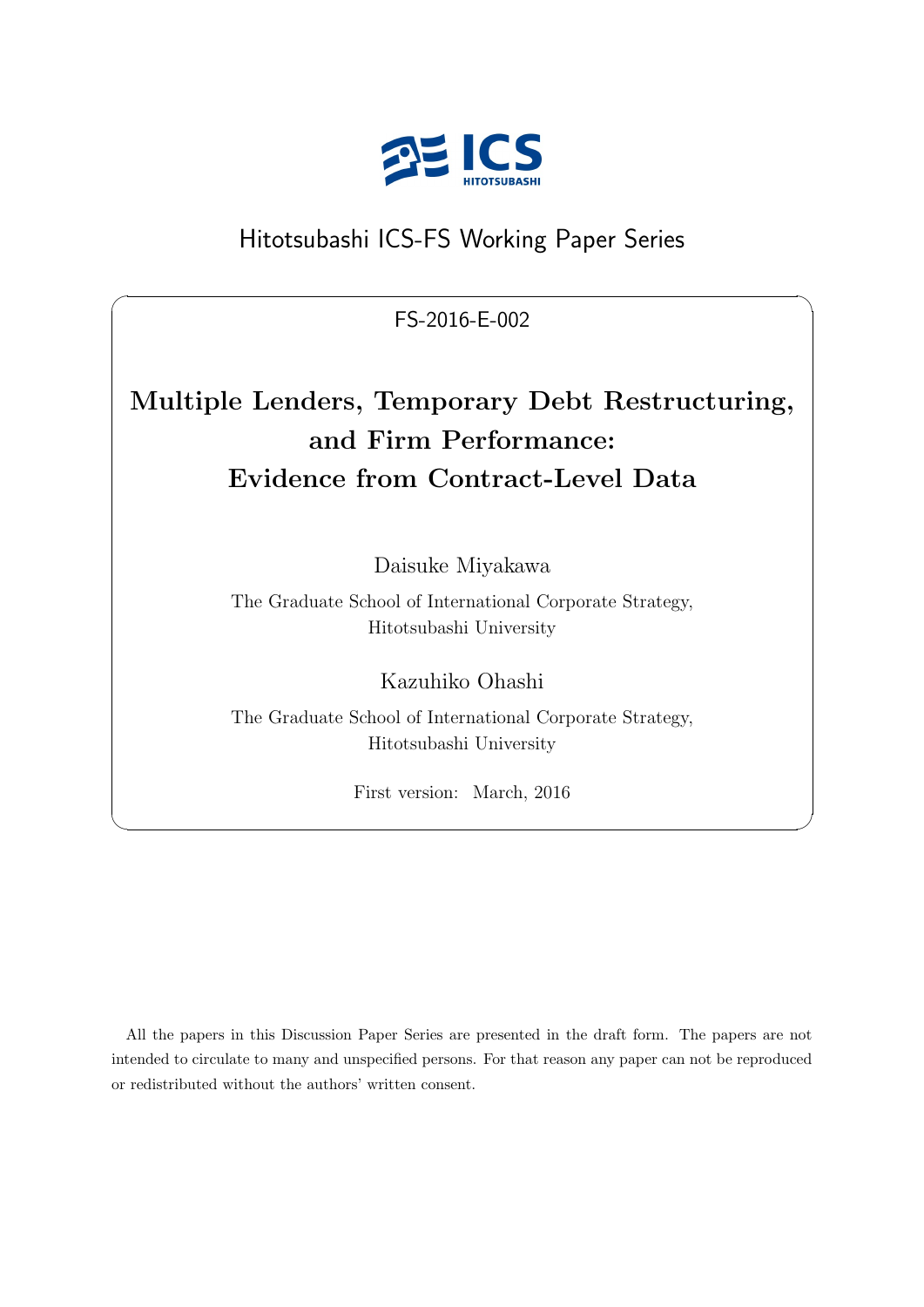### **Multiple Lenders, Temporary Debt Restructuring, and Firm Performance: Evidence from Contract-Level Data\***

Daisuke Miyakawa† Hitotsubashi University

Kazuhiko Ohashi‡ Hitotsubashi University

March 2016

#### Abstract

This paper empirically examines the cause and consequence of private debt restructurings out of court. Using unique contract-level data accounting for Japanese bank loans, we employ probit and multinomial logit estimations to study how demand and approval of debt restructuring are determined, as well as under what conditions one specific form of debt restructuring—temporary debt restructuring—is utilized. The results of our estimations show, first, that the demand of debt restructuring is systematically associated with firm characteristics and the relation-specific characteristics. Second, debt restructurings are more likely to take a "temporary" form when the number of lender banks is larger. Using propensity score matching difference-in-difference estimation, we further find that the performance of firms experiencing temporary debt restructuring significantly deteriorates in comparison with that of firms experiencing nontemporary debt restructuring. Furthermore, such pattern is more likely to be observed when lender banks have weaker balance sheet conditions. These results imply that temporary debt restructuring during our sample period was mainly used as de facto evergreening lending, which ended up deteriorating borrower creditworthiness.

Keywords: Debt restructuring; Number of banks; Firm performance; Evergreening lending JEL classification: G21, G32, K12, L14, D82

 $\overline{a}$ 

<sup>\*</sup> This research was conducted as a part of the Research Institute of Economy, Trade and Industry (RIETI) research project "Study on Corporate Finance and Firm Dynamics." We would like to thank Iichiro Uesugi, Kaoru Hosono, Arito Ono, Hirofumi Uchida, Masazumi Hattori, Xu Peng, Wako Watanabe, Toshihiro Okubo, Mathias Hoffman, Miho Takizawa, Hiroshi Ohashi, Masahisa Fujita, Masayuki Morikawa, Atsushi Nakajima, and participants of seminars at the Research Institute of Economy, Trade and Industry (RIETI). This study is financially supported by JSPS KAKENHI Grant (S) 25220502.

<sup>†</sup> Corresponding author: Associate Professor, Graduate School of International Corporate Strategy, Hitotsubashi University, 2-1-2 Hitotsubashi, Chiyoda-ku, Tokyo 101-8439 JAPAN. E-mail[: dmiyakawa@ics.hit-u.ac.jp.](mailto:dmiyakawa@ics.hit-u.ac.jp)

<sup>‡</sup> Professor, Graduate School of International Corporate Strategy, Hitotsubashi University, 2-1-2 Hitotsubashi, Chiyoda-ku, Tokyo 101-8439 JAPAN. E-mail[: kohashi@ics.hit-u.ac.jp.](mailto:kohashi@ics.hit-u.ac.jp)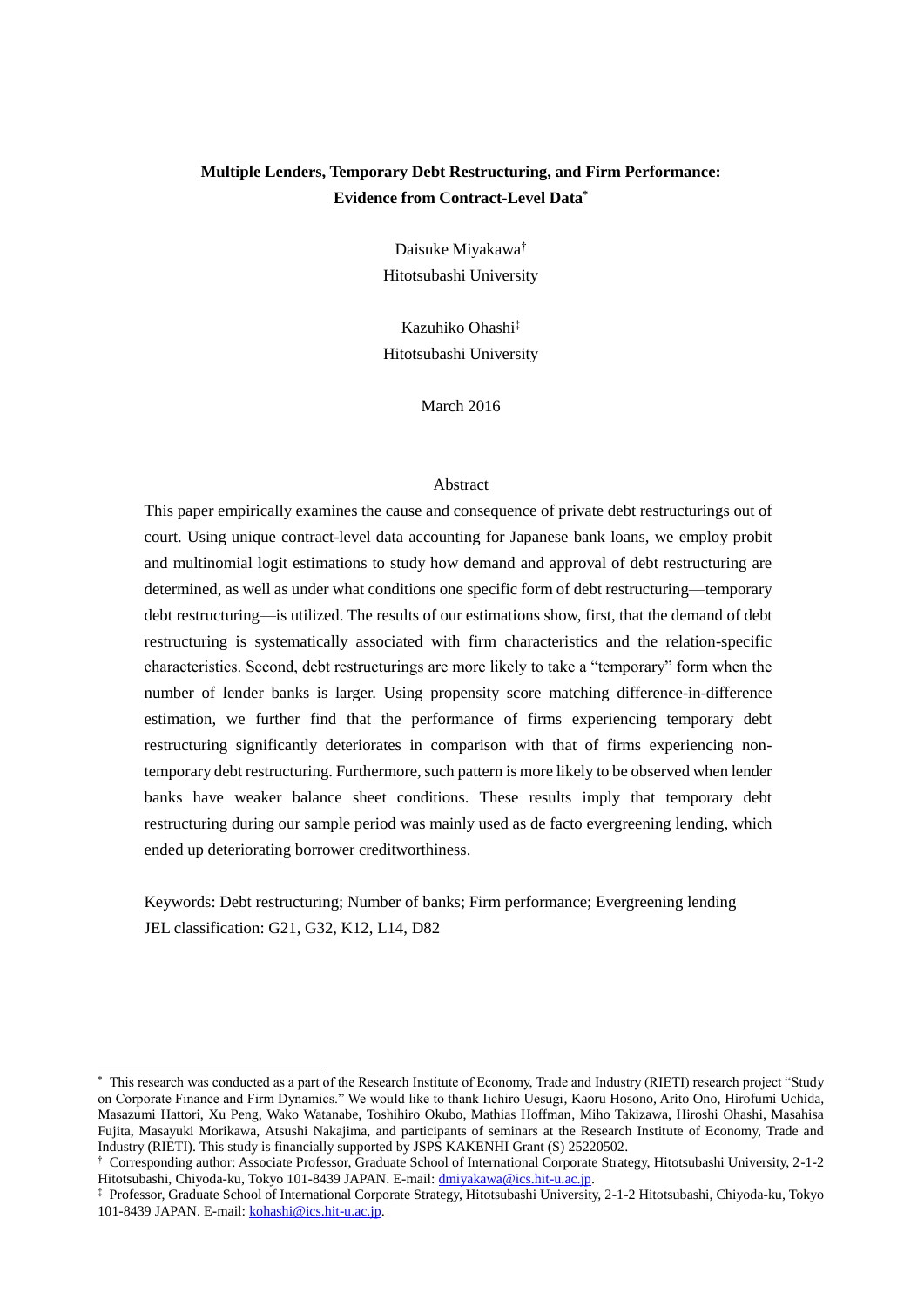#### **1. Introduction**

-

Private debt restructuring including the postponement of debt repayment, which is often employed for renegotiating bank loan (Roberts and Sufi 2008; Roberts 2015), has the similar economic role to the provision of additional loan in the sense that both provide borrowers the benefit of time associated with loan repayment. In spite of such importance of debt restructuring as a financial tool, however, our knowledge on the cause and consequence of debt restructuring – in particular that between banks and unlisted firms – is still limited mainly due to the lack of reliable contract-level data on private debt restructuring. It is not straightforward to collect the information associated with private debt restructuring out of court even for listed firms since publicly available information (e.g., financial statement) could not fully account for the exact contents of debt restructuring. Furthermore, it becomes almost impossible to systematically collect the information associated with the private debt renegotiation between banks and unlisted firms, for which even the financial statement is not generally publicly available.

Reflecting the limitation of such data availability, the extant studies on the cause of debt restructuring have relied on hand-picked data. Roberts and Sufi (2008), for example, use the data for 1,000 U.S. public firms augmented by hand-picked data accounting for various debt contract modifications. <sup>4</sup> Bruner and Krahnen (2008) also employ the distressed corporate debtors' information consists of 124 borrower firms, which is directly obtained from six major German banks' internal information. Although these recent studies have certainly opened up the empirical analyses on the cause of debt restructuring, contract-level empirical evidence is still comparatively scarce.

Against this background, the first motivation of the present paper is to study the cause of private debt restructuring by using a novel dataset accounting for more than 5,000 unlisted firms, among which around 1,500 firms experienced private debt restructuring out of court. The dataset is compiled from the survey data conducted on October 2014 for Japanese unlisted firms and contain wide variety of firm-specific, bank-specific, and firm-bank relationship-specific characteristics as well as the detailed information on the contents of debt restructuring. Distinct from the extant studies exclusively focusing on the characteristics of firms experiencing debt restructuring, the present study starts its analysis from the discussion on the determinants of demand for debt restructuring. Then, controlling for such demand, we further study the determinants of the approval for debt restructuring. This could be possible because using the abovementioned dataset, we can identify firms requesting renegotiation and approved, requesting but rejected, and not requesting. As far as we concern, there is no extant study employing the data with such wide coverage and detailed information associated with debt restructuring.

<sup>4</sup> Denis and Wang (2014) also employ the data set obtaining from the same data source.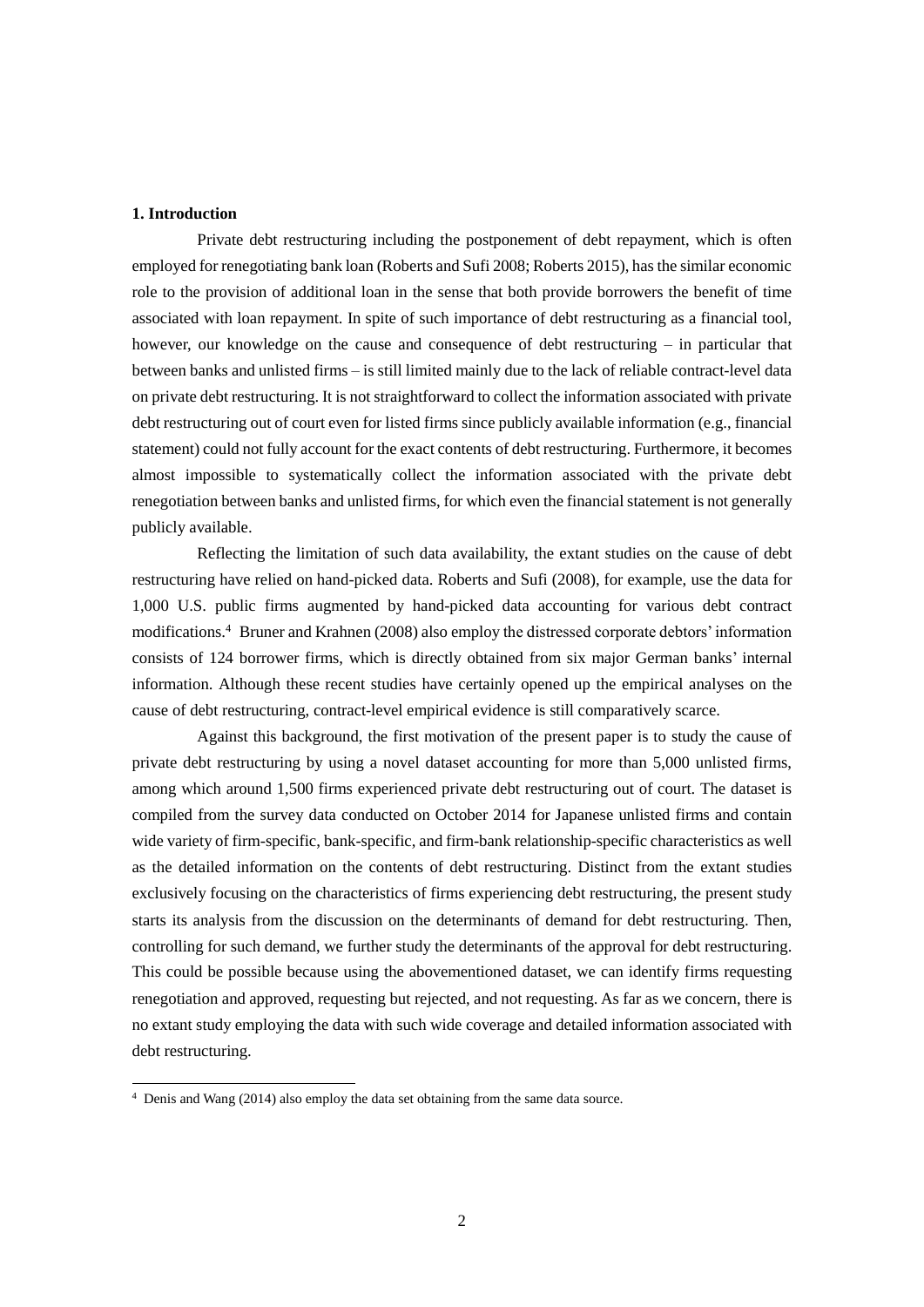Apart from the studies on the cause of debt restructuring, a number of extant studies have also been paying an attention to the consequence of debt restructuring. As a prominent study, for example, Gilson et al. (1990) employs event study approach to examine the impact associated with listed companies' debt-relief request. Following the same methodological framework, Inoue et al. (2008) and Godlewski (2015) revisit the same question and show that further detailed features of debt restructuring (e.g., who led the restructuring, what role financial authorities' bank supervision played, how frequent renegotiation occurred, etc.) matter in terms of the economic impact of private debt renegotiation. Here, we should note that all of these extant studies exclusively focus on firms' stock price under event study framework, and thus examine only the listed companies. Against this background, the second motivation of the present paper is to extend the analysis on the consequence of debt restructuring both toward the one including unlisted firms and the one employing other measures for firm performance than stock prices (i.e., firms' financial statement information).

From the theoretical point of view, as discussed in the classical paper (e.g., Bolton and Scharfstein 1996; Dewatripont and Maskin 1995), larger number of lender banks is presumed to make it harder for related parties to renegotiate debt. According to their discussion, such a restriction on debt restructuring originated from the dispersed banks relations is used to effectively induce borrowers to appropriately behave. Despite the simple prediction that the difficulty of debt restructuring is positively correlated with the number of lender banks, which is provided by these theoretical models, empirically examining how the number of lender banks affects the probability of debt renegotiation is not straightforward. This is mainly because we need to identify whether firms actually request for debt restructuring, whether firms apply for the debt restructuring, and whether such application is approved or not. These information is necessary to avoid the endogeneity bias associated with the omitted variables such as firms' demand for debt restructuring. As already mentioned, the data we use in the present paper includes all the information we need to test the prediction in the abovementioned classical paper. This leads to the third motivation of this paper that empirically tests it.

As mentioned at the outset, debt restructuring, especially that includes the postponement of debt repayment, shares the same feature with loan provision as both provide borrowers the benefit of time to repay. This means that a bust amount of extant literature on bank lending are largely related to the discussion on debt restructuring. Among those extant studies, we aim to link the present paper to one research issue – banks' provision of evergreening loan. As an illustration, Peek and Rosengren (2005) point out that Japanese banks had a perverse incentive to provide additional loan to the weakest borrower in order to avoid the realization of losses on their balance sheet. Given the fact that our dataset contains various firm characteristics including performance measures, we can explicitly study for what type of firms banks grant debt restructuring, and what the impact of the restructuring on firm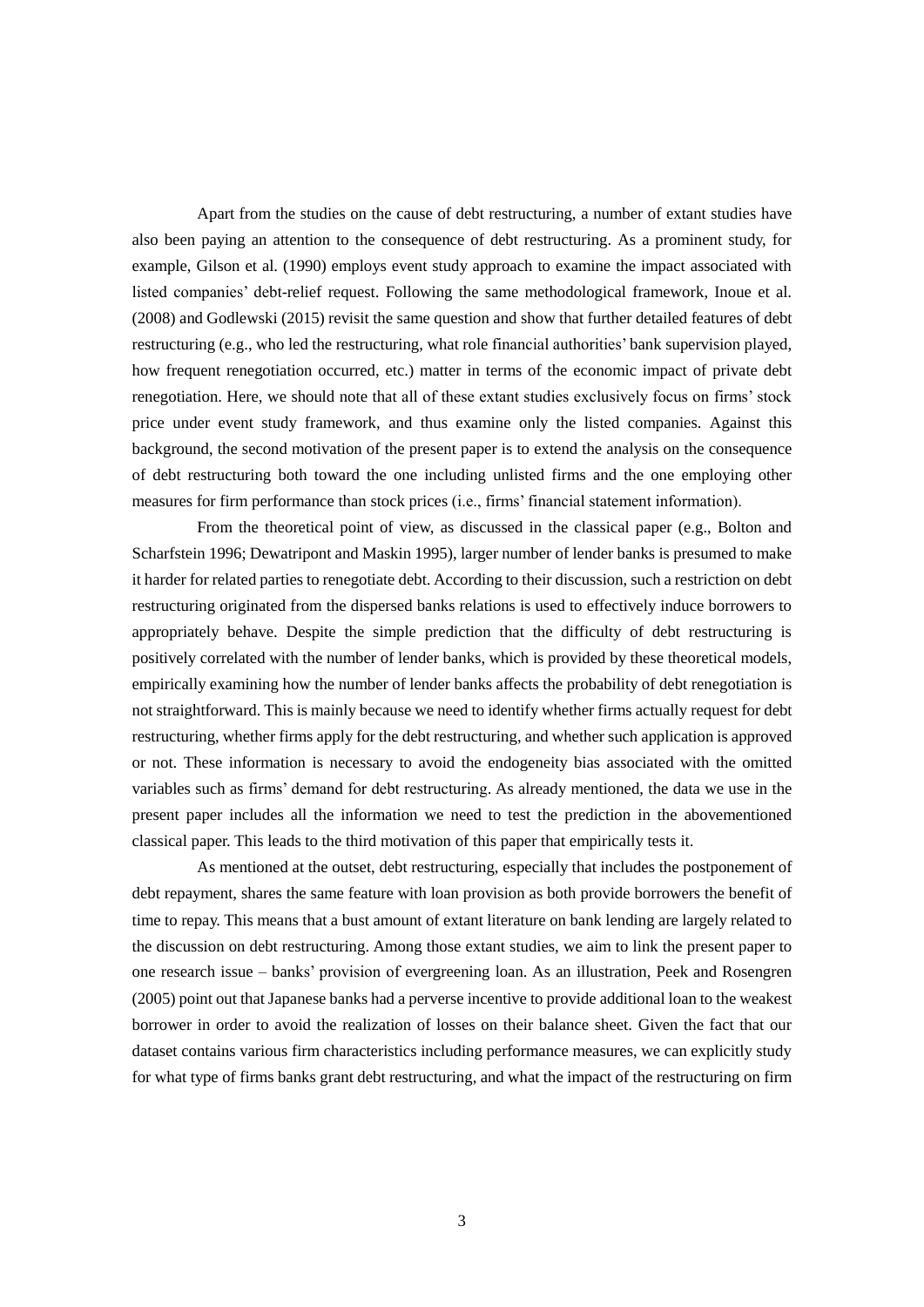performance in the context of evergreening. In this regard, we are specifically interested in whether the conducted debt restructuring is "temporary" fashion or not. Such temporary debt restructuring is typically observed in the form that repayment schedule is modified over short periods (e.g., within one year) without reducing principal or interests. Under this modification, it is certain for firms and lender banks to renegotiate again in near future since it is highly difficult for borrower firms to repay the debt under such modified schedule unless firms face good windfall (see Figure 1). We presume that this type of temporary debt restructuring shares the same economic feature with the provision of evergreening loan since such debt restructuring could be done to avoid the realization of losses for a limited length of time periods.

Of course, temporary debt restructuring has other motivations than evergreening. If firms' request for debt restructuring is due to an idiosyncratic shock to firms' activities, it is reasonable for firms and banks to use the temporary debt restructuring as a buffer for such a short-run difficulty. From this point of view, it is important to study the cause and consequence of temporary debt restructuring. If the temporary debt restructuring is, on average, used to overcome the short-run shock, the utilization of such restructuring should be neither associated with ex-ante poor performance (after controlling for the short-run shock) nor ex-post poor performance. If the temporary debt restructuring is, however, used as de facto evergreening to hide the realization of losses for a short period time, the utilization of temporary restructuring is accompanied with ex-ante poor performance (after controlling for the impact of the short-run shock) as well as ex-post poor performance compared to the case of nontemporary debt restructuring. The dataset we use in the present paper provides a great opportunity to test the economic implication associated with the motivation of temporary debt restructuring, which is the fourth motivation of the present paper.

Note that such a study is especially important given the Japanese SME financial act, which was introduced on December 2009 and terminated on March 2013, was effective during a large part of our sample periods. This act was introduced by Japanese Financial Services Agency right after the global financial crisis in 2008 to induce lender banks to grant debt renegotiation by lowering the financial cost associated with the debt restructuring. More specifically, under this act, banks need not incur any cost of the allowance for loan losses associated with the debt-restructured borrower firms as far as these firms show business plan. Given that the act was valid for a specific period of time, we presume that the act induced banks (esp., banks with weak balance sheet conditions) to implement temporary debt restructuring partly from the evergreening motive. The fifth motivation of this paper is, thus, to study whether the debt restructuring conducted under the act has any specific feature in terms of the determinants, its exact contents, and its economic consequences.

Our major findings are as follows: First, our probit estimation indicates that the probability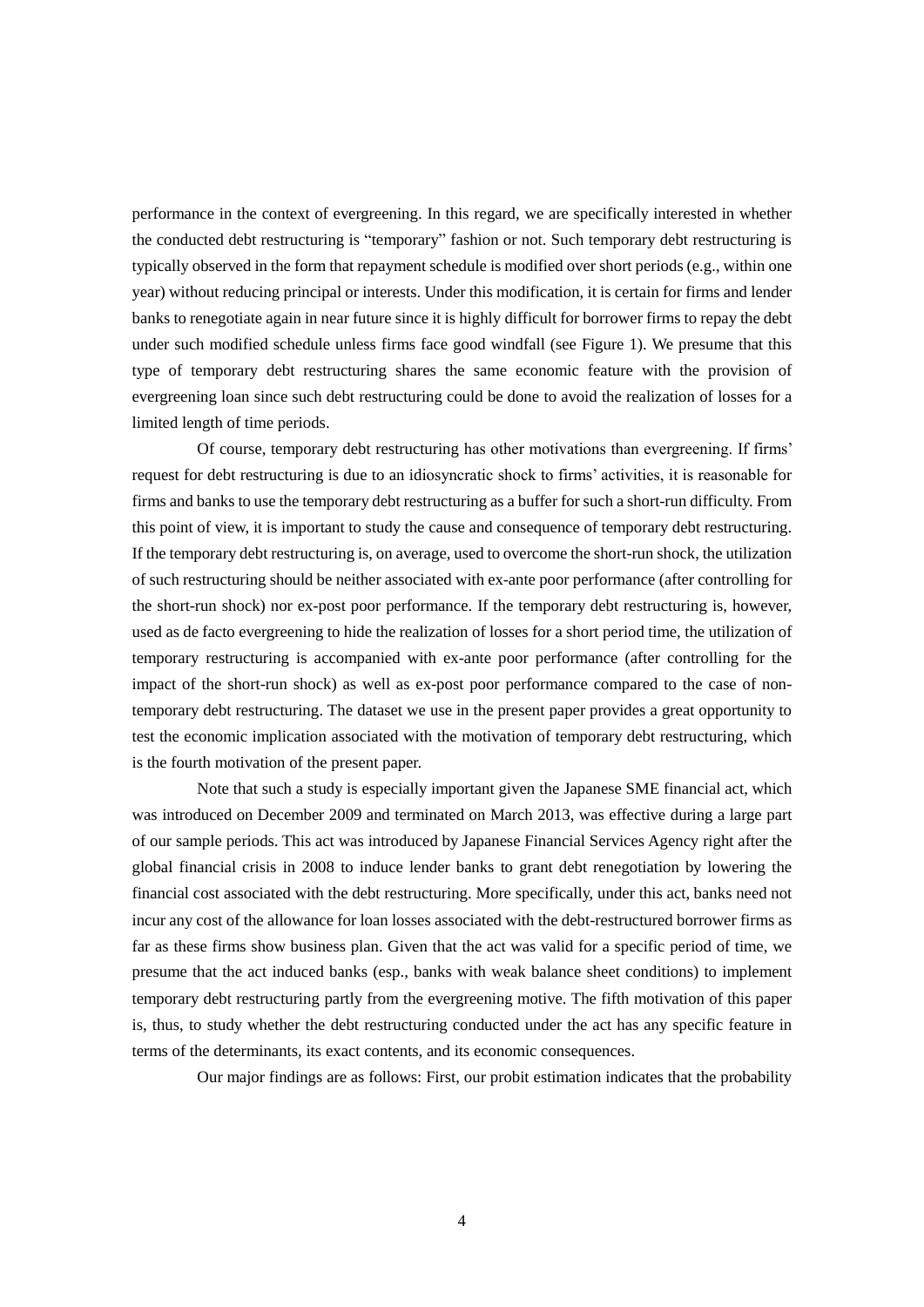for firms to demand debt restructuring increases as firm quality becomes worse and/or debt burden increases, which represents firms' natural needs to postpone and reduce the debt repayment. Also, firms with higher ownership share are also more likely to demand debt restructuring. This could reflect the private benefit for firm owner from keeping the business. Interestingly, the probability of demanding debt restructuring becomes larger as the number of lender banks becomes larger. This result suggests that firms having dispersed relations with lender banks find it difficult to obtain additional loan provision, hence need to rely on debt restructuring. On the determinants of the approval of debt restructuring, second, there are only weak evidences for its determinants. One important result is that, unlike the theoretical prediction in the abovementioned classical papers, the number of banks does not affect the probability of approval in our dataset. This result is not altered even if we employ alternative definition of approval and rejection. Third, somewhat complementing this result, our probit and multinomial logit estimations indicate that, among the firms experiencing debt restructuring, firms borrowing from larger number of lender banks are more likely to face temporary debt restructuring under which firms and banks needed to renegotiate again. This means that in the case of larger number of lender banks, approved debt restructuring are more likely to take the form as in Figure 1. This result is robust under various subsample analyses, alternative variable choices, or estimation frameworks. Furthermore, such an employment of temporary debt restructuring is more likely to be observed during the period the SME financial act. These result suggest that the theoretical illustration for the coordination failure among multiple lender banksin, for example, Bolton and Scharfstein (1996) might realize in the form that those multiple lender banks postpone the decision for a short period of time without finalize the decision on debt restructuring. Fourth, our difference-in-difference estimation shows that such a temporal debt restructuring leads to the deterioration of firm performance compared to the case for control samples chosen through the propensity-score matching procedure. Furthermore, such a result is more likely to be obtained when lender banks have weaker balance sheet conditions. In sum, the results in the present paper show that temporary debt restructuring during our sample period was mainly used as de facto evergreening, which ended up the deterioration of borrower creditworthiness. While debt restructuring could be theoretically used as an effective buffer for shortrun shock, it is not necessarily the case in our dataset.

The remainder of this study is organized as follows. Section 2 briefly surveys the related literature, especially those study the issues closely related to the central themes of the present paper – evergreening loan provision and temporary debt restructuring under multiple-lender environment. Section 3 explains the data and the empirical framework we use in this study. Section 4 examines and discusses the empirical results associated with the determinants of debt restructuring and the economic impacts caused by debt restructuring. Finally, Section 5 concludes and presents future research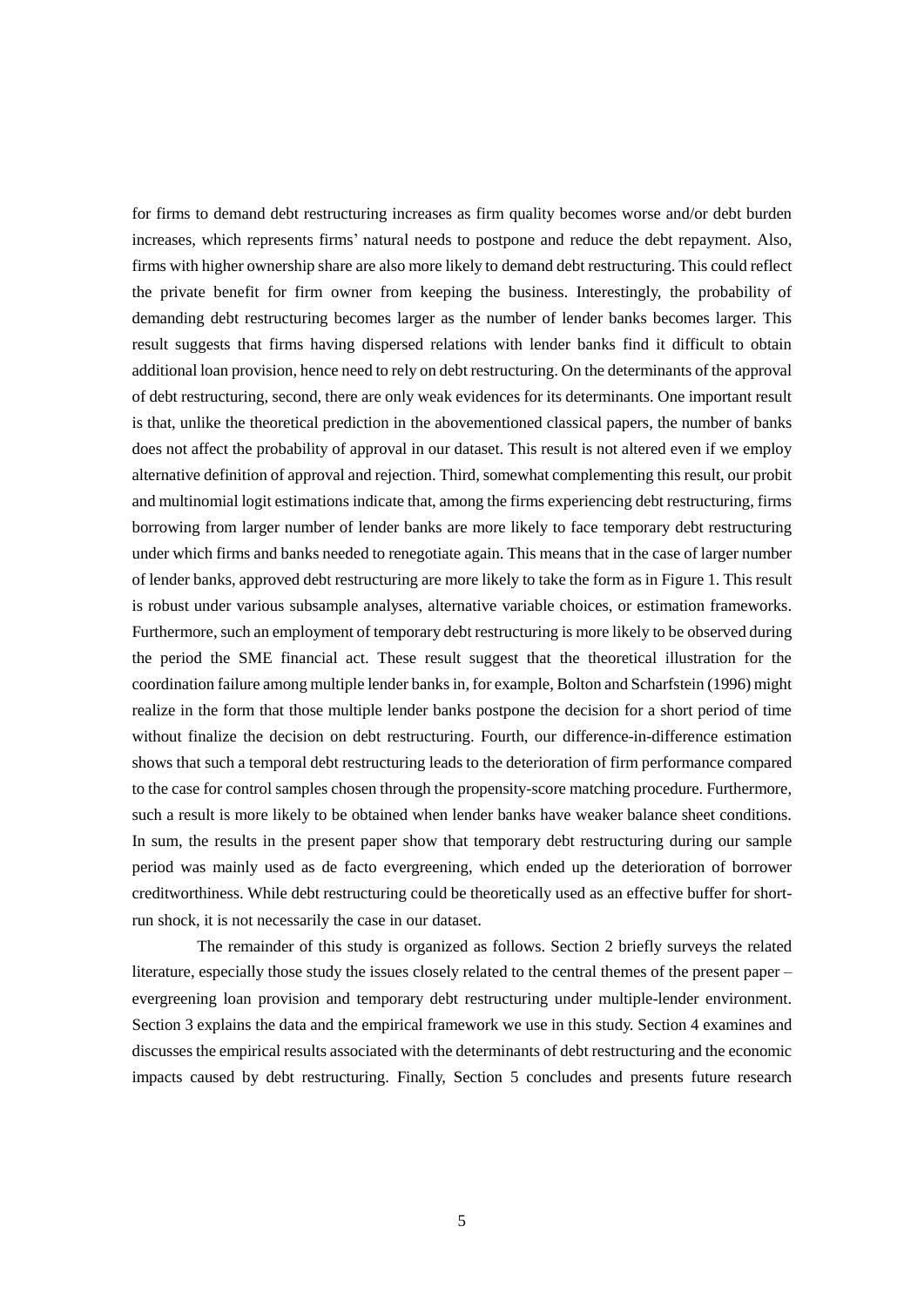questions.

#### **2. Related Literature**

In this section, we provide a brief review of the extant literature studying the evergreening lending by lender banks and the economic implication of the number of lender banks, both of which are the central theme of the present paper examining temporary debt restructuring under multiplelender environment.

First, as briefly mentioned in the previous section, temporary debt restructuring is a nonfinalized debt restructuring in that banks grant debt restructuring to borrowers and at the same time plan additional restructuring in near future. In this sense, it can be seen as postponement or delay of banks' action. Thus, the temporary debt restructuring is closely related to so-called evergreening or zombie lending in which banks avoid foreclosure and continue to lend to value-destroying projects or insolvent firms. Such zombie lending was widely observed in Japan during the 1990s after the bubble busted (Peek and Rosengren 2005) and is considered to cause misallocation of funds that led to the lost decade of growth in Japan (Caballero et al. 2008). Behind such zombie lending, banks were under pressure to comply the required minimum capital ratio but found it difficult to do so if they wrote off non-performing loans. Consequently, "fear of falling below the capital standards led many banks to continue to extend credit to insolvent borrowers, gambling that somehow these firms would recover or that the government would bail them out" (Caballero et al. 2008). Or, "banks have an incentive to allocate credit to severely impaired borrowers in order to avoid the realization of losses on their own balance sheets" (Peek and Rosengren 2005).

In this context, Bruche and Llobet (2014) formalize such intuition and provide a theoretical model to analyze banks' zombie lending and policy effects on it. In Bruche and Llobet (2014), each bank has some proportion of bad loans and the rest of good loans. The bank can either foreclose the bad loans now or postpone the action to avoid the realization of losses, hoping for the future improvement of the creditworthiness of borrowers. Such delay of foreclosure, however, tends to destroy loan value. In this situation, Bruche and Llobet (2014) show that insolvent banks do zombie lending or continue lending to bad borrowers, while healthy banks foreclose bad loans immediately. This occurs because of limited liability of banks: For unhealthy banks, value of gambling for resurrection exceeds cost of delaying foreclosure of bad loans, while gambling has no value to healthy banks. The theoretical discussion in Bruche and Llobet (2014) (and the empirical literature on zombie lending) naturally imply that in distressed situation, the loans which avoid foreclosure temporarily have less value than the loans otherwise. They also imply that reducing cost of avoiding foreclosure increases temporary extension of bad loans. The latter implication is explicitly tested in this paper as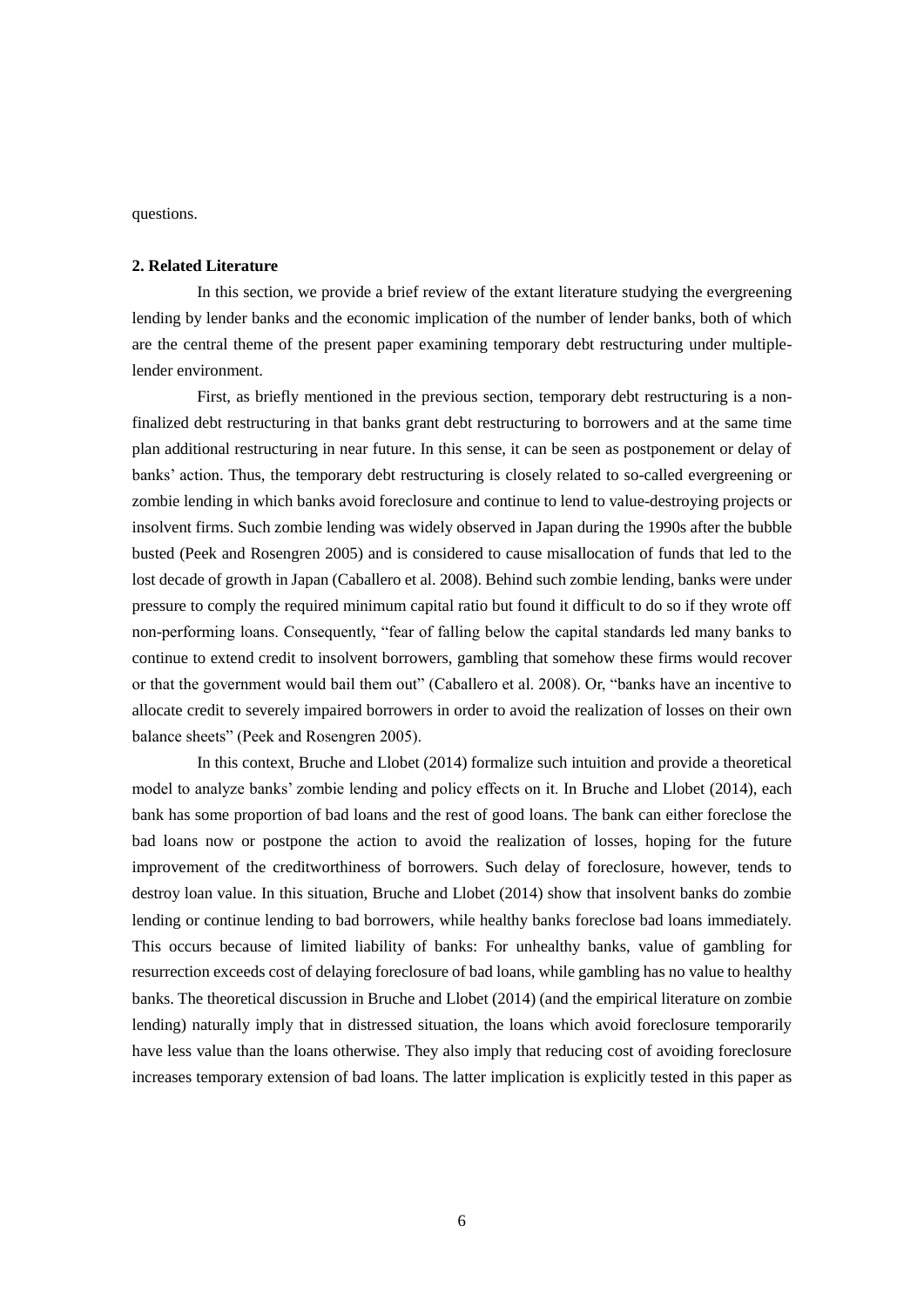issues on temporary debt restructuring.

Second, how the number of lender banks affects debt restructuring is another focus of this paper. There is a large body of literature on multiple bank lending. For example, Rajan (1992) shows that multiple lenders are beneficial since they alleviate the hold-up problem that borrowers face if it has only a single lender. Detragiache et. al. (2000) argue that having multiple lender banks protects borrowers with long-term investments against the lender banks' liquidity deterioration.

In this strand of literature, many papers also focus on coordination failure among multiple lenders. Bolton and Scharfstein (1996) as well as Dewatripont and Maskin (1995) theoretically argue that larger number of lenders is presumed to make renegotiation of debt restructuring harder, which effectively induce borrowers to appropriately behave. On the other hand, Morris and Shin (2004) point out that fear of premature foreclosure by other lenders may lead to banks' pre-emptive action, which undermines the project.

Given these theoretical discussion, Brunner and Krahnen (2008) empirically investigate the effect of multiple bank lending on debt restructuring in distressed firms. They focus on the bank pool (Bankenpool) in Germany, a legal institution aimed at coordinating multiple lender interests in distressed situations, and find among others that small bank pools with a small number of lenders are more likely to be associated with successful reorganizations than large pools. This finding suggests that increase in the number of lenders makes coordination harder and prevent the lenders from taking effective actions. The present paper investigates the similar phenomenon in debt restructuring, where temporary and ineffective restructuring may be thought of as a result of coordination failure among lenders.

#### **3. Data and Methodology**

#### *3.1. Data overview*

The data used for this study are the firm-level survey data, Survey of Finance Fact-finding After Expiration of the SME Finance Facilitation Act, collected on October 2014 in Japan by Research Institute of Economy, Trade and Industry, which is a governmental research institute affiliated with Japanese Ministry of Economy, Trade and Industry. The original purpose of the survey was to study the financial condition faced by small and medium size enterprises (SMEs) after the termination of the SME financial act on March 2013. This act was introduced on December 2009 by Japanese Financial Services Agency to induce banks to implement private debt restructuring for their client firms, a large number of which were presumed to face negative shock originated from the global financial crisis in 2008 and onward. Given this purpose, the survey collected information associated with firms' financing conditions, performance, and, most importantly, the contract-level information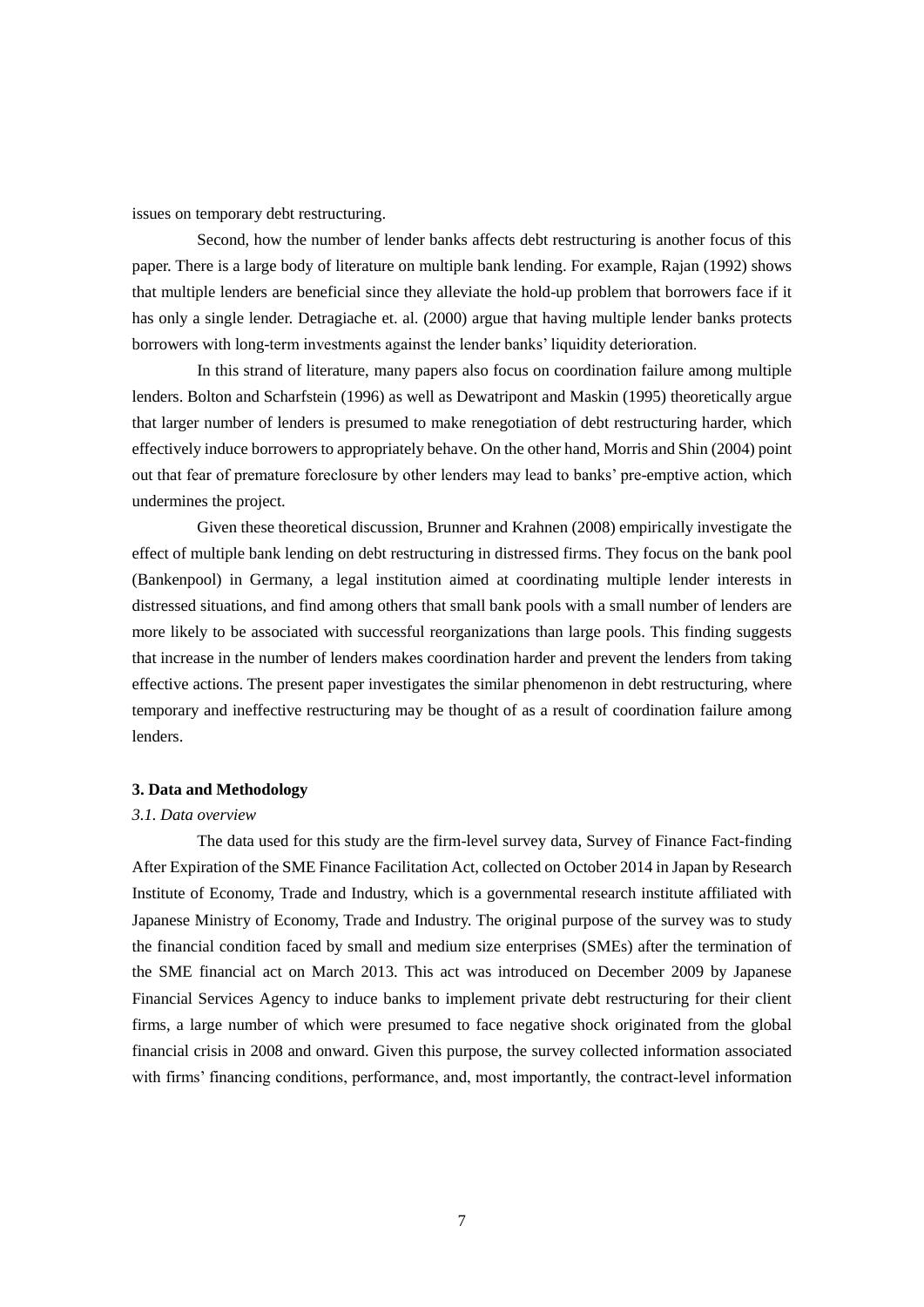accounting for the history of private debt restructuring out of court between December 2009 and October 2014.

The questionnaire was originally sent to 20,000 Japanese SMEs selected from the criteria as follows: First group is a set of firms with some information associated with "debt restructuring" or "SME financial act" in the reports publicized by Tokyo Shoko Research (TSR). TSR is one of the largest corporate data vendors in Japan and it publishes reports on firms' credit condition. Given the purpose of the abovementioned survey research, firms categorized as the ones in difficult situation were chosen following this criteria. Second group of firms were chosen from the list of previously conducted survey research by RIETI in 2008, which also targeted Japanese SMEs to study the financing environment faced by the SMEs. Finally, third group of firms were chosen from the large pool of firms having TSR's creditworthiness score (TSR score). To choose the firms for this third group, we randomly pick up firms from all the firms in the list held by TSR with keeping the size distribution measured by the number of employees same as the second group. Among 20,000 firm receiving questionnaire, there were 6,002 firm responses (30.01% of response rate). Over the three above mentioned groups, the first, second, and third groups have 996, 6,002, and 2,465 responses, respectively.

Among the questions of the survey, the question 19\_2 accounts for the status of private debt restructuring. In this question, a categorical variable *Choice* takes one of the value from 1 to 5. Each number correspond to different status of debt restructuring as follows: 1 = firm requested debt restructuring and got approved,  $2 =$  firm requested debt restructuring and got rejected,  $3 =$  firm wanted to request but did not actually apply for as guessing the debt restructuring request would not be approved,  $4 =$  firm wanted to request but did not as guessing debt restructuring request would negatively affect its bank relationship, and  $5 =$  firm did not request as there was no need for debt restructuring. Figure 2 illustrates the structure of this question 19\_2 and Table 1 tabulates the distribution of each response. We can see that more than 60% of the observation answered that they did not demand for debt restructuring. Among the rest of the observations, 1,548 firms requested debt restructuring and actually got approved. We should note that only 64 observations out of 6,002 responses account for "demanded but got rejected" while a certain number of firms (*Choice* = 3 and 4) gave up to request debt restructuring voluntarily although wanted to request. In the following analysis, we mainly identify the observation with demand as the ones with *Choice*  $= 1, 2, 3$ , or 4 (Demand: yes) while that without demand as the one with *Choice* = 5 (Demand: no), respectively. In the case of using this identification, we use all the samples choosing 1, 2, 3, 4, or 5 for our analysis. We also employ alternative identification of the firms with the demand for debt renegotiation as the one with only *Choice*  $= 1$  or 2. In the case of using this definition, we further employ two subcases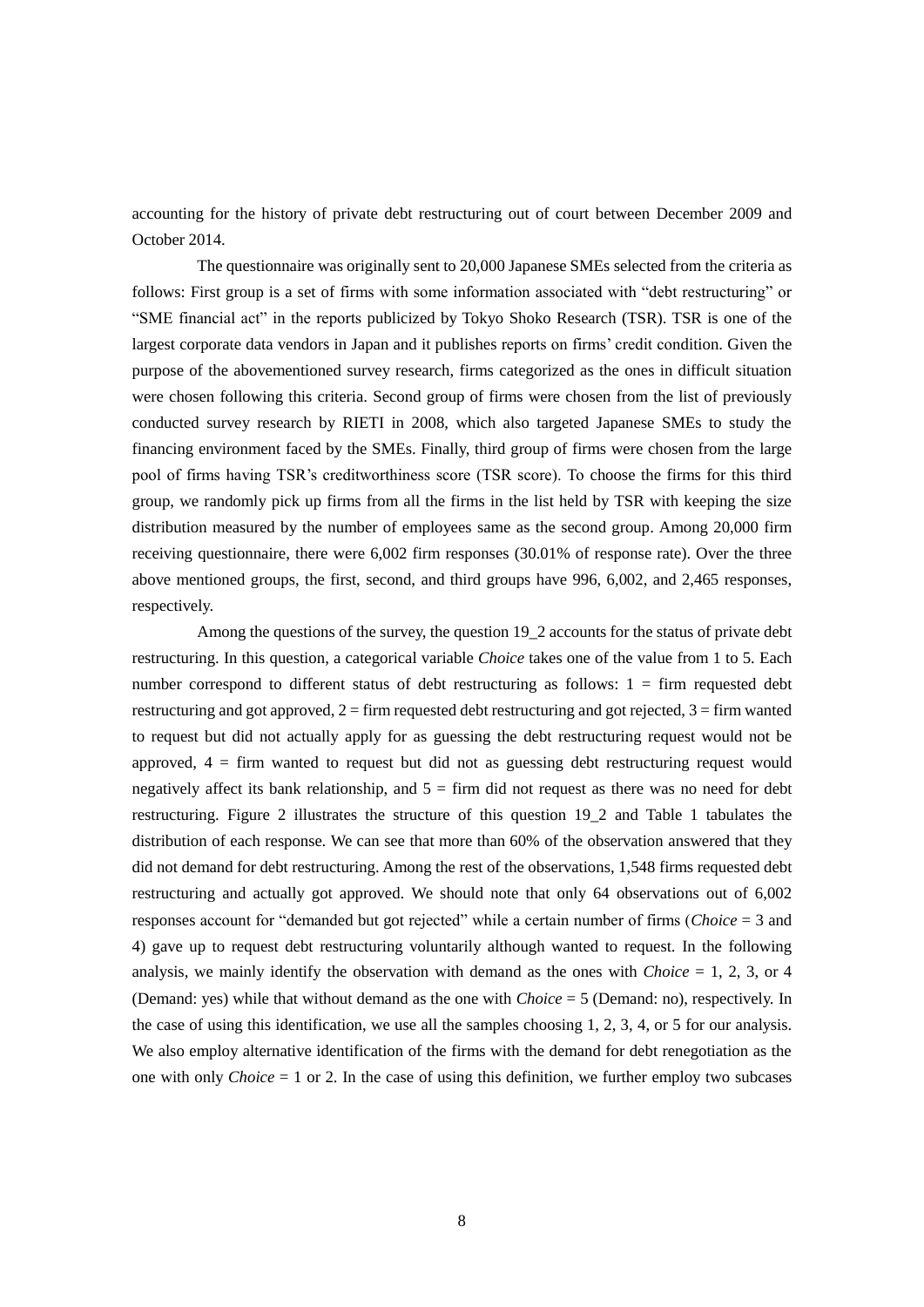using (i) *Choice* = 1, 2, 3, 4, and 5, or (2) 1, 2, and 5 as the data we use for our empirical analysis.

The survey contains wide variety of information accounting for firm performance, financial condition, lender banks' characteristics, firms' relationship with lender banks in multiple data points in addition to the status of debt restructuring mentioned above. In the next subsection, we detail how to use such information in our empirical analysis.

#### *3.2. Empirical framework*

The data explained in the previous section allows us to construct dummy variables (*demand*) taking value of one if the firm answers that it has demand for debt restructuring. Using the dummy variables accounting for *demand*, we estimate the determinants of the demand for debt restructuring. To be more precise, we assume that firm *i* demands for debt restructuring if its profits are larger when doing so than when not doing so. Let  $\pi$ <sup>\*</sup> represent the difference between the profits of firm *i* when it demand for debt restructuring and its profits when not doing so. The difference is determined by the firm's characteristics, including its financial condition, and the relationship between the firms and lender banks. Therefore, we parameterize  $\pi_{it}^{*}$  as follows:

$$
\pi_i^* = \alpha + \mathbf{FIRM}_i \beta^d + \mathbf{BANK}_i \gamma^d + \mathbf{RELATION}_i \delta^d + \varepsilon_i
$$
\n(1)

where **FIRM**<sub>i</sub>, **BANK**<sub>i</sub>, and **RELATION**<sub>i</sub> denote the vectors of the characteristics of firm, main bank, and the relationship between them, respectively. The last term in the right hand-side of the equation *ε<sup>i</sup>* captures unobserved firm characteristics and other unknown factors that may also affect differential profits. We assume that firm *i* demands for debt restructuring if differential profits  $\pi_i^*$  > 0. Under the assumption that  $\varepsilon_i$  is a normally distributed random error with zero mean and unit variance, the probability that firm *i* demands for debt restructuring can be written as follows:

$$
Prob(demand)_i = Prob(\alpha + FIRM_i\beta^d + BANK_i\gamma^d + RELATION_i\delta^d + \varepsilon_i > 0)
$$
 (2)

We estimate equation (2) with a probit specification. The dependent variable *Prob*(*demand*)*<sup>i</sup>* denotes the change in demand status at the firm level and takes a value of one if a firm demands for debt restructuring*.*

Then, for the analysis of the approval of firms' request for debt restructuring, we assume that the main bank of firm *i*, which demands for debt restructuring, approves the request if its (i.e., banks') profits are larger when doing so than when not doing so. Let  $\pi_i^{**}$  represent the difference between the profits of the main bank for firm *i* when it approves and its profits when not doing so.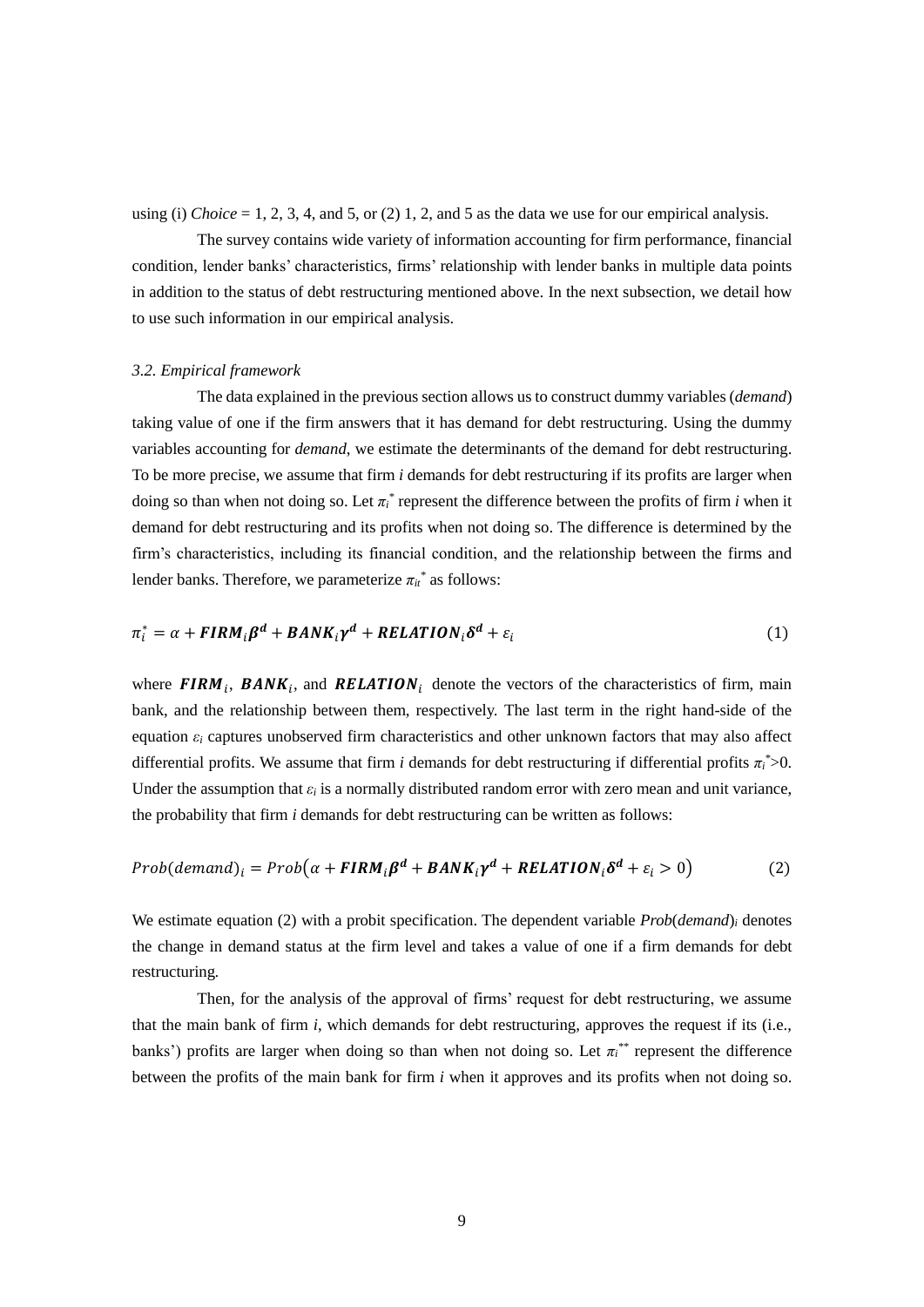Similarly to the assumption introduced for the analysis of the demand for debt restructuring, the difference is determined by the firm's characteristics and the relationship between the firms and lender banks. Therefore, we parameterize  $\pi_{it}^{**}$  and the probability that the main bank for firm *i* approves debt restructuring can be written as follows:

$$
\pi_i^{**} = \alpha + FIRM_i \beta^a + BANK_i \gamma^a + RELATION_i \delta^a + \varepsilon_i \tag{3}
$$

$$
Prob(approve)_i = Prob(\alpha + FIRM_i\beta^a + BANK_i\gamma^a + RELATION_i\delta^a + \varepsilon_i > 0)
$$
\n(4)

Using the observations of firms with demand for debt restructuring, we estimate equation (4) with a probit specification. The dependent variable *Prob*(*approval*)*<sup>i</sup>* denotes the change in the status of approval at the firm level and takes a value of one if a firms' demand for debt restructuring was approved*.*

Among the questions in the survey, the question 29 and the question 39 ask the information related to how "temporary" the debt restructuring was. First, the question 29 asks the contents of debt restructuring. In this question 29, which allows multiple answers, a categorical variable *Temp1* takes one of the value from 1 to 8. Each number corresponds to the content of debt restructuring as follows:  $1 =$  the repayment of debt is postponed within one year, 2 the repayment of debt is postponed beyond one year,  $3 =$  postponing principal repayment,  $4 =$  reduction of interest payment,  $5 =$  reduction of principal repayment,  $6 =$  debt-equity swap,  $7 =$  debt-debt swap, and  $8 =$  others. Based on the information obtained from the answer to this question, we define a dummy variable *TDR1*, which takes the value of 1 if the answer to the question 29 (the contents of debt restructuring) does not contain (i) *Temp1*=4 or 5 (i.e., no reduction in principal or interests) or (ii) *Temp1*=2 (i.e., the postponement of repayment schedule is beyond one year), but contains (iii) *Temp1*=1 (i.e., the postponement of repayment is within one year).

Alternatively, a dummy variable *TDR2* is defined to takes the value of one if the answer to the question 39 (reason for consecutive debt restructuring) is "the consecutive debt restructuring was predicted from onset" but does not contain any other reasons (i.e., business plan was no feasible, unexpected outside environment change, financial institution did not provided expected supports, lack of firms' own effort).

Following the same framework introduced above and using the sample with getting request for debt restructuring approved, we let  $\pi_i^{***}$  represent the difference between the profits of the main bank for firm *i* in the case that it employs temporary debt restructuring scheme and in the case applying non-temporary debt restructuring scheme. Similarly to the abovementioned assumptions, the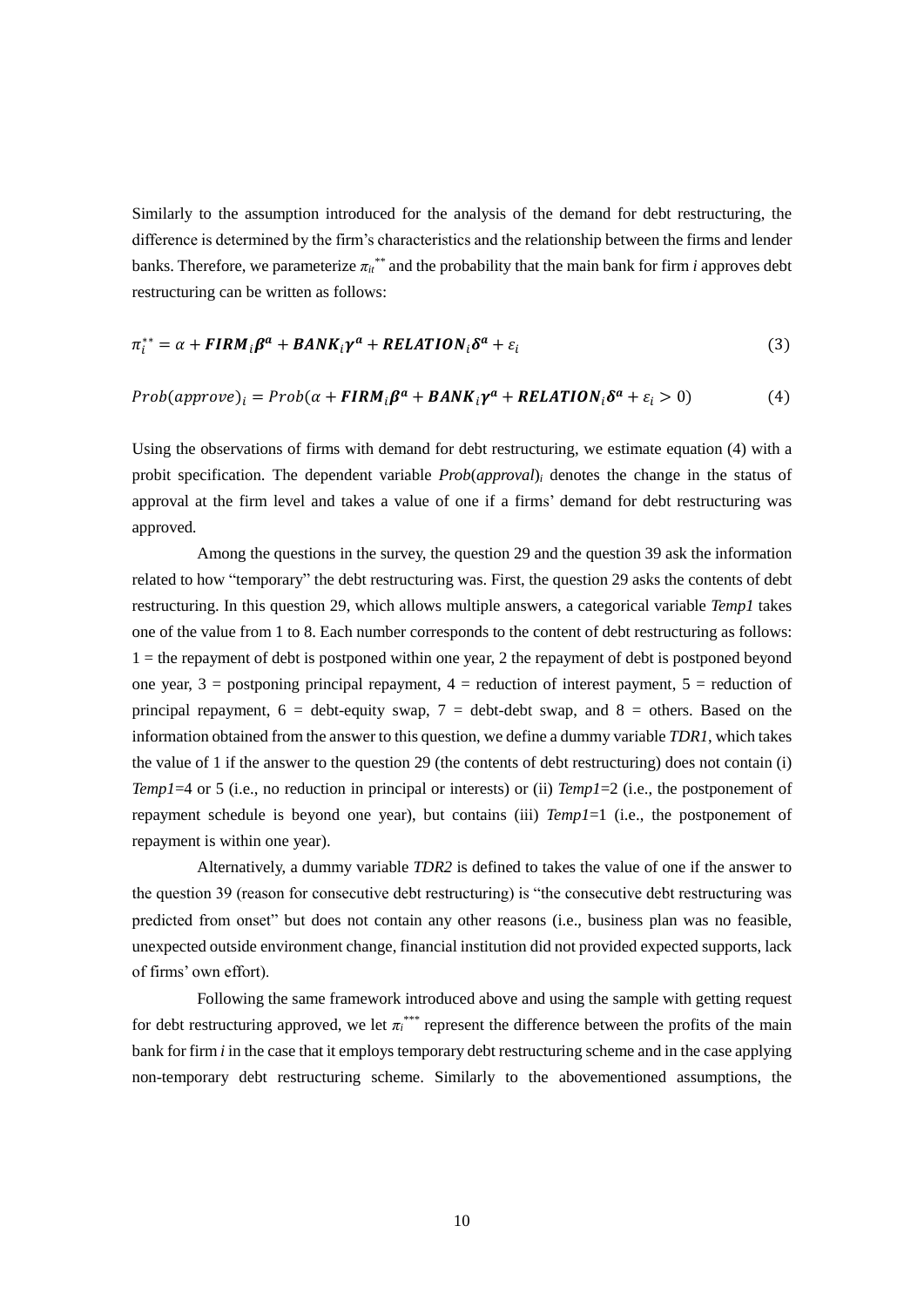difference is determined by the firm's characteristics, including its financial condition, the relationship between the firms and lender banks as well as bank characteristics. Therefore, we parameterize  $\pi_{it}^{***}$ and the probability that the main bank for firm *i* employs temporary debt restructuring scheme can be written as follows:

$$
\pi_i^{**} = \alpha + FIRM_i\beta^a + BANK_i\gamma^a + RELATION_i\delta^a + \varepsilon_i
$$
\n(5)

Then, we estimate equation (6) with a probit specification. The dependent variable  $Prob(temp)$ *i* denotes the change in the content of restructuring, which is measured by whether it is temporary or not at the firm level and takes a value of one if the approved debt restructuring is temporary*.*

$$
Prob(temp)_i = Prob(\alpha + FIRM_i \beta^{temp} + BANK_i \gamma^{temp} + RELATION_i \delta^{temp} + \varepsilon_i > 0)
$$
 (6)

Given these analyses for the determinants of the various dimensions of debt restructuring, we further implement the analysis on the consequence of temporary debt restructuring in terms of firm performance. In order to evaluate the causal impact running from the utilization of temporary debt restructuring on firm performance, first, we compute the propensity score defined in Rosenbaum and Rubin (1983), which is the conditional probability of assignment to a particular treatment (i.e., temporary debt restructuring in our case) given the pre-treatment characteristics:

$$
P(x) \equiv Prob\{z = 1|x\} = E\{z|x\}
$$
\n<sup>(7)</sup>

In this formulation,  $z = \{0,1\}$  is the indicator of receiving the treatment and x is a vector of observed pre-treatment characteristics. Rosenbaum and Rubin (1983) show that if the recipient of the treatment is randomly chosen within cells defined by *x*, it is also random within cells defined by the values of the single-index variable  $P(x)$ . Therefore, for each treatment case *j*, if the propensity score  $P(x_i)$  is known, the Average effect of Treatment on the Treated (ATT) can be estimated as follows:

$$
\hat{\alpha}_{ATT} = E\{y_{1j} - y_{0i}|z_j = 1\}
$$
  
=  $E\{E\{y_{1j} - y_{0j}|z_j = 1, p(x_j)\}\}\$   
=  $E\{E\{y_{1j}|z_j = 1, p(x_j)\} - E\{y_{0j}|z_j = 0, p(x_j)\}|z_j = 1\}$  (8)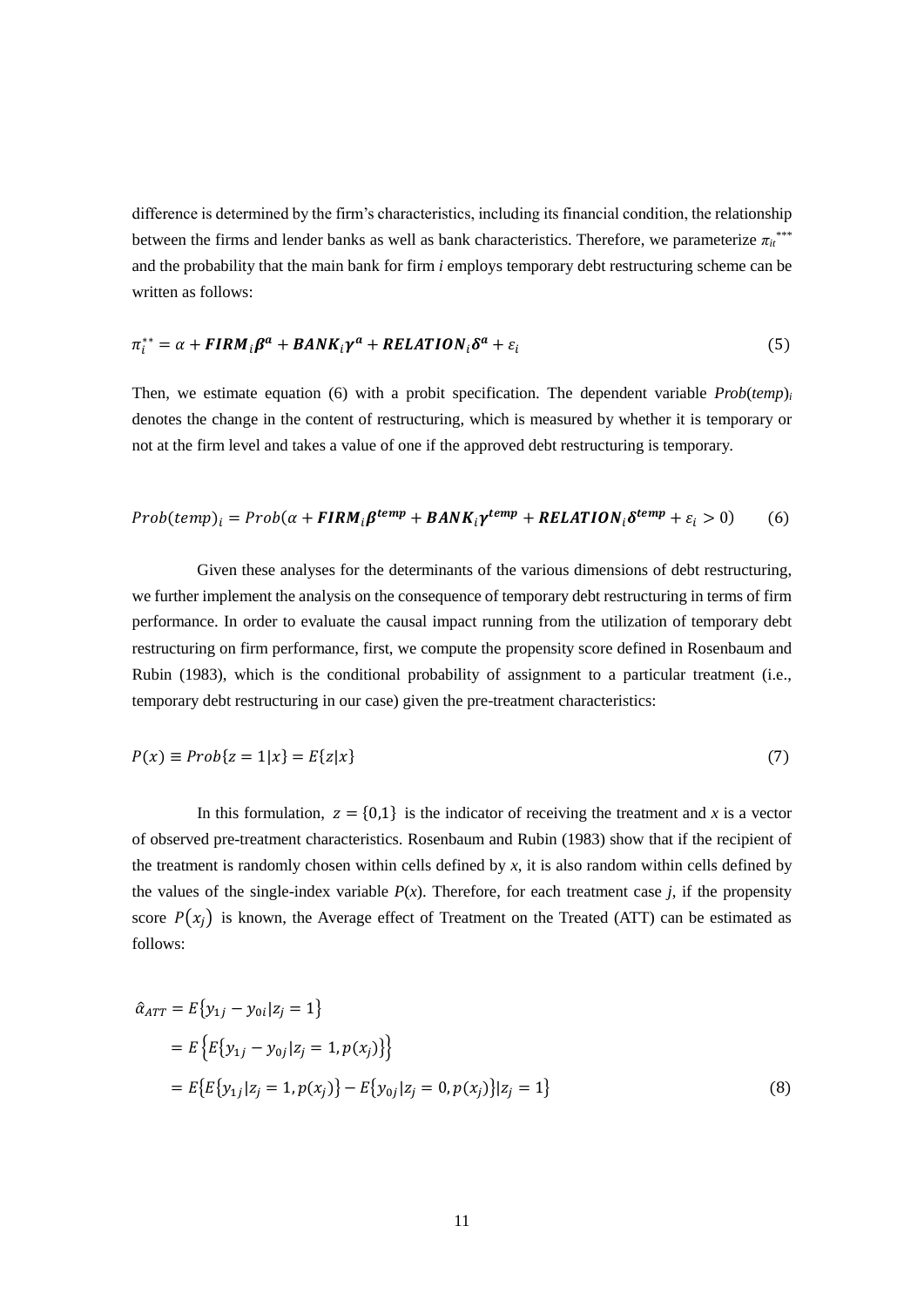In this formulation,  $y_1$  and  $y_0$  denote the potential outcomes in the two counterfactual situations of treatment and no treatment, respectively. Therefore, according to the last line of equation (8), the ATT can be estimated as the average difference between the outcome of recipients and nonrecipients of the treatment whose propensity scores  $P(x_i)$  are identical. In the case of the presenting study, we specifically consider one type of treatment: temporary debt restructuring identified by *TDR2*. Therefore, we focus on the difference in ex-post performance between firms experiencing temporary debt restructuring and firms experiencing non-temporary debt restructuring.

Using the results of probit estimation in (6) at the first stage, we investigate important determinants of employing temporary debt restructuring and compute the propensity score (i.e., the probabilities of experiencing temporary debt restructuring) for each firm. Making use of this result, we conduct propensity score matching and compare the change in the performance of firms within the pairs of observations matched on the propensity score. In our matching process, firms are matched using one-to-one nearest neighbor matching without replacement.

In the second stage, we estimate a difference-in-differences (DID) estimator to evaluate the causal effect of temporary debt restructuring on firm performance variable. Note that, once we match treated and control firms, the only difference between firms with temporary and non-temporary debt restructuring is the content of debt restructuring. Therefore, we focus on the Average effect of Treatment on the Treated (ATT). The ATT can be estimated as equation (8) above, which, in the case of this study, is recovered from the estimation of the following equation using the dataset consist of the performance measures as of Decemper 2009 ( $1(post_i) = 0$ ) and the latest period ( $1(post_i) = 1$ ) for firms experiencing temporary debt restructuring and non-temporary debt restructuring.

$$
Peformance_i = \theta_0 + \theta_1 1(temp_i) + \theta_2 1(post_i) + \theta_3 1(temp_i) \times 1(post_i) + \varepsilon_i
$$
\n(9)

where  $1$ ( $temp<sub>i</sub>$ ) denotes the dummy variable taking the value of one if firm *i* experienced temporary debt restructuring. In this estimation, the coefficient associated with the interaction term  $(\theta_3)$  accounts for the causal (i.e., DID) effect of the temporary debt restructuring. In the present paper, we mainly use the credit score of firm  $i$  provided by TSR as a proxy for  $\text{Performance}_{i}$ . The score covers variety of firm characteristics in including creditworthiness, financial stability, growth opportunity, and subjective evaluation of firms provided by TSR. The score has 50 as its average and raging from 0 to 100, the larger number of which corresponds to better evaluation.

In order to see whether such DID effect depends on the timing of debt restructuring, we further introduce a dummy variable  $1(afterlaw_i)$  taking the value of one if the timing of debt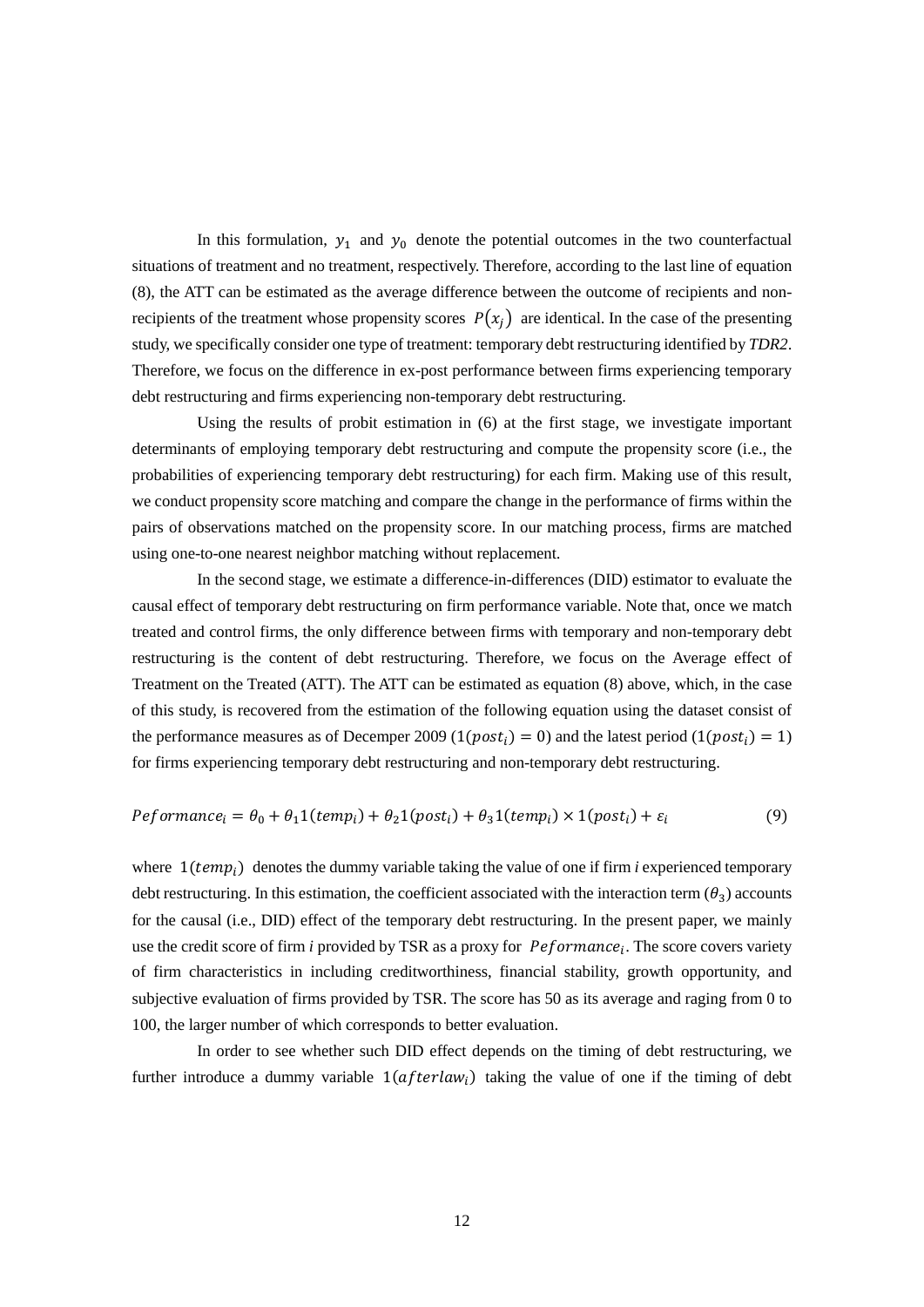restructuring for firm *i* is after march 2013 (i.e., after the termination of the SME financial act).

$$
Peformance_i = \phi_0 + \phi_1 1(temp_i) + \phi_2 1(post_i) + \phi_3 1(afterlaw_i)
$$
  
+
$$
\phi_4 1(temp_i) \times 1(post_i) + \phi_5 1(post_i) \times 1(afterlaw_i) + \phi_6 1(afterlaw_i) \times 1(temp_i)
$$
  
+
$$
\phi_7 1(temp_i) \times 1(post_i) \times 1(afterlaw_i) + \varepsilon_i
$$
 (10)

In this estimation, the coefficient associated with the interaction term  $1$ ( $temp<sub>i</sub>$ )  $\times$  1( $post<sub>i</sub>$ ) (i.e.,  $\phi_4$ ) accounts for the causal effect of the temporary debt restructuring in the case the debt restructuring was done before the termination of the SME financial act while the causal effect after the termination of the act is denoted by the sum  $(\phi_4 + \phi_7)$ . In the next section, we present the empirical results based on these frameworks and discuss the implication.

#### **4. Empirical Analysis**

#### *4.1. Demand for debt restructuring*

In this sub-section, we show the results based on the probit estimation on the determinants of the demand for debt restructuring. Before conducting detailed analyses, we first take a look at the results based on a univariate analysis. Table 3 accounts for the summary statistics of the variables we use to estimate the equation (2). The columns labeled as "Demand: yes" and "Demand: no" account for the summary statistics of the subsamples of *Choice* = 1, 2, 3, or 4 (i.e., Demand: yes), and *Choice* = 5 (i.e., Demand: no), respectively. The column labeled as "t-test" shows the result of the test for the difference between each variable of "Demand: yes" and "Demand: no". The definition of each variable are in the table.

From Table 3, we can clearly see that it is more likely to demand debt restructuring if firms show lower credit worthiness (*SCORE\_200912*), smaller size measured by the number of employees as of December 2009 (*LN\_NUMEMP\_200912*), larger debt burden as of December 2009 (*DEBTRATIO\_PRE2*), larger number of lender banks (*LN\_NUMBANK*), independent firm status (*indep*), higher ownership share (*ownershipshare*), shorter customer and supplier relationships (*customer\_duration* and *supplier\_duration*), and lower intention to continue its business (*businesscontinue*).

For these results, the estimated marginal effects obtained from obtained from probit estimation and summarized in Table 4 confirm that the negative impacts associated with *SCORE\_200912* and the positive impact associated with *DEBTRATIO\_PRE2* on the probability of demanding for debt restructuring are significant in such a multivariate setup. These results imply that firms with lower creditworthiness and larger debt burden are more likely to find it more profitable to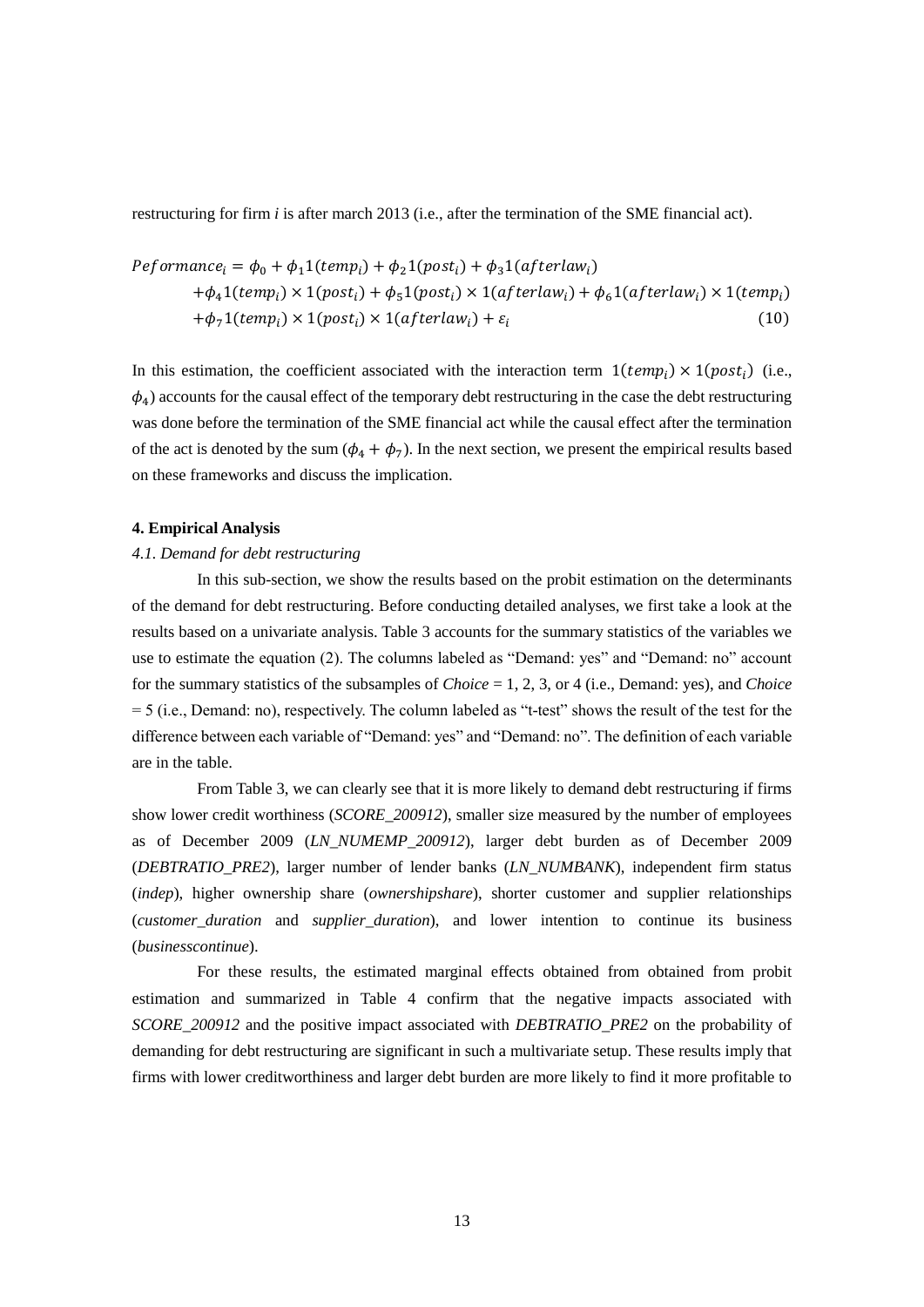request debt restructuring. Second, it is also confirmed that firms with the larger number of lender banks are more likely to demand for debt restructuring. This result can be interpreted as an evidence that dispersed lender relationships makes it harder for firms to obtain additional loan so that the firms need to rely on debt restructuring once the firms face financial difficulty. Third, the positive correlation between the ownership share and the probability for demanding debt restructuring imply that owner of the business has some private benefit from continuing business.

#### *4.2. Approval of debt restructuring*

So far, we have focused on firms' demand for debt restructuring. As modeled in the previous section, it crucially depends on banks' motivation whether the request for debt restructuring is approved or not. First, Table 5 implements a univariate analysis, which accounts for the summary statistics of the variables for the observation with *Choice* is not equal to 5, i.e., the firms with demand for debt restructuring. The columns labeled as "Approval: yes" and "Approval: no" account for the summary statistics of the subsamples of *Choice* = 1 (i.e., Approval: yes) and *Choice* = 2, 3, or 4 (i.e., Approval: no), respectively. The column labeled as "t-test" shows the result of the test for the difference between each variable of "Approval: yes" and "Approval: no".

Unlike the results in Table 3, we can find only a limited number of variables showing statistically significant difference between the two cases, i.e., "Approval: yes" and "Approval: no". For example, only higher creditworthiness of firms (*SCORE\_200912*), larger firms size (*LN\_NUMEMP\_200912*), longer main bank relationship (*mainbankduraiton*), and larger intention to continue business (*businesscontinue*) seem to contribute to higher probability of having debt restructuring approved.

Although each of these results is intuitive, these are not necessarily supported by the results of the multivariate analysis summarized in Table 6. The dependent variable in Table 6 is the dummy variable taking a value of one when *Choice* = 1 (approved). While the estimation for the first column uses the observation with *Choice*  $= 1, 2, 3$ , and 4, the estimation for the second column uses only the sample of *Choice*  $= 1$  and 2 to see the robustness of the result in the first column. From Table 6, we can see that the obtained results are not necessarily consistent between these two estimations and the explanatory power of the estimation in the first column is extremely low.

We presume that this result reflects the fact that rough information such as simply approval or not does not provide enough information for us to examine the mechanism governing the working of debt restructuring. For example, the detailed contents of the restructuring (e.g., how long the repayment schedule is postponed or how much principal and interests are reduced) might be the necessary information to measure such the substance of debt restructuring. In the present paper, we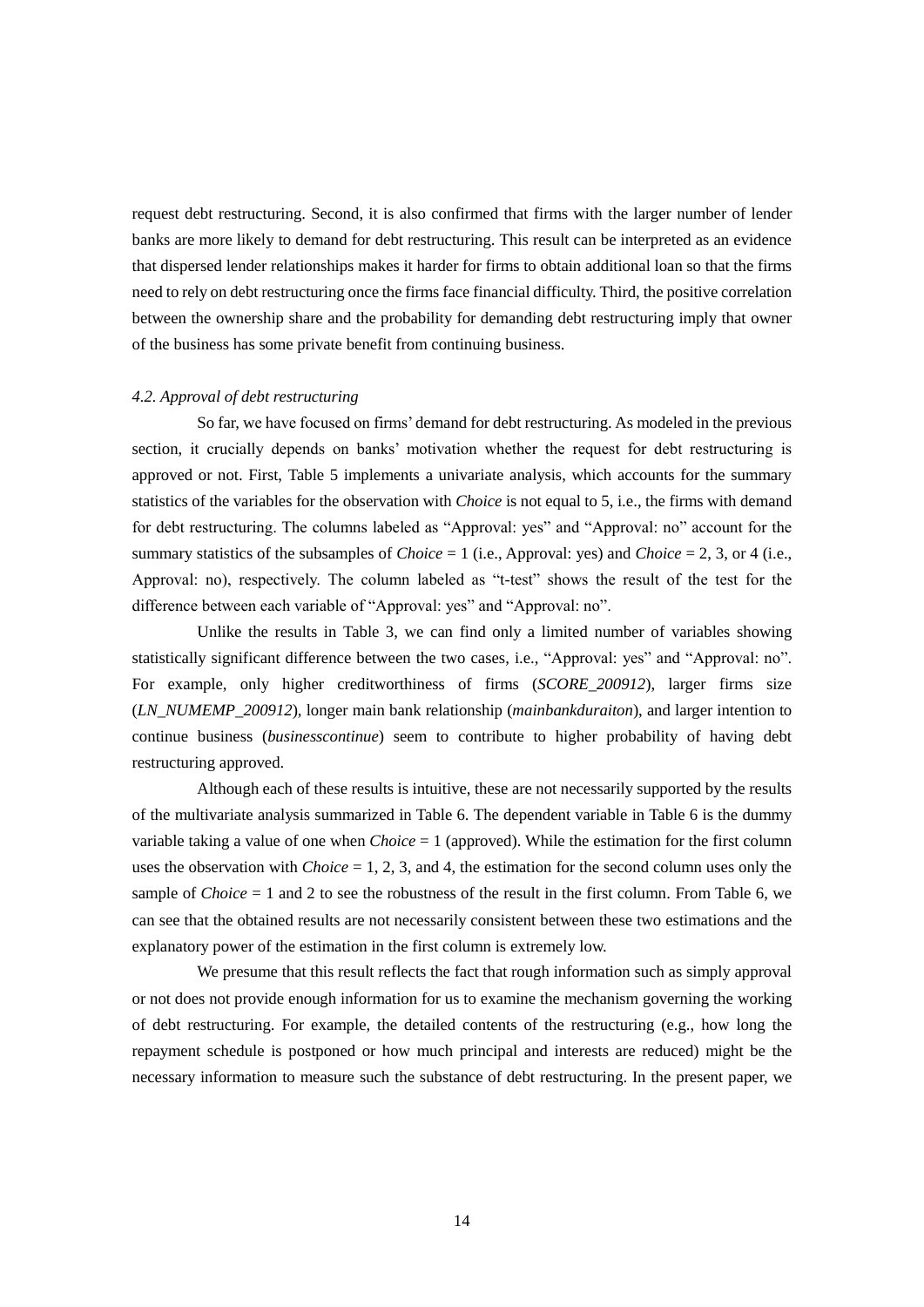assume that the mechanism behind the approval of debt restructuring depends on whether the debt restructuring is temporary or not. This could be identified by the variable *TDR1* and *TDR2*. Whether the debt restructuring is temporary or not could be also identified by the information on if the pair of firm and bank are certain that they will renegotiate or not. In the next subsection, we explicitly examine this in more detail.

#### *4.3. Employment of temporary debt restructuring*

First, Table 7 implements a univariate analysis, which accounts for the summary statistics of the variables for the observation experiencing temporary debt restructuring measured by *TDR1* (the first two columns) and *TDR2* (the third and fourth columns). The columns labeled as "TDR1: yes" and "TDR1: no" account for the summary statistics of the subsamples of  $TDR1 = 1$  and  $TDR1 = 0$ , respectively. The columns labeled as "TDR2: yes" and "TDR": no" account for the summary statistics of the subsamples of *TDR2* = 1 and *TDR2* = 0, respectively. The column labeled as "t-test" shows the result of the test for the difference between each variable.

We can see that, regardless of the identifier for temporary debt restructuring, it is more likely for temporary debt restructuring to be employed if firms show lower credit worthiness (*SCORE\_200912*), larger number of lender banks (*LN\_NUMBANK*), and shorter supplier relationship (*supplier\_duration*). In addition to these results, we can also find that it is more likely for temporary debt restructuring to be employed if firms find it more important to get restructuring approved (*severeimpact*), rely on public guarantee (*pubguarantee*), lender banks react to the introduction of SME financial act in the way that the banks relaxed their attitude toward debt renegotiation (*bankattitute\_intro*), and main bank is city bank (*CITY*). As one of the most important findings, we can also see that the temporary debt restructuring is less likely to be employed after the termination of the SME financial act (*afterlaw*).

For these results, first, the two sets of the estimate results in Table 8 (i.e., based on *TDR1* and *TDR2*) confirm that the positive impacts associated with *LN\_NUMBANK* is significant even in such a multivariate setup. This result implies that the difficulty of coordination among multiple lenders for debt renegotiation results on the postponement of final decision of restructuring. This result is contrasting with that in Table 6 where *LN\_NUMBANK* is not significant at all. While the number of banks does not seem to affect banks' decision to approval, it matters for the more detailed contents of debt restructuring. This result suggests that it is necessary to use the information more than the simple occurrence of debt restricting to study the mechanism behind debt restructuring. Second, it is also confirmed that the temporary debt restructuring is less likely to be employed after the termination of the SME financial act and in the case that firms find it more important to get the restructuring approved.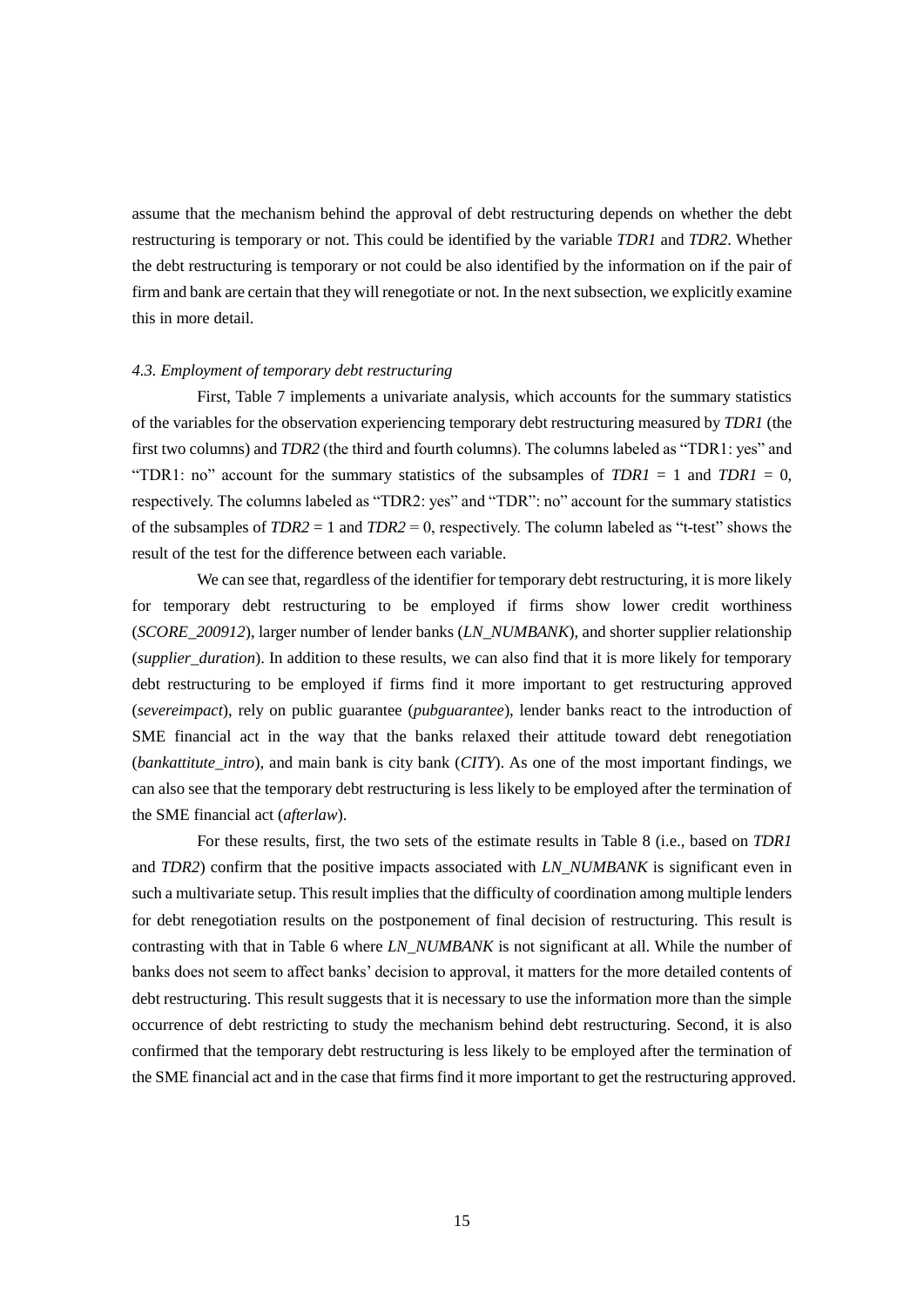Table 9 repeats the same exercise by using multinomial logit specification accounting not only for whether debt restructuring is temporary or not but also for it is approved or not. This reflects our concern that exclusively focusing on the firms experiencing debt restructuring provides some selection bias to the results. In order to take into account such two selection process associated with (i) approved or not and (ii) temporary or not temporary, we set up a categorical variable taking a value of 0 when debt restructuring is not approved, 1 when debt restructuring is approved and TDR1=0, and 2 when debt restructuring is approved and TDR1=1. We also construct the similar categorical variable using TDR2 instead of TDR1. The dependent variable for the estimation of the first and second columns in Table 9 is using the variable based on TDR1 with using the variable=0 as its base case. For the third and fourth column, the categorical variable based on TDR2 is employed with using the variable=0 as its base case. In both cases, we use the sample of *Choice* = 1, 2, 3, and 4 (i.e., firms with demand for debt restructuring). The results confirms the results in Table 8. Especially, compared to the case of not approved, the case of approved with temporary debt restructuring (regardless of whether using TDR1 or TDR2) is more likely to be employed under the larger number of lender banks. This result shows that the implication obtained from Table 8 does not severely suffer from the selection bias associated with the sample selection.

#### *4.4. Causal effect associated with temporary debt restructuring*

Using the estimate result in Table 8 (i.e., the case of TDR2) and following the equation (9), we estimate how the employment of temporary debt restructuring affects firm performance. We also examine whether this effect (if any) is affected by the timing of debt restructuring.

The first column of Table 10 summarizes the estimate results based on (9). First, the negative coefficient associated with *TDR* implies that even in the analysis using the sample consisting of the firms matched by propensity-score, the firms experiencing temporary debt restructuring still shows ex-ante worse credit score than that experiencing non-temporary debt restructuring. Second, the negative coefficient associated with *POST* in the first column means that, over the sample periods, firms' performance deteriorated on average. This result is consistent with the fact that the sample periods largely coincide with the periods right after the global financial crisis. Third, as the most important result, the negative coefficient associated with *TDR*\**POST* in the first column implies that the causal impact associated with temporary debt restructuring is negative. In other words, firms experiencing temporary debt restructuring shows greater deterioration in its performance over the sample periods compared to the control group. We should note that the initial difference in the ex-ante credit score and the parallel change in the credit score for the treated (i.e., experiencing temporary debt restructuring) and the control are taken into account for in the estimation. This means that the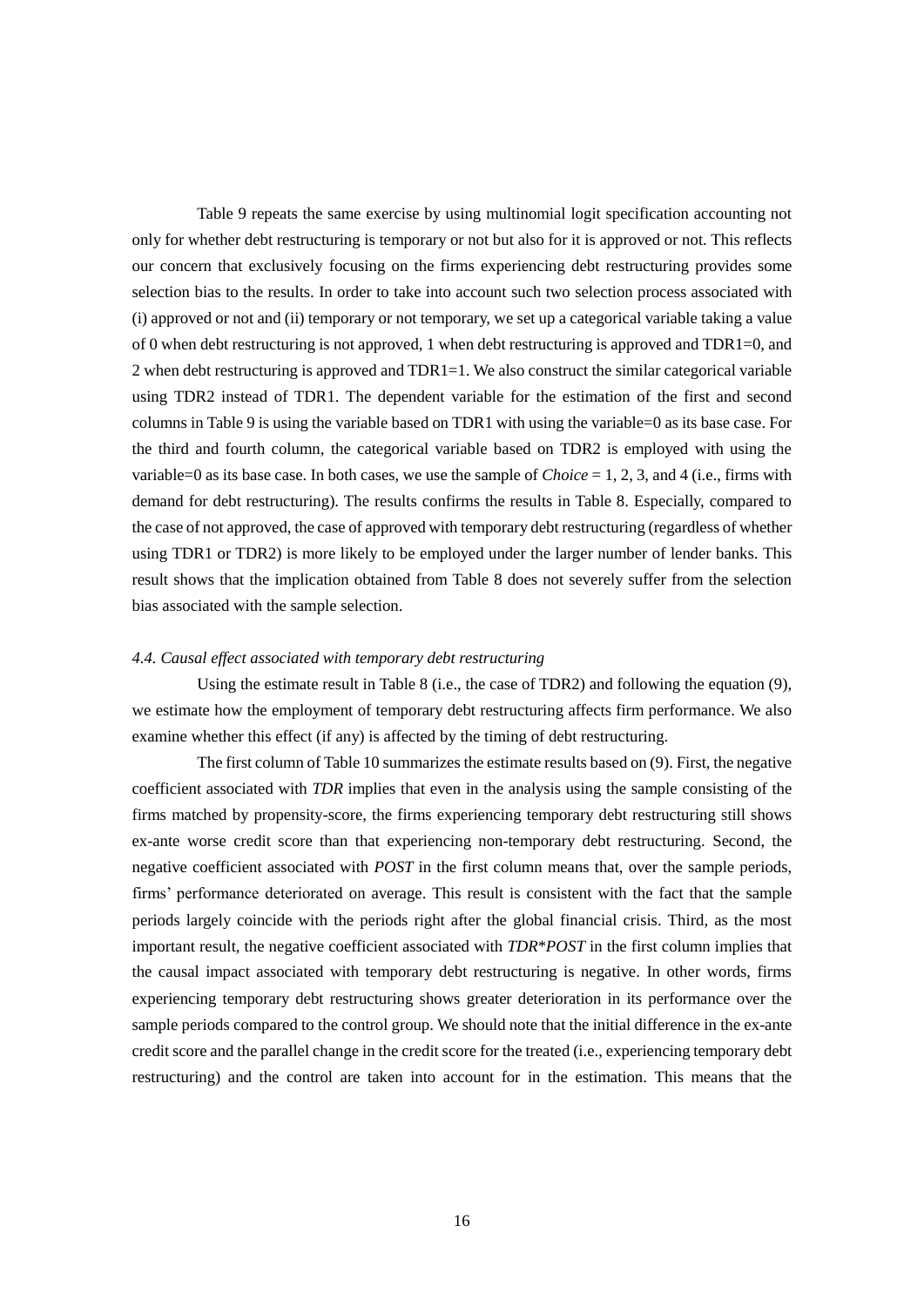employment of temporary debt restructuring statistically "causes" the deterioration of firm performance. Of course, even though we control for firm fixed-effect by using DID framework, there might be some unobservable time-variant factor, which we cannot observe but the lender banks can, affecting firm performance in different ways for the treated and the control. Thus, the interpretation of the result needs some caution. Notably, the result that the employment of temporary debt restructuring statistically causes the deterioration of firm performance might be the result of such an insider information held by lender banks.

How did the presence of the SME financial act affect this result? From the second column, which summarizes the estimate results based on the equation (10), we can see that the coefficient associated with *TDR*\**POST\*AFTERLAW* is not statistically away from zero. Based on an additional test, furthermore, the null hypothesis that "the sum of the coefficients associated with *TDR*\**POST* and *TDR*\**POST\*AFTERLAW* is equal to 0" is rejected in the significance at 10% level. This implies that regardless of whether debt restructuring was implemented before or after the termination of the SME financial act, the employment of temporary debt restructuring caused the deterioration of firm performance. We should note that this result might reflect the fact that Japanese FSA introduced three years of transitional period after the termination of the SME financial act on March 2013. In other words, over the all sample period, the act inducing banks to engage more debt restructuring was up to some extent effective. It would be an important future research question if the temporary debt restructuring is going to be associated with the abovementioned mal-effect even after this transition period.

While we confirm that the deterioration in firm performance caused by temporary debt restructuring is qualitatively unaffected by the presence or absence of the SME financial act, there is still a large variation in time to the end of the SME financial act. So far, we naively assume that the impact associated with temporary debt restructuring is not interacted with such time to the termination of the act, which might not be the case. Given this concern, we additionally estimate the following equation (11):

$$
Peformance_i = \psi_0 + \psi_1 1(temp_i) + \psi_3 1(post_i) + \psi_4 1METOEND_i
$$
  
+
$$
\psi_5 1(temp_i) \times 1(post_i) + \psi_6 1(post_i) \times TIMETOEND_i + \psi_7 1METOEND_i \times 1(temp_i)
$$
  
+
$$
\psi_8 1(temp_i) \times 1(post_i) \times TIMETOEND_i + \varepsilon_i
$$
 (11)

In the equation,  $TIMETOEND<sub>i</sub>$  stands for the number of months measured as the time to April 2013 from the data point of each temporary debt restructuring. It takes, for example, forty, in the case of the debt restructuring implemented on December 2009. We are interested in how the difference-in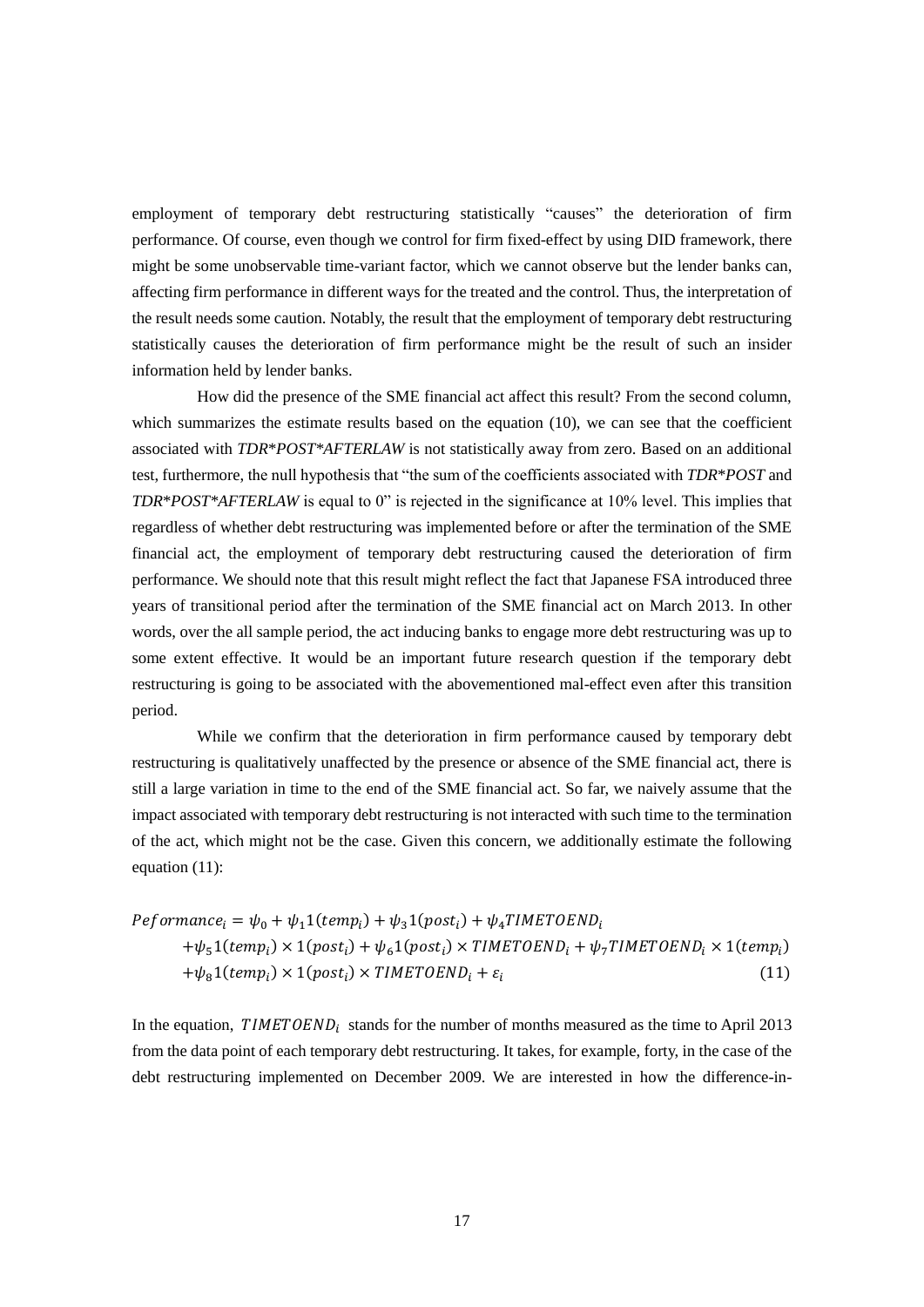difference effect denoted by  $\psi_5$  is interacted with TIMETOEND<sub>i</sub>, which is captured by  $\psi_8$ .

The third column in Table 10 summarizes the estimate results. First, as we found in the previous estimation, there is a negative DID effect associated with temporary debt restructuring (i.e.,  $\psi_5$ =-2.1418). From the construction of our estimation, this number represents the DID effect for the case of temporary debt restructuring implemented on April 2013 where  $TIMETOEND_i=0$ . Consistent with the previous result, we can see that even after the termination of the SME financial act, the employment of temporary debt restructuring statistically caused the deterioration of firm performance, which shows the robustness of our baseline result. Second, although it is only marginally statistically significant (i.e., 10%), the estimated coefficient associated with the triple interaction term  $\psi_8$ (0.0430) suggests that the abovementioned negative causal impact of temporary debt restructuring on firm performance was smaller for the case that temporary debt restructuring was implemented in the earlier period of our data. For example, given  $TIMETOEND<sub>i</sub>$  for the temporary debt restructuring implemented on December 2009 is forty, we can compute the DID effect for such case is -0.4218 (=- 2.1418+0.0430\*40), which is less than quarter of the abovementioned estimate ( $\psi_{5}$ =-2.1418), which corresponds to the DID effect for the case of temporary debt restructuring implemented on April 2013. This result means that the deterioration of firm performance caused by temporary debt restructuring became severer as the time passed by after the introduction of the SME financial act. One interpretation of this result could be that as such a distance becomes shorter, the negative causal impact associated with temporary debt restructuring becomes smaller since the length of periods for banks to hide the realization of loan losses becomes shorter. We should also note that this result in turn implies that the act was originally utilized for achieving its purpose, i.e., an urgent response to the global financial crisis. 5

#### *4.5. Other firm performance measures*

-

We have used so far the credit score of firm *i* provided by TSR as a proxy for *Peformance*<sub>i</sub>. While this score effectively summarizes firms characteristics spanning various dimensions in one number, it is difficult to see exactly what the change in this number means. The deterioration of the score could reflect, for example, the fact that firms own business condition got worse and/or some negative shocks were transmitted through their transaction partners (e.g., lender bank, supplier, and customers). To interpret our estimate results, it is important to see exactly what happened behind the

<sup>&</sup>lt;sup>5</sup> One limitation of the analysis based on the equation (11) is that we are assuming the effect of  $TIMETOEND<sub>i</sub>$  on the marginal effect associated with  $1$ ( $temp_i$ ) ×  $1 (post_i)$  is monotonic. This could not be the case when, for example, banks applied different policies toward debt restructuring over the sample period. An additional analysis taking into account the possibility of time-variant effect associated with  $1$ ( $temp<sub>i</sub>$ ) ×  $1$ ( $post<sub>i</sub>$ ) is one important future research issue.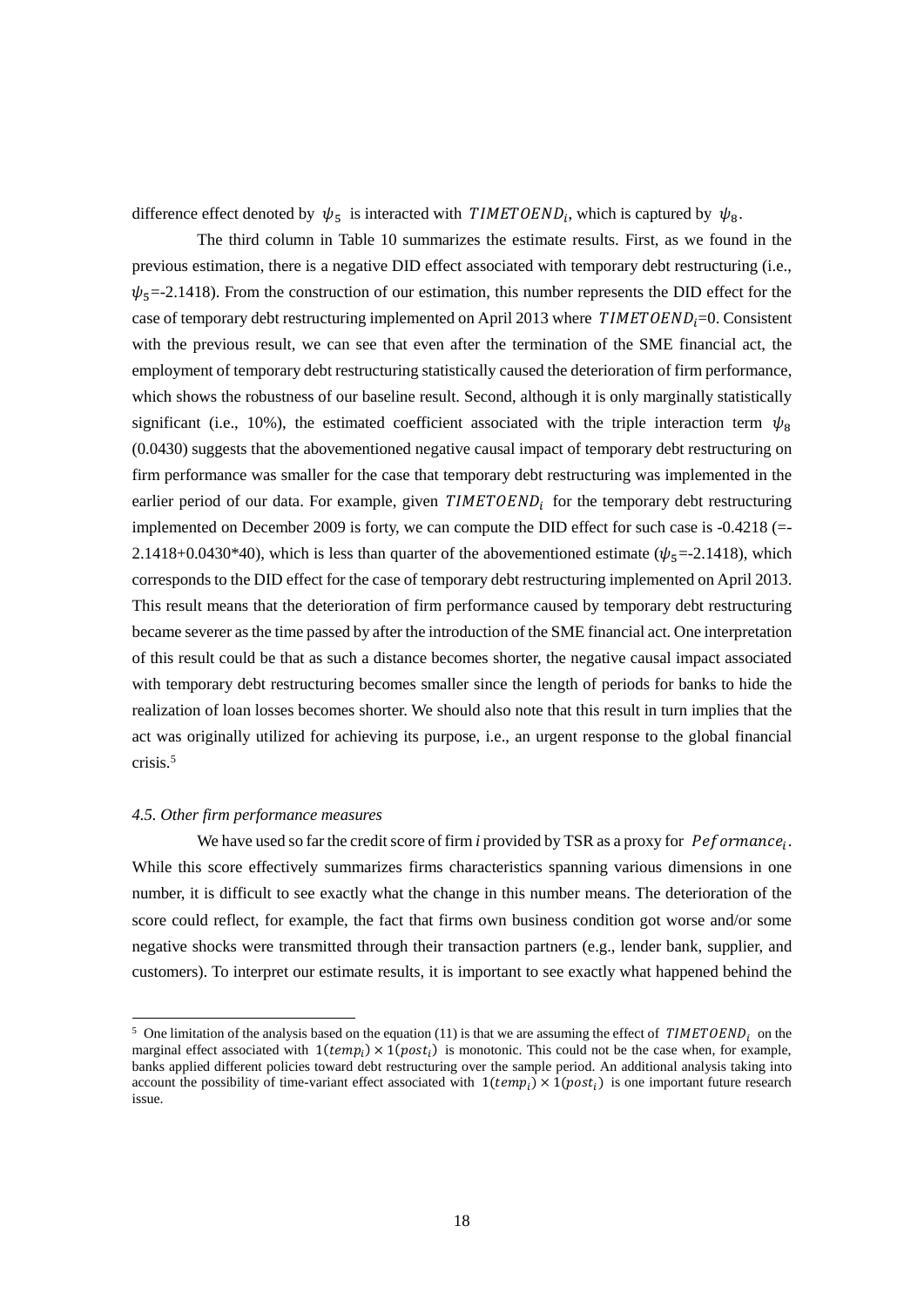negative DID effect associated with firms experiencing TDR. Toward this end, we implement the regression as in the equation (9) by using other measures for firm performance. Namely, we use firms' subjective evaluation for the changes in "Business condition", "Cash management", and "Banks' lending attitude" between December 2009 and October 2014 as well as the change in "Banks' lending attitude" between the initial debt restructuring and October 2014. All the information is collected in the survey and recorded as the discrete numbers consisting of 1 (got better), 2 (slightly got better), 3 (unchanged), 4 (slightly got worse), and 5 (got worse). Since the dependent variable is not the ex-ante and ex-post levels but the change between these two data points, we run the following regression:

$$
\Delta Peformance_i = v_0 + v_1 1(temp_i) + \varepsilon_i \tag{12}
$$

In this formulation, the coefficient associated  $1(temp<sub>i</sub>)$  with represents the DID effect associated with TDR on the four performance measures.

Table 11 summarizes the estimate results based on the equation (12). First, we notice that the point estimate of the DID effect on firms' business condition is negative and it is not statistically away from zero. This implies that firms experiencing TDR did not show worse performances than its control group as far as we focus on the firms' own business condition. Second, on the other hand, once we employ the variables measuring firms financing environment, the point estimates are all positive (i.e., got worse). In particular, the DID effects on banks' lending attitudes (i.e., third and fourth columns) show the positive impacts statistically away from zero. These results imply that the change in lending attitudes were the driver of the negative causal impact associated with TDR presented in the previous section. This could be the case, for example, when lender banks temporary restructured debt for the firms, for which the banks did not necessarily project the improvement in firm performance, mainly due to the introduction of the SME financial act, then tightened their lending attitudes later.

#### *4.6. Interaction with lender bank characteristic*

One of the remained questions is why lender banks needed to commit such a temporary treatment for their borrower firms. Since the SME financial act is valid only for a specific time period, banks cannot hide non-performing loan forever. One theoretical justification for such banks' TDR is provided in Bruche and Llobet (2014) as distress banks have larger motivation for evergreening loan provision to their non-performing client firms. To check if their empirical implication is supported in our data set, we repeat the same regression in the first column of Table 10, the third column of Table 11, and the fourth column of Table 12 for the subsamples based on lender banks' non-performing loan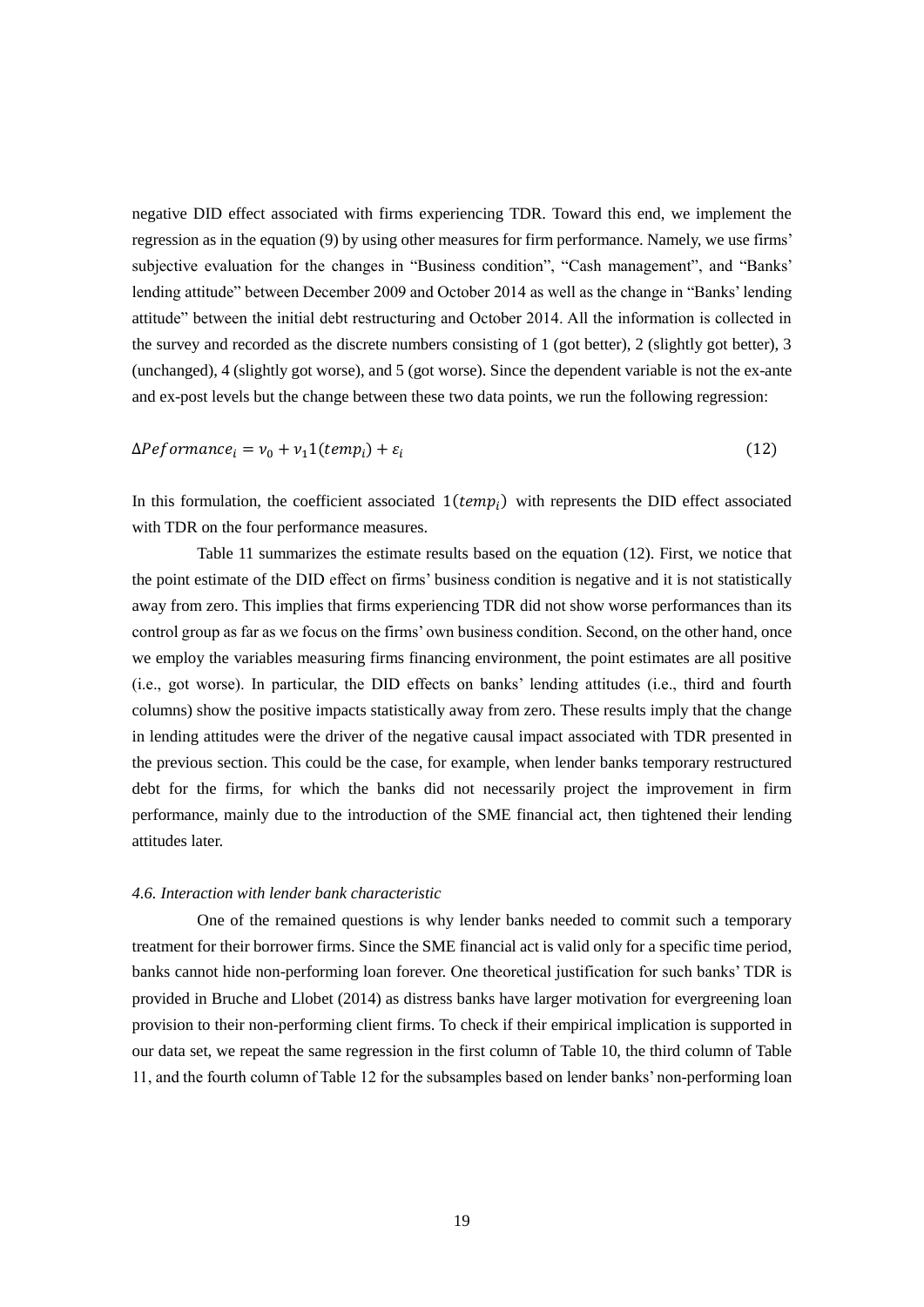ratio (*NPLratio*). In this analysis, *NPLratio* is computed as the ratio of (i) the sum of the loan assets classified as bankrupt and the loan assets with delayed repayments to (ii) the total loan assets held by each lender bank as of the end of March 2009. We divide the sample above and below the sample median of *NPLratio* and test the prediction in Bruche and Llobet (2014). If firms borrowing from lender banks with weaker balance sheet conditions are more likely to experience TDR which end end up with the deterioration of firm performance, the prediction in Bruche and Llobet (2014) is supported.

The second columns of the upper and lower panels of Table 12 show the consistent results with the above discussion. Namely, the DID effect on the changes in "Banks' lending attitude" between December 2009 and October 2014 is statistically away from zero only for the lender banks with higher *NPLratio*. In the case that we change the firm performance measure to the changes in "Banks' lending attitude" between the initial debt restructuring and October 2014, the DID effects are away from zero both in the case of higher and lower *NPLratio*, but the magnitude is larger for the lender banks with higher *NPLratio*. We should note that such a result is not necessarily obtained in the case using firms' credit score for their performance measure (i.e., the first column in Table 12). This implies again that the DID effect on firm performance is mainly driven by banks' side. In other words, lender banks (with weaker balance sheets) needed to commit TDR even though the SME financial act is valid only for a specific time period as the banks have large need to hide non-performing loan.

#### **5. Conclusion**

In this paper, we empirically analyze the cause and consequence of private debt restructuring out of court. Using a unique contract-level data accounting for Japanese bank loan, we find, first, that the demand of debt restructuring was systematically associated with firm characteristics and the relation-specific characteristics (esp., number of lender banks). Second, debt restructurings was more likely to take "temporary" form when the number of lender banks was larger and the SME financial act, which was introduced on December 2009 and terminated on March 2013, was effective. We also employ propensity score matching difference-in-difference estimation to evaluate the causal impact of debt restructuring on firm performance, and find that the firms experiencing temporary debt restructuring exhibited the larger deterioration of its performance than the firms experiencing nontemporary debt restricting. Furthermore, such a pattern is more likely to be obtained when lender banks have weaker balance sheet conditions. The results in the present paper imply that temporary debt restructuring during our sample period was used as de facto evergreening, which ended up the deterioration of borrower creditworthiness. While debt restructuring could be theoretically used as an effective buffer for short-run shock, our finding shows that it is not necessarily the case in our dataset.

Our findings provide several policy implications. First, as we have already discussed,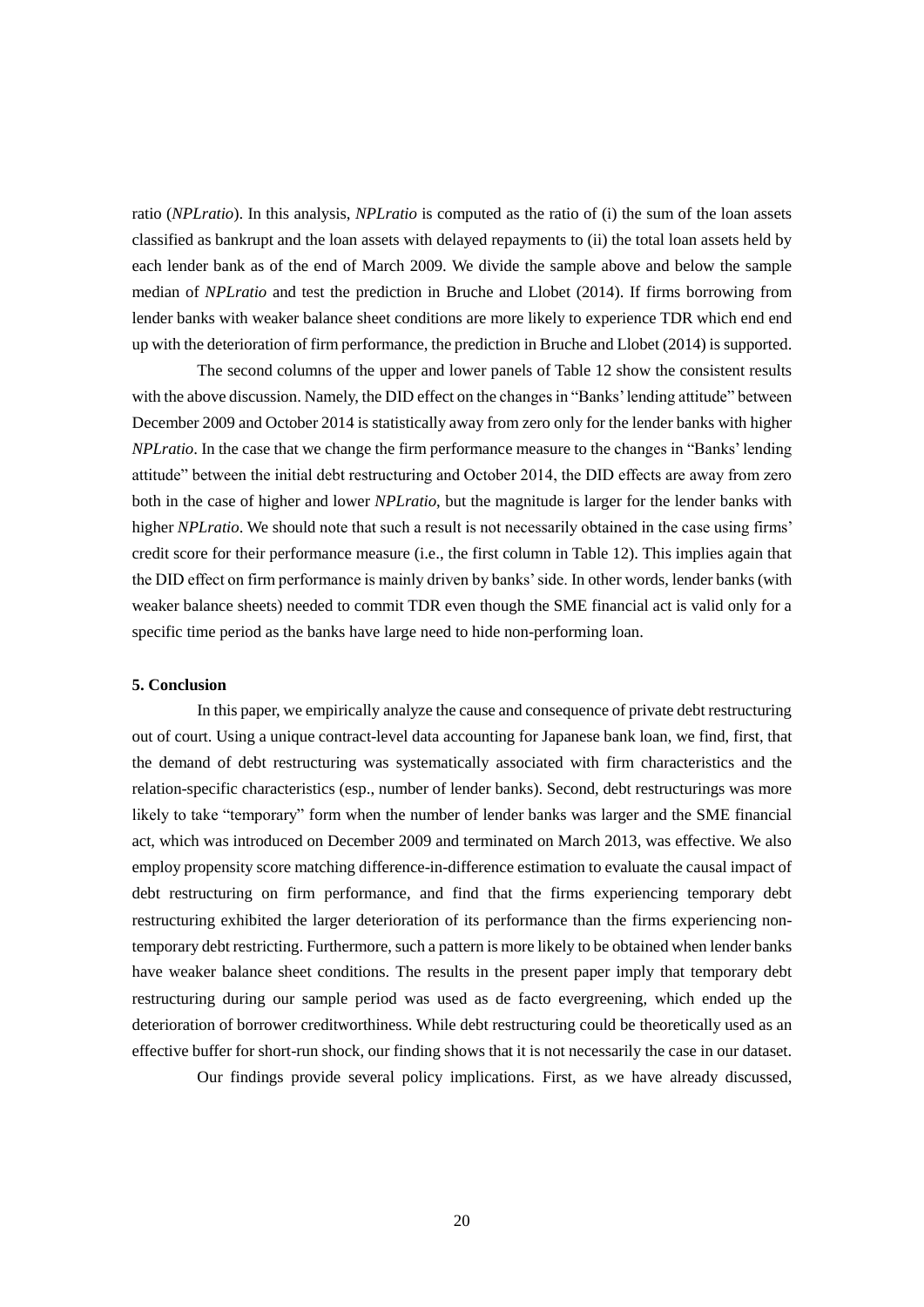evergreening and zombie lending (e.g., Caballero et al. 2008) could be done under the form of temporary debt restructuring. Given this, for example, introduction of bank supervision explicitly taking into account the detailed contents of debt restructuring might be expected to avoid the temporary debt restructuring leading to the deterioration of firm performance. Second, our result shows that even after the termination of the SME financial act, the negative causal impact associated with temporary debt restructuring is observed. This suggests that the three years of transitional period after the termination of the SME financial act has been effectively inducing banks to keep their attitude toward debt restructuring. Third, our estimate results show that the effect of the SME financial act had been gradually digressed from its original purpose as time passed since its introduction. This suggests that sticking to a specific policy measure for unnecessarily long periods of time could generate unexpected side effect.

Finally, we would like to highlight potential avenues for future research. First, applying the same DID analysis framework to the employment of debt restructuring per se is one important future research issue. Although we have not done such an exercise since we have only limited number of observation we can use for the control (i.e., *Choice* = 2), it is still informative to select the control from the firms stating in the survey that they do not need debt restructuring. As far as the matching based on the propensity for firms to get debt restructuring approved is done precisely, the DID analysis associated with debt restructuring provide potentially useful implication. Second, another important extension would be to take the timing of debt restructuring more precisely. In the present study, we treated the timing of debt restructuring as simply either before or after the termination of the SME financial act, or the time to the termination of the act. In this regard, we can employ, for example, the dummy variable taking value of one for each data point where debt restructuring was implemented. We believe all of these potential extensions could provide further insights for a better understanding of private debt restructuring out of court, for which we have still had only limited understanding.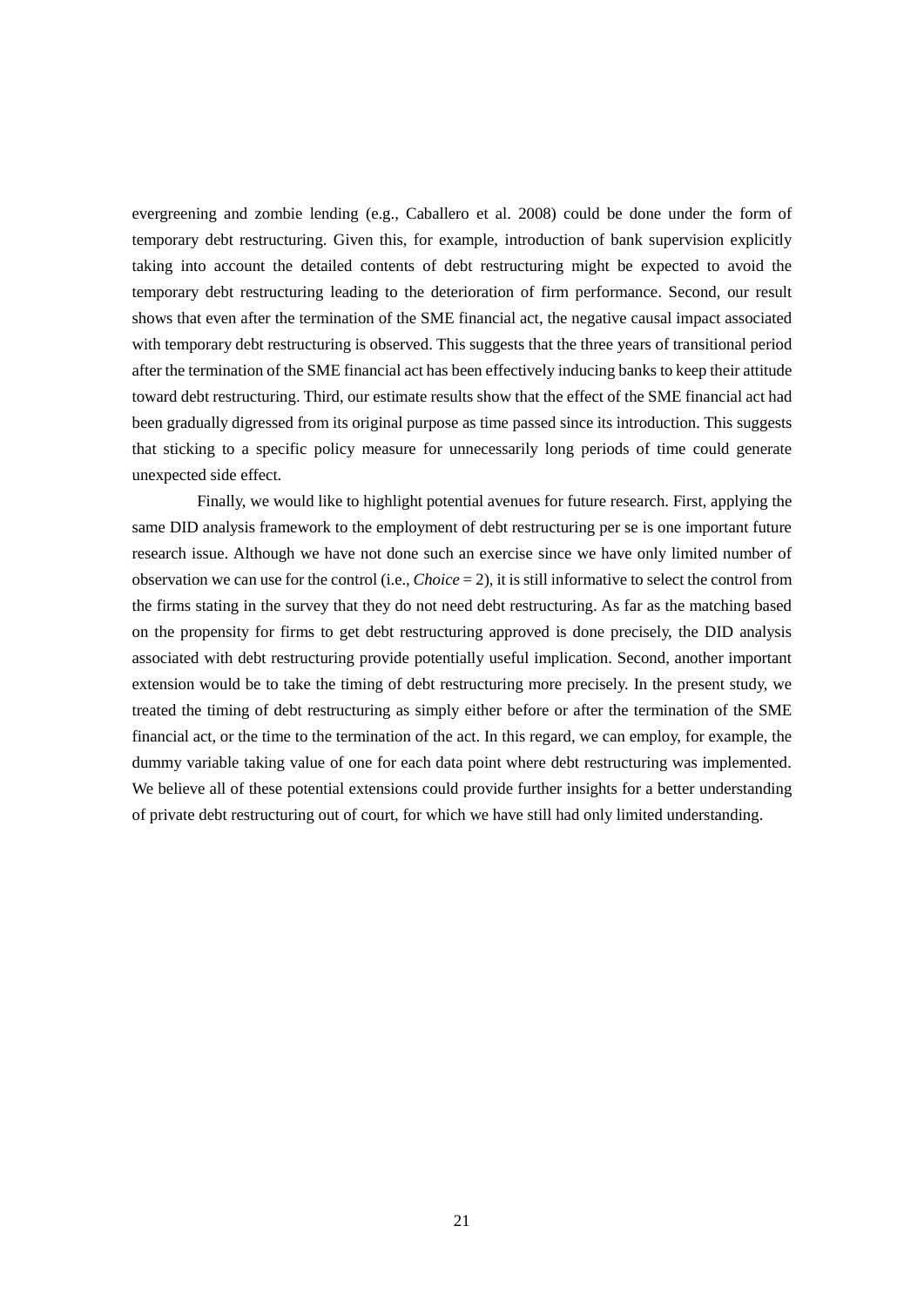#### **References**

- Bolton, P., and D. S. Scharfstein (1996) "Optimal Debt Structure and the Number of Creditors," *Journal of Political Economy* 104 (1): 1-25
- Bruche, M. and G. Llobet (2014) "Preventing Zombie Lending," *Review of Financial Studies* 27 (3): 923-956.
- Brunner, A., and J. P. Krahnen (2008) "Multiple lenders and corporate distress: Evidence on debt restructuring," *Journal of Financial Economics* 113 (3): 348-367.
- Caballero, R. J., T. Hoshi, and A. K. Kashyap (2008) "Zombie lending and depressed restructuring in Japan," *American economic review* 98 (5): 1943-1977.
- Denis, D. J., and J. Wang (2014) "Debt covenant renegotiations and creditor control rights," *Journal of Financial Economics* 113 (3): 348-367.
- Detragiache, E., P. Garella, and L. Guiso (2000) "Multiple versus Single Banking Relationships: Theory and Evidence," *Journal of Finance* 55 (3): 1133-1161.
- Dewatripont, M., and E. Maskin (1995), "Credit and Efficiency in Centralized and Decentralized Economies," *Review of Economic Studies* 62 (4): 541-555.
- Gilson, S. C. (1990) "Troubled debt restructuring," *Journal of Financial Economics* 27 (2): 315–353.
- Godlewski, C. J. (2015) "The certification value of private debt renegotiation and the design of financial contracts: Empirical evidence from Europe," *Journal of Banking and Finance* 53: 1-17.
- Inoue, K., H. Kato, M. Bremer (2008) "Corporate restructuring in Japan: Who monitors the monitor?" *Journal of Banking and Finance* 32: 2628-2635.
- Morris, S., and H. S. Shin (2004) "Coordination risk and the price of debt," *European Economic Review* 48 (1): 133–153.
- Peek, J., and R. E. Rosengren (2005) "Unnatural selection: Perverse incentives and the misallocation of credit in Japan," *American Economic Review* 95 (4): 1144–1166.
- Rajan, G. R. (1992) "Insiders and Outsiders: The Choice between Informed and Arm's-Length Debt," *Journal of Finance* 47 (4): 1367-1400.
- Roberts, M. R. (2015) "The role of dynamic renegotiation and asymmetric information in financial contracting," *Journal of Financial Economics* 116 (1): 61-81.
- Roberts, M. R., and A. Sufi (2009) "Renegotiation of financial contracts: Evidence from private credit agreements," *Journal of Financial Economics* 93 (2): 159-184.
- Rosenbaum, P. R., and D. B. Rubin (1983) "The central role of the propensity score in observational studies for causal effects," *Biometrika* 70 (1): 41-55.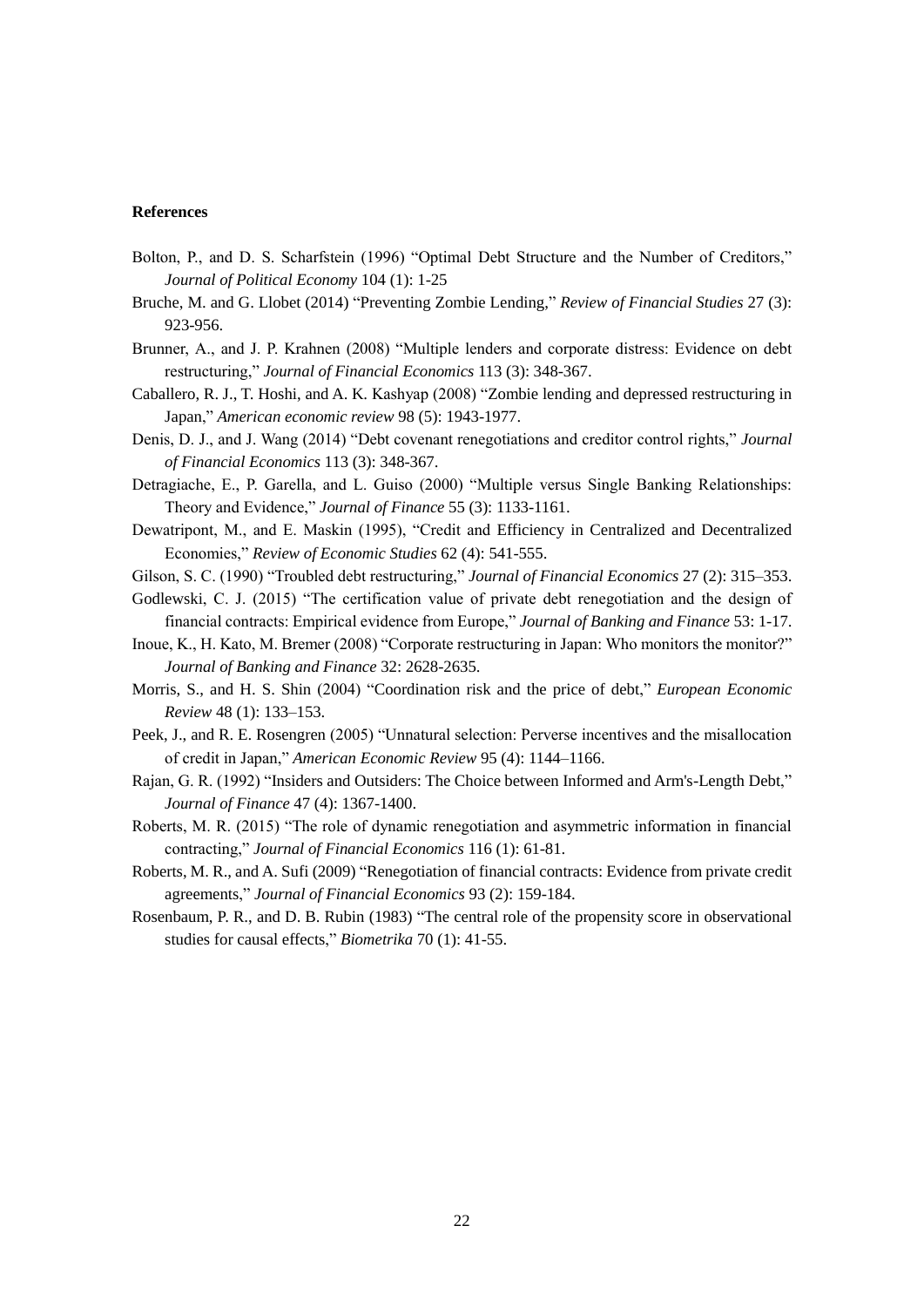#### **Tables and Figure**





Note: The horizontal axis in the figures accounts for the time horizon. Each box corresponds the amounts of principal and interest payments at each point. The upper and lower panels illustrate the debt repayment schedule before and after the temporary debt restructuring where only the principal circled by dashed line is postponed without any reduction in principal or interests.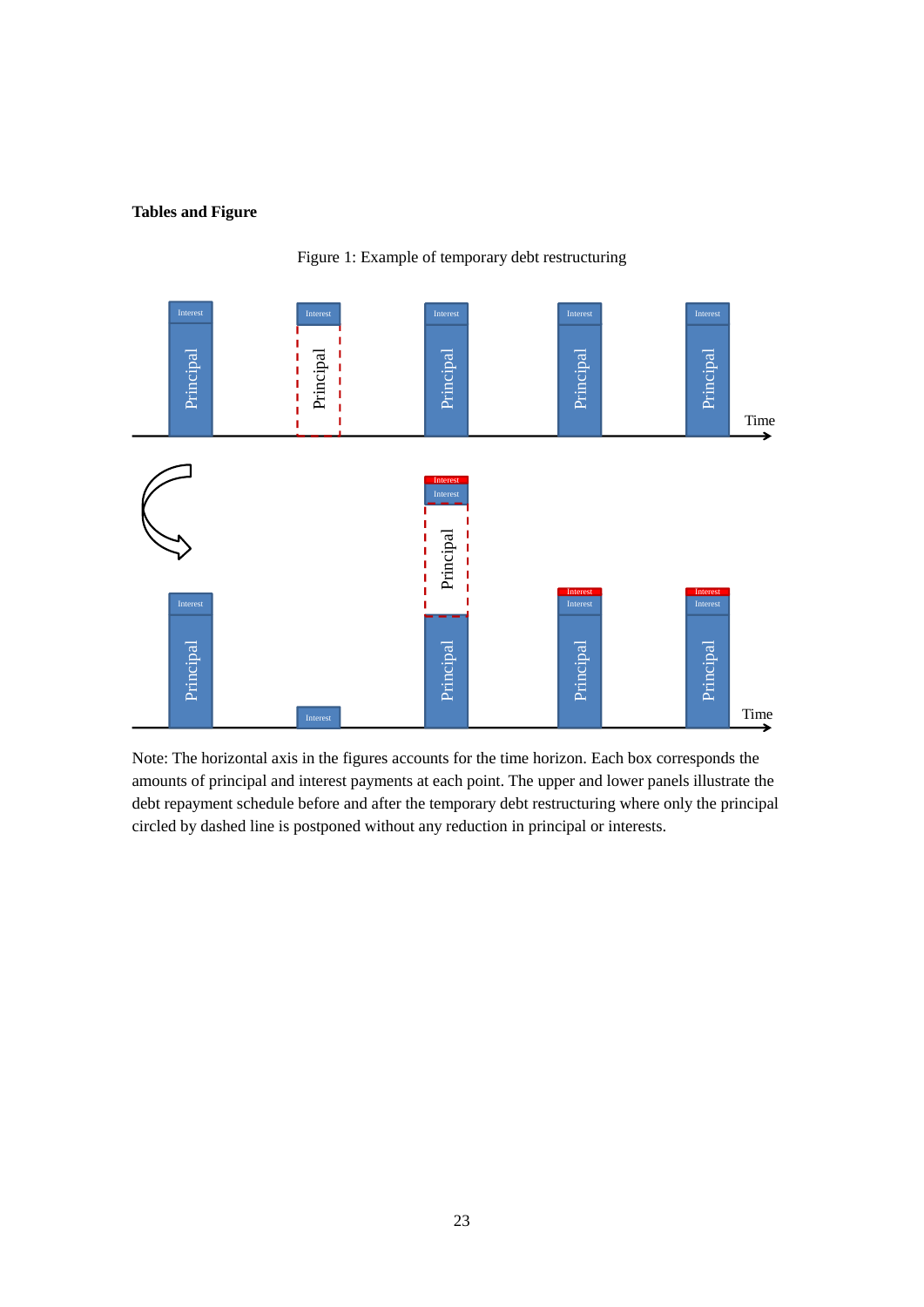Figure 2: Question for debt restructuring



Note: The figure illustrates the contents of the question 19\_2.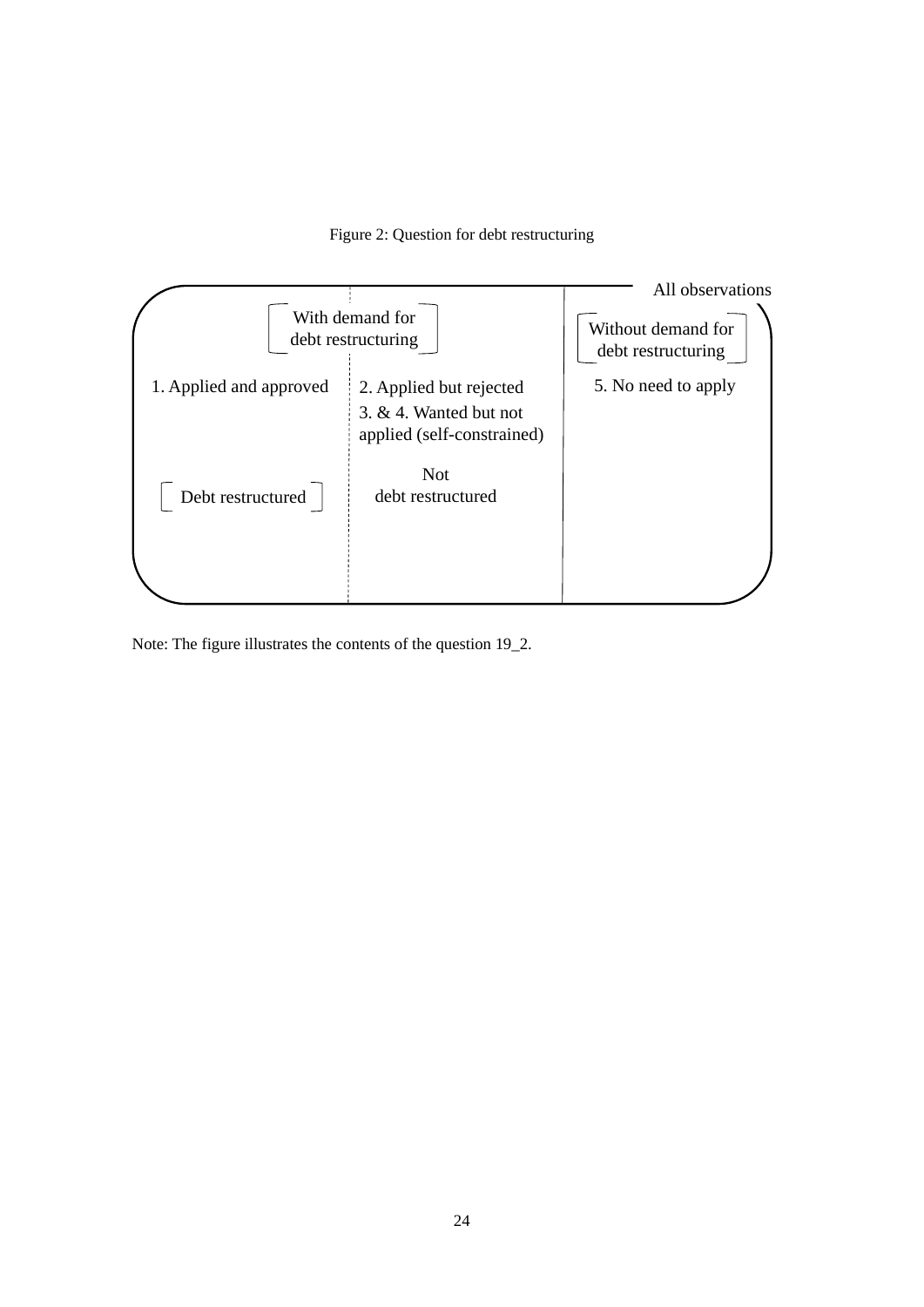| Choice |                       | Frea. | Percent | Cum.  |
|--------|-----------------------|-------|---------|-------|
|        |                       | 1,548 | 27.76   | 27.76 |
|        | $\mathcal{D}_{\cdot}$ | 64    | 1.15    | 28.9  |
|        | 3                     | 121   | 2.17    | 31.07 |
|        |                       | 158   | 2.83    | 33.91 |
|        | 5                     | 3,686 | 66.09   | 100   |
| Total  |                       | 5,577 |         |       |

Table 1: Survey response accounting for demand and approval

Note: This table summarizes the distribution of the survey responses to the question 19-2, which asks the status of private debt restructuring. The *Choice* 1 to 5 correspond to as follows:  $1 = I$  requested debt restructuring and approved,  $2 = I$  requested debt restructuring and rejected,  $3 = I$  wanted to request but did not since I thought debt restructuring request would not be approved,  $4 = I$  wanted to request but did not since I thought debt restructuring request would negatively affect bank relationship, and 5 = I did request since I did not need debt restructuring.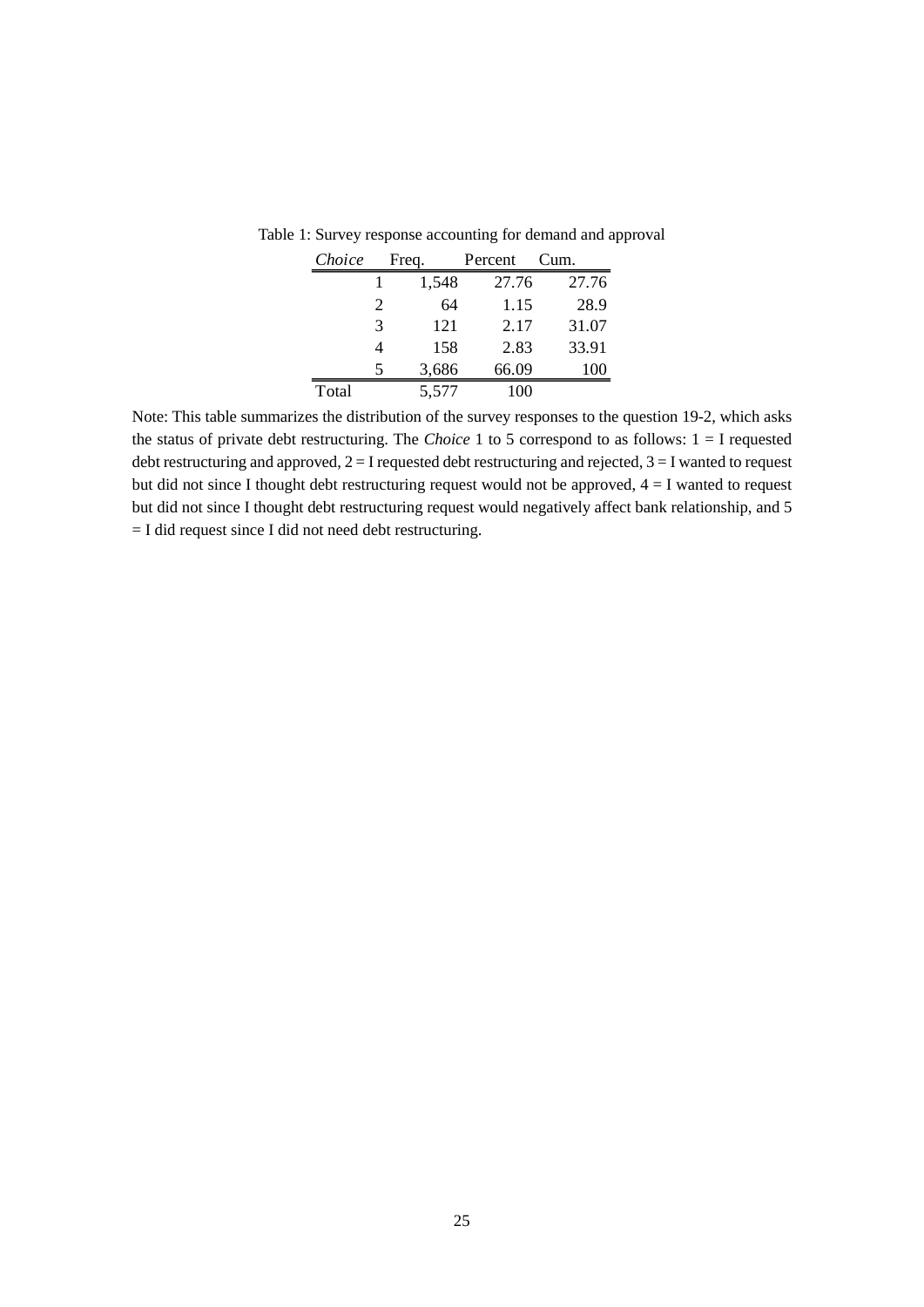|                  |                | TDR <sub>2</sub> |     |       |
|------------------|----------------|------------------|-----|-------|
|                  |                | no               | yes | Total |
| TDR <sub>1</sub> | n <sub>0</sub> | 919              | 317 | 1236  |
|                  | yes            | 196              | 116 | 312   |
|                  | Total          | 1115             | 433 | 1548  |

Table 2: Survey response accounting for two definitions of temporary debt restructuring approval

Note: This table summarizes the distribution of the survey responses corresponds to the two definitions of temporary debt restructuring. TDR1 takes the value of 1 if the answer to the question 29 (the contents of debt restructuring) does not contain (i) any reduction in principal or interests or (ii) the postponement of repayment schedule more than one year but (iii) contains the postponement of repayment schedule within one year. TDR 2 takes the value of one if the answer to the question 39 (reason for consecutive debt restructuring) is "the consecutive debt restructuring was predicted from onset" but is not any other reasons (i.e., business plan was no feasible, unexpected outside environment change, financial institution did not provided expected supports, lack of firms' own effort).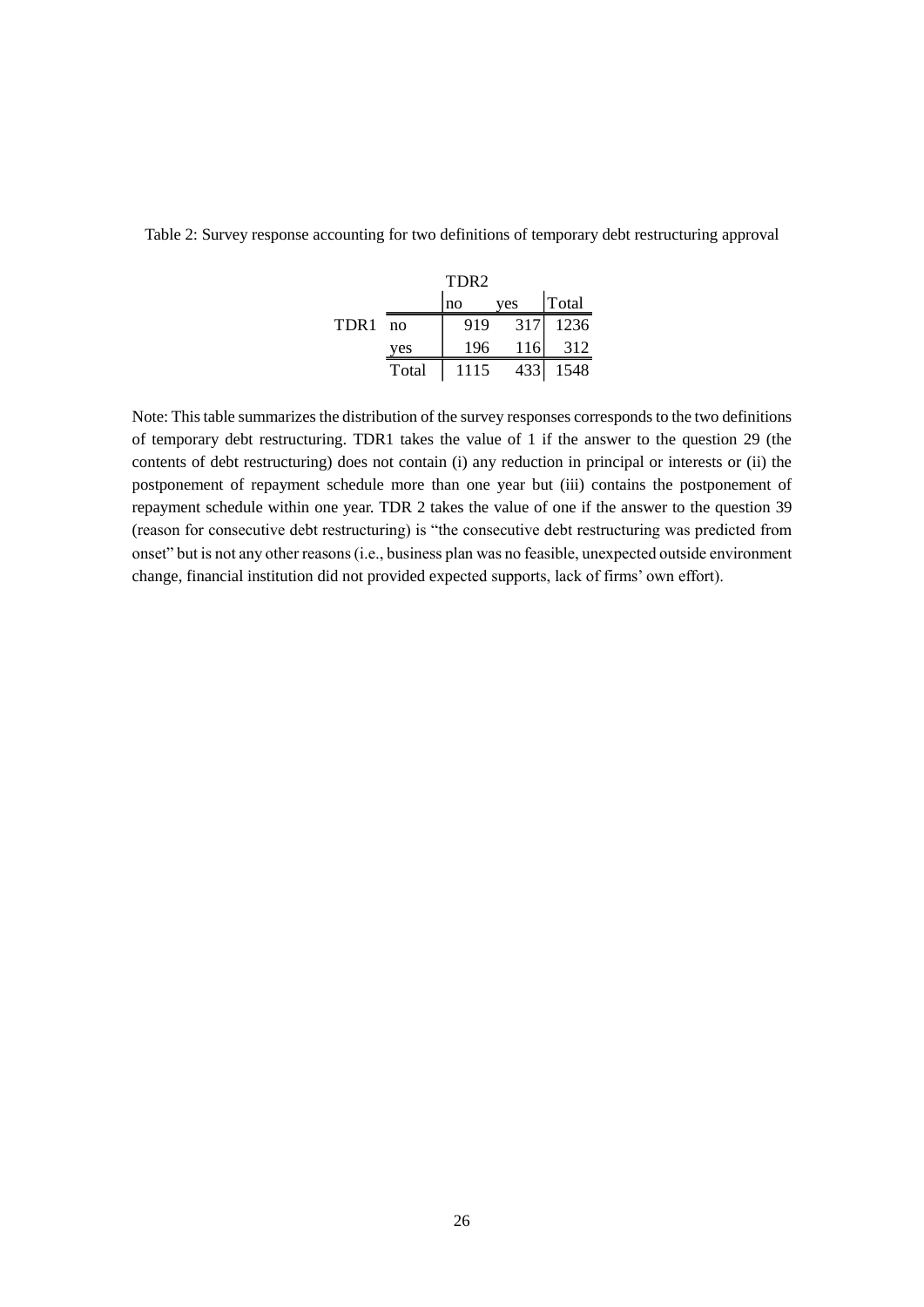|                     |                                        |      | Demand: yes |          |      | t-test |          |          |
|---------------------|----------------------------------------|------|-------------|----------|------|--------|----------|----------|
| Variable            | Definition                             | Obs  | Mean        | Std. Dev | Obs  | Mean   | Std. Dev | for diff |
| <b>SCORE 200912</b> | Firm's TSR score as of Dec 2009        | 1889 | 47.095      | 5.040    | 3684 | 51.215 | 6.845    | ***      |
| LN NUMEMP 200912    | LN(firm total assets) as of Dec 2009   | 1888 | 3.136       | 1.155    | 3680 | 3.361  | 1.309    | ***      |
| DEBTRATIO_PRE2      | Firm debt/total assets as of Dec 2009  | 1631 | 1.056       | 1.327    | 3354 | 0.643  | 1.767    | ***      |
| LN NUMBANK          | #(lender banks) as of recent period    | 1758 | 1.114       | 0.606    | 2995 | 1.017  | 0.691    | ***      |
| AGE                 | Age of firm as of recent period        | 1785 | 49.612      | 132.916  | 3546 | 45.783 | 76.089   |          |
| indep               | 1 if firm is independent               | 1891 | 0.889       | 0.314    | 3686 | 0.794  | 0.404    | ***      |
| ownershipshare      | Ownership share as of recent period    | 1891 | 75.025      | 34.216   | 3686 | 62.188 | 39.620   | ***      |
| manageaccount       | 1 if using management account          | 1891 | 0.995       | 0.073    | 3686 | 0.995  | 0.072    |          |
| customer_duration   | Length of main customer realtion       | 1467 | 25.993      | 16.413   | 2959 | 28.197 | 17.261   | ***      |
| supplier_duration   | Length of main supplier realtion       | 1605 | 25.087      | 15.508   | 3136 | 27.631 | 16.243   | ***      |
| mainbankduration    | Length of main bank realtion           | 1891 | 25.834      | 18.506   | 3686 | 23.350 | 20.492   | ***      |
| duration_mminuss    | Diff of main and sub bank relations    | 1891 | 8.418       | 18.559   | 3686 | 8.690  | 18.592   |          |
| businesscontinue    | 1 if firm intends to continue business | 1891 | 0.782       | 0.413    | 3686 | 0.826  | 0.379    | ***      |

|  |  |  |  | Table 3: Summary statistics and univariate analysis for the demand of debt restructuring |  |
|--|--|--|--|------------------------------------------------------------------------------------------|--|
|  |  |  |  |                                                                                          |  |

Note: This table accounts for the summary statistics of the variables we use in the present paper. The columns labeled as "Demand: yes" and "Demand: no" account for the summary statistics of the subsamples of *Choice* = 1, 2, 3, or 4 (Demand: yes), and *Choice* = 5 (Demand: no), respectively. The column labeled as "t-test" shows the result of the test for the difference between each variable of "Demand: yes" and "Demand: no".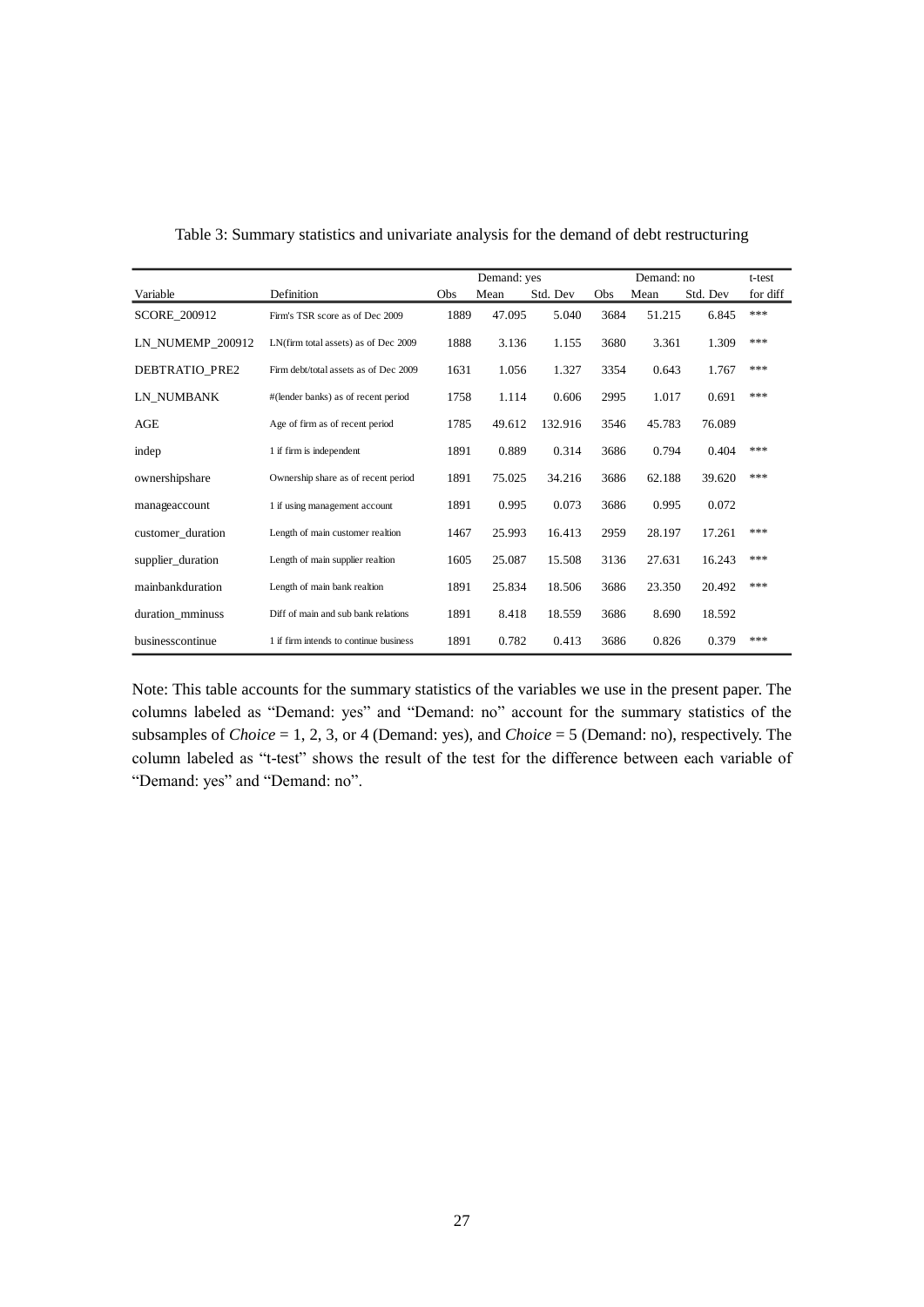| Probit Estimates (A dummy variable for demanding debt restructuring) |                 |                     |           |                                              |           |                                           |  |  |  |  |
|----------------------------------------------------------------------|-----------------|---------------------|-----------|----------------------------------------------|-----------|-------------------------------------------|--|--|--|--|
|                                                                      | <b>Baseline</b> |                     |           | Treat Choice $= 1$ or 2<br>as demand $=$ yes |           | <b>Exclude Treat Choice</b><br>$=$ 3 or 4 |  |  |  |  |
| <b>Independent Variables</b>                                         | dy/dx           | Robust<br>Std. Err. | dy/dx     | Robust<br>Std. Err.                          | dy/dx     | Robust<br>Std. Err.                       |  |  |  |  |
| SCORE_200912                                                         | $-0.0211$       | ***<br>0.003        | $-0.0181$ | ***<br>0.002                                 | $-0.0196$ | ***<br>0.003                              |  |  |  |  |
| LN_NUMEMP_200912                                                     | $-0.0043$       | 0.009               | $-0.0031$ | 0.008                                        | $-0.0035$ | 0.009                                     |  |  |  |  |
| DEBTRATIO_PRE2                                                       | 0.1173          | $* *$<br>0.053      | 0.0994    | $\pm\pm$<br>0.045                            | 0.1086    | $\pm\pm$<br>0.050                         |  |  |  |  |
| LN NUMBANK                                                           | 0.0886          | ***<br>0.016        | 0.0740    | ***<br>0.015                                 | 0.0834    | ***<br>0.016                              |  |  |  |  |
| AGE                                                                  | 0.0001          | 0.000               | 0.0001    | 0.000                                        | 0.0001    | 0.000                                     |  |  |  |  |
| indep                                                                | 0.0391          | 0.028               | 0.0361    | 0.026                                        | 0.0380    | 0.027                                     |  |  |  |  |
| ownershipshare                                                       | 0.0013          | ***<br>0.000        | 0.0012    | ***<br>0.000                                 | 0.0013    | ***<br>0.000                              |  |  |  |  |
| manageaccount                                                        | 0.1840          | 0.105               | 0.1247    | 0.108                                        | 0.1468    | 0.105                                     |  |  |  |  |
| customer_duration                                                    | 0.0002          | 0.001               | $-0.0001$ | 0.001                                        | 0.0000    | 0.001                                     |  |  |  |  |
| supplier_duration                                                    | $-0.0010$       | 0.001               | $-0.0012$ | 0.001                                        | $-0.0012$ | 0.001                                     |  |  |  |  |
| mainbankduration                                                     | $-0.0002$       | 0.001               | 0.0007    | 0.001                                        | 0.0004    | 0.001                                     |  |  |  |  |
| duration_mminuss                                                     | 0.0000          | 0.001               | $-0.0003$ | 0.001                                        | $-0.0002$ | 0.001                                     |  |  |  |  |
| businesscontinue                                                     | $-0.0321$       | 0.023               | $-0.0245$ | 0.022                                        | $-0.0288$ | 0.023                                     |  |  |  |  |
| No. of Obs.                                                          |                 | 3,298               |           | 3,298                                        |           | 3,128                                     |  |  |  |  |
| Wald Chi <sub>2</sub>                                                |                 | 233.67              |           | 217.10                                       |           | 221.40                                    |  |  |  |  |
| Prob > Chi2                                                          |                 | 0.0000              |           | 0.0000                                       | 0.0000    |                                           |  |  |  |  |
| Pseudo R <sub>2</sub>                                                |                 | 0.1096              |           | 0.0977                                       | 0.1101    |                                           |  |  |  |  |
| Log Likelihood                                                       |                 | $-1902.21$          |           | $-1815.28$                                   |           | $-1734.73$                                |  |  |  |  |

Table 4: Estimation results for the determinants of debt restructuring demand

Note: The dependent variable is either the dummy variable taking a value of one when *Choice* = 1, 2, 3, or 4 (first column), or *Choice* = 1 or 2 (second and third columns). While the estimations for the first two columns use all the sample in the dataset, the estimation for the third column uses only the sample of *Choice* = 1, 2, and 5. Definitions of the independent variables are provided in the previous Table. The column labeled "dy/dx" shows the estimated marginal effect of each covariate. \*\*\*, \*\*, and \* denote significance at the 1%, 5%, and 10% level, respectively.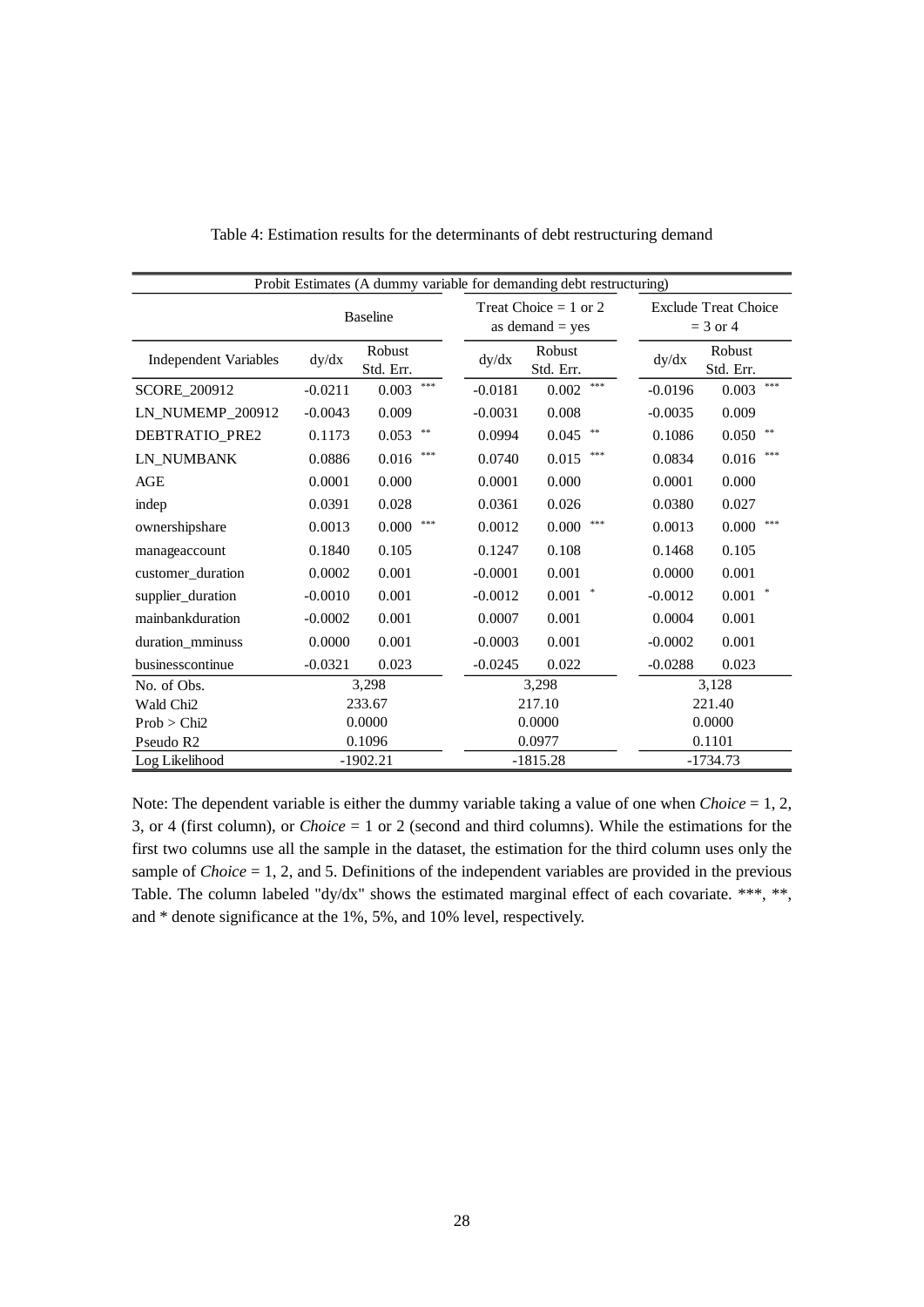|                   |                                        |      | Approval: yes |          |     | t-test |          |               |
|-------------------|----------------------------------------|------|---------------|----------|-----|--------|----------|---------------|
| Variable          | Definition                             | Obs  | Mean          | Std. Dev | Obs | Mean   | Std. Dev | for diff      |
| SCORE_200912      | Firm's TSR score as of Dec 2009        | 1548 | 47.199        | 4.877    | 341 | 46.625 | 5.707    | $\ast$        |
| LN NUMEMP 200912  | LN(firm total assets) as of Dec 2009   | 1547 | 3.165         | 1.145    | 341 | 3.001  | 1.193    | $\ast$ $\ast$ |
| DEBTRATIO PRE2    | Firm debt/total assets as of Dec 2009  | 1343 | 1.057         | 1.392    | 288 | 1.052  | 0.968    |               |
| LN NUMBANK        | #(lender banks) as of recent period    | 1441 | 1.123         | 0.601    | 317 | 1.071  | 0.625    |               |
| AGE               | Age of firm as of recent period        | 1460 | 46.083        | 104.524  | 325 | 65.465 | 218.562  |               |
| indep             | 1 if firm is independent               | 1548 | 0.895         | 0.307    | 343 | 0.863  | 0.344    |               |
| ownershipshare    | Ownership share as of recent period    | 1548 | 75.282        | 34.020   | 343 | 73.862 | 35.115   |               |
| customer duration | Length of main customer realtion       | 1186 | 26.046        | 16.167   | 281 | 25.772 | 17.438   |               |
| supplier_duration | Length of main supplier realtion       | 1315 | 25.169        | 15.470   | 290 | 24.717 | 15.701   |               |
| mainbankduration  | Length of main bank realtion           | 1548 | 26.216        | 18.490   | 343 | 24.114 | 18.509   | ∗             |
| duration mminuss  | Diff of main and sub bank relations    | 1548 | 8.526         | 18.426   | 343 | 7.933  | 19.167   |               |
| businesscontinue  | 1 if firm intends to continue business | 1548 | 0.791         | 0.407    | 343 | 0.743  | 0.437    | ∗             |

Table 5: Summary statistics and univariate analysis for the approval of debt restructuring

Note: This table accounts for the summary statistics of the variables for the observation with *Choice* is not equal to 5. The columns labeled as "Approval: yes" and "Approval: no" account for the summary statistics of the subsamples of *Choice* = 1 (Approval: yes) and *Choice* = 2, 3, or 4 (Approval: no), respectively. The column labeled as "t-test" shows the result of the test for the difference between each variable of "Approval: yes" and "Approval: no".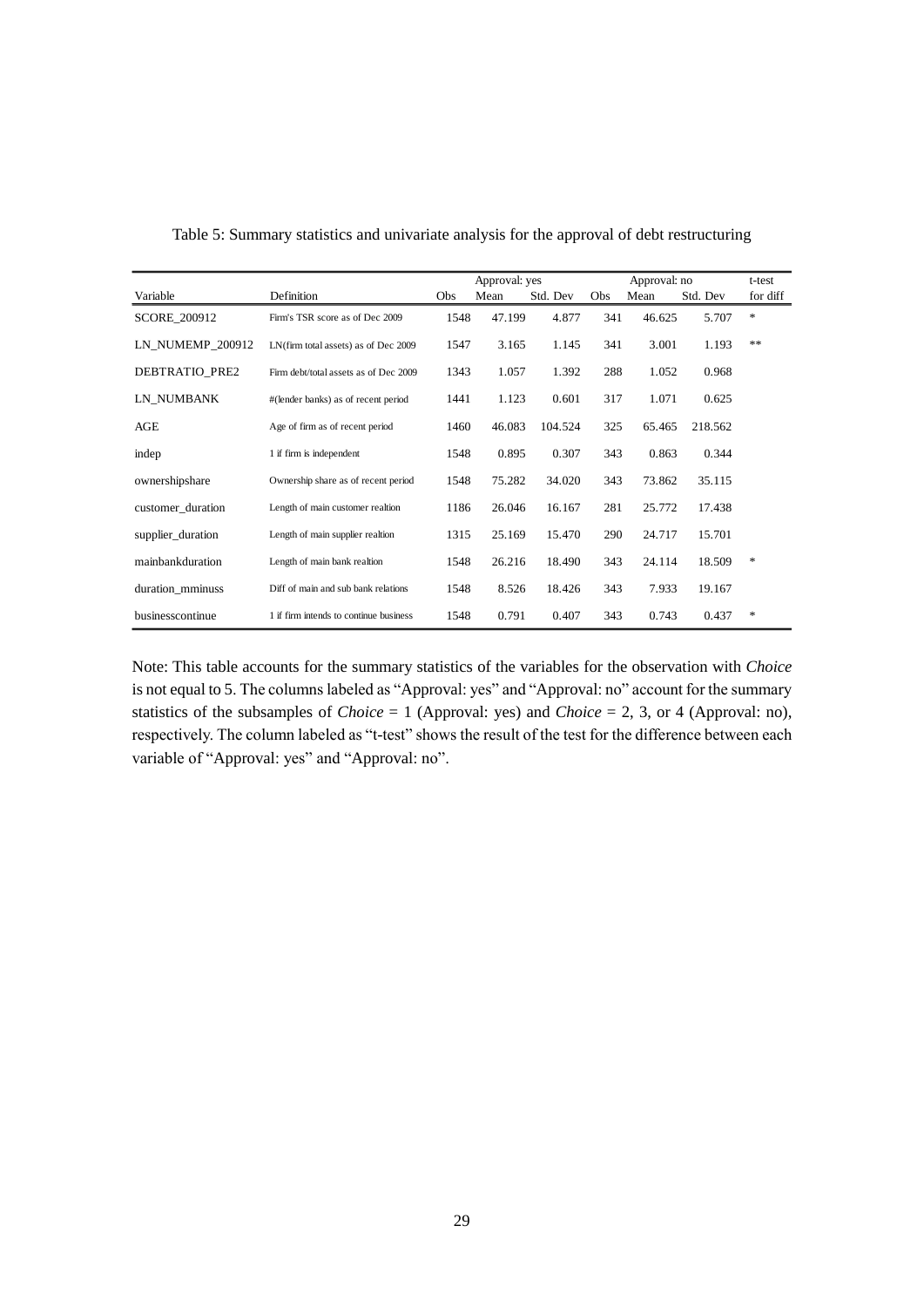| Probit Estimates (A dummy variable for debt restructuring approved) |           |                       |  |           |                   |  |  |  |  |  |
|---------------------------------------------------------------------|-----------|-----------------------|--|-----------|-------------------|--|--|--|--|--|
|                                                                     |           | Treat Q.19_2 = 1 or 2 |  |           |                   |  |  |  |  |  |
|                                                                     |           |                       |  |           | as demand $=$ yes |  |  |  |  |  |
| <b>Independent Variables</b>                                        | dy/dx     | Robust                |  | dy/dx     | Robust            |  |  |  |  |  |
|                                                                     |           | Std. Err.             |  |           | Std. Err.         |  |  |  |  |  |
| SCORE_200912                                                        | 0.0008    | 0.003                 |  | 0.0014    | 0.001             |  |  |  |  |  |
| LN_NUMEMP_200912                                                    | 0.0121    | 0.012                 |  | 0.0134    | **<br>0.006       |  |  |  |  |  |
| DEBTRATIO_PRE2                                                      | 0.0179    | 0.011                 |  | 0.0029    | 0.003             |  |  |  |  |  |
| LN_NUMBANK                                                          | $-0.0019$ | 0.021                 |  | $-0.0023$ | 0.010             |  |  |  |  |  |
| <b>AGE</b>                                                          | 0.0000    | 0.000                 |  | 0.0000    | 0.000             |  |  |  |  |  |
| indep                                                               | 0.0507    | 0.043                 |  | 0.0428    | **<br>0.028       |  |  |  |  |  |
| ownershipshare                                                      | 0.0004    | 0.000                 |  | 0.0002    | 0.000             |  |  |  |  |  |
| customer_duration                                                   | 0.0001    | 0.001                 |  | 0.0009    | **<br>0.000       |  |  |  |  |  |
| supplier_duration                                                   | $-0.0013$ | 0.001                 |  | $-0.0004$ | 0.000             |  |  |  |  |  |
| mainbankduration                                                    | 0.0017    | 0.001                 |  | $-0.0007$ | 0.000             |  |  |  |  |  |
| duration_mminuss                                                    | $-0.0005$ | 0.001                 |  | 0.0005    | 0.000             |  |  |  |  |  |
| businesscontinue                                                    | $-0.0074$ | 0.028                 |  | $-0.0146$ | 0.010             |  |  |  |  |  |
| No. of Obs.                                                         |           | 1,154                 |  |           | 984               |  |  |  |  |  |
| Wald Chi2                                                           |           | 12.24                 |  |           | 29.13             |  |  |  |  |  |
| Prob > Chi2                                                         |           | 0.4269                |  |           | 0.0038            |  |  |  |  |  |
| Pseudo R2                                                           |           | 0.0109                |  | 0.0625    |                   |  |  |  |  |  |
| Log Likelihood                                                      |           | $-536.96$             |  | $-147.82$ |                   |  |  |  |  |  |

Table 6: Estimation results for the determinants of the approval of debt restructuring

Note: The dependent variable is the dummy variable taking a value of one when *Choice* = 1. While the estimation for the first column uses the observation with *Choice* = 1, 2, 3, and 4, the estimation for the second column uses only the sample of *Choice* = 1 and 2. Definitions of the independent variables are provided in the previous Table. The column labeled "dy/dx" shows the estimated marginal effect of each covariate. \*\*\*, \*\*, and \* denote significance at the 1%, 5%, and 10% level, respectively.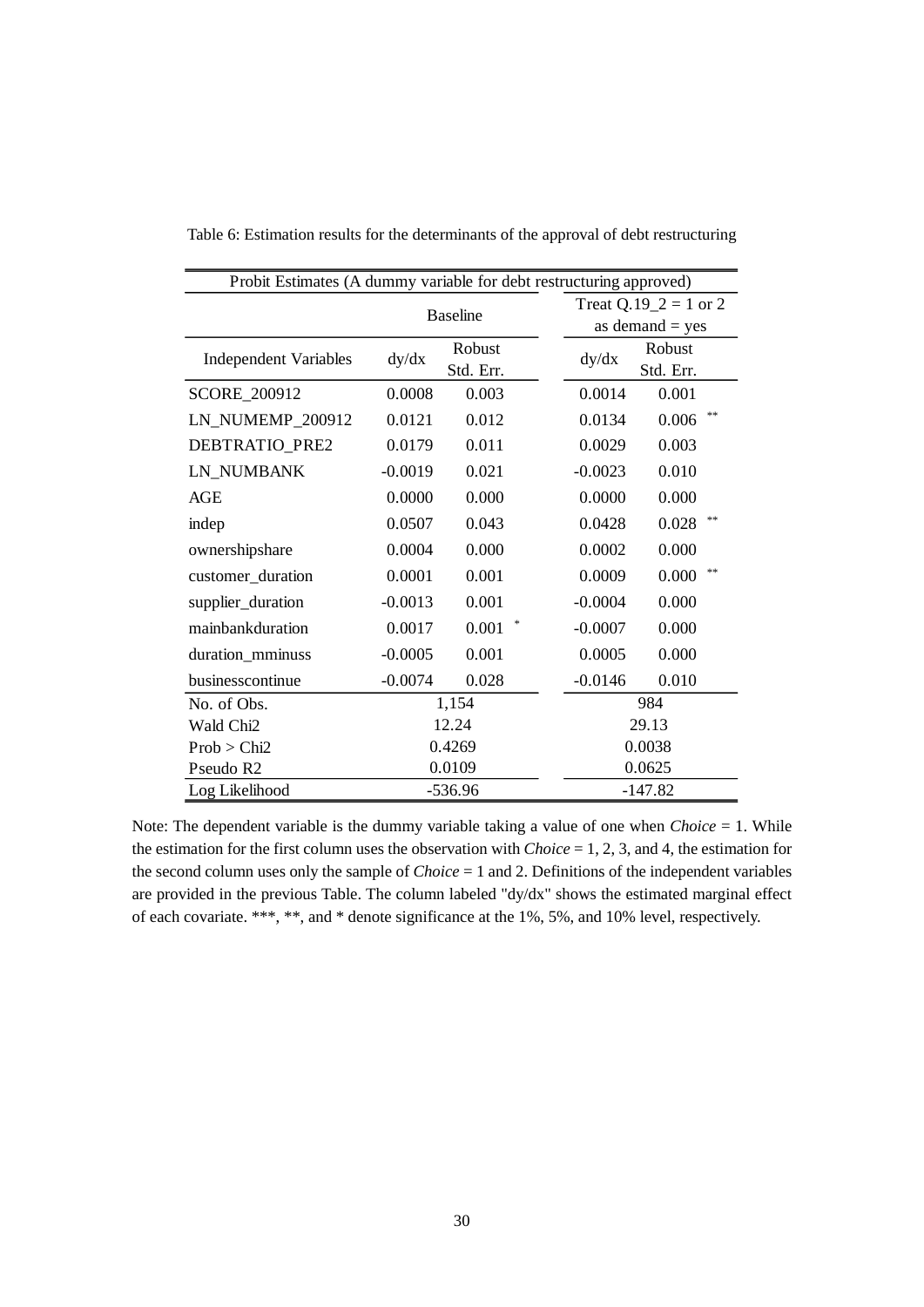|                     | TDR1: yes |        |          | TDR1: no |        |          | t-test   | TDR2: yes |        |          | TDR2: no |        |          | t-test        |
|---------------------|-----------|--------|----------|----------|--------|----------|----------|-----------|--------|----------|----------|--------|----------|---------------|
| Variable            | Obs       | Mean   | Std. Dev | Obs      | Mean   | Std. Dev | for diff | Obs       | Mean   | Std. Dev | Obs      | Mean   | Std. Dev | for diff      |
| severeimpact        | 312       | 0.856  | 0.352    | 1236     | 0.625  | 0.484    | ***      | 433       | 0.908  | 0.290    | 1115     | 0.580  | 0.494    | ***           |
| <b>SCORE 200912</b> | 312       | 46.699 | 4.587    | 1236     | 47.325 | 4.941    | **       | 433       | 46.711 | 4.402    | 1115     | 47.388 | 5.038    | **            |
| LN NUMEMP 200912    | 312       | 3.273  | 1.156    | 1235     | 3.138  | 1.141    | *        | 433       | 3.161  | 1.107    | 1114     | 3.167  | 1.160    |               |
| DEBTRATIO_PRE2      | 265       | 1.181  | 2.279    | 1078     | 1.027  | 1.066    |          | 390       | 1.083  | 0.684    | 953      | 1.047  | 1.594    |               |
| LN NUMBANK          | 295       | 1.204  | 0.597    | 1146     | 1.102  | 0.601    | ***      | 421       | 1.263  | 0.567    | 1020     | 1.065  | 0.606    | 米米米           |
| AGE                 | 294       | 46.541 | 116.352  | 1166     | 45.967 | 101.378  |          | 418       | 48.935 | 137.422  | 1042     | 44.939 | 87.993   |               |
| indep               | 312       | 0.933  | 0.251    | 1236     | 0.885  | 0.319    | **       | 433       | 0.903  | 0.296    | 1115     | 0.891  | 0.311    |               |
| ownershipshare      | 312       | 77.248 | 33.025   | 1236     | 74.786 | 34.262   |          | 433       | 76.503 | 32.887   | 1115     | 74.808 | 34.453   |               |
| customer duration   | 235       | 23.936 | 15.603   | 951      | 26.567 | 16.270   | **       | 334       | 25.461 | 15.867   | 852      | 26.275 | 16.287   |               |
| supplier_duration   | 258       | 22.547 | 14.477   | 1057     | 25.809 | 15.643   | ***      | 384       | 24.057 | 14.754   | 931      | 25.627 | 15.741   | *             |
| pubguarantee        | 312       | 0.833  | 0.373    | 1236     | 0.744  | 0.437    | ***      | 433       | 0.855  | 0.353    | 1115     | 0.726  | 0.446    | 米米米           |
| bankattitude intro  | 312       | 0.333  | 0.472    | 1236     | 0.219  | 0.414    | ***      | 433       | 0.289  | 0.454    | 1115     | 0.224  | 0.417    | 米米米           |
| bankattitude end    | 312       | 0.250  | 0.434    | 1236     | 0.214  | 0.411    |          | 433       | 0.252  | 0.435    | 1115     | 0.210  | 0.407    | $\frac{1}{2}$ |
| mainbankduration    | 312       | 23.721 | 17.990   | 1236     | 26.845 | 18.568   | ***      | 433       | 25.859 | 16.998   | 1115     | 26.354 | 19.043   |               |
| duration mminuss    | 312       | 7.192  | 17.296   | 1236     | 8.862  | 18.692   |          | 433       | 7.339  | 16.492   | 1115     | 8.986  | 19.111   |               |
| businesscontinue    | 312       | 0.795  | 0.404    | 1236     | 0.790  | 0.408    |          | 433       | 0.801  | 0.399    | 1115     | 0.787  | 0.410    |               |
| productinnov        | 312       | 0.497  | 0.501    | 1236     | 0.405  | 0.491    | ***      | 433       | 0.443  | 0.497    | 1115     | 0.416  | 0.493    |               |
| processinov         | 312       | 0.545  | 0.499    | 1236     | 0.474  | 0.500    | **       | 433       | 0.513  | 0.500    | 1115     | 0.479  | 0.500    |               |
| afterlaw            | 272       | 0.129  | 0.335    | 998      | 0.196  | 0.397    | **       | 379       | 0.098  | 0.297    | 891      | 0.218  | 0.413    | 米米米           |
| <b>CITY</b>         | 312       | 0.157  | 0.364    | 1236     | 0.117  | 0.322    | *        | 433       | 0.173  | 0.379    | 1115     | 0.107  | 0.309    | 米米米           |
| <b>REG</b>          | 312       | 0.337  | 0.473    | 1236     | 0.322  | 0.467    |          | 433       | 0.335  | 0.472    | 1115     | 0.321  | 0.467    |               |
| REG <sub>2</sub>    | 312       | 0.103  | 0.304    | 1236     | 0.103  | 0.304    |          | 433       | 0.109  | 0.311    | 1115     | 0.100  | 0.301    |               |
| <b>CREDIT</b>       | 312       | 0.298  | 0.458    | 1236     | 0.244  | 0.430    | *        | 433       | 0.245  | 0.430    | 1115     | 0.259  | 0.438    |               |
| <b>SHOCHU</b>       | 312       | 0.032  | 0.176    | 1236     | 0.025  | 0.156    |          | 433       | 0.025  | 0.158    | 1115     | 0.027  | 0.162    |               |

Table 7: Summary statistics and univariate analysis for temporary debt restructuring

Note: This table accounts for the summary statistics of the variables for the observation with *Choice* is equal to 1. The columns labeled as "TDR1: yes", "TDR1: no", "TDR2": yes", and "TDR2: no" account for the summary statistics of the subsamples corresponding to each actegory, respectively. The column labeled as "t-test" shows the result of the test for the difference. Definitions of the most of the independent variables are provided in the previous Table. Definition of the rest of the variables are as follows: *severeimpact* takes the value of one if the answer to the question 30 (expected result if debt restructuring was not done) is "defaulted". *pubguarantee* takes the value of one if the answer to the question 27 (status of public guarantee program) is "yes, used". *bankattitude\_intro* takes the value of one if the answer to the question 13\_1 (change in lender banks' attitude toward debt restructuring due to the introduction of the SME financial act) is "became relaxed" while *bankattitude\_end* takes the value of one if the answer to the question 13\_2 (change in lender banks' attitude toward debt restructuring due to the introduction of the SME financial act) is "became severe". *productinnov* and *processinov* take the value of one if the answer to the question 35 (employment of product innovation and process innovation in the business plan submitted to lender banks for debt restructuring) is "yes", respectively. *afterlaw* takes the value of one if the timing of debt restructuring is after March 2013 (i.e., the termination of the SME financial ACT). *REG, REG2*, *CREDIT*, and *SHOCHU* are the dummy variables corresponding to the type of main lender (i.e., regional bank, second-tier regional bank, credit corporative and credit union, and Shokochukin). The base case for these four dummy variables is city banks and trust banks, for the latter of which the dataset only contain one observation.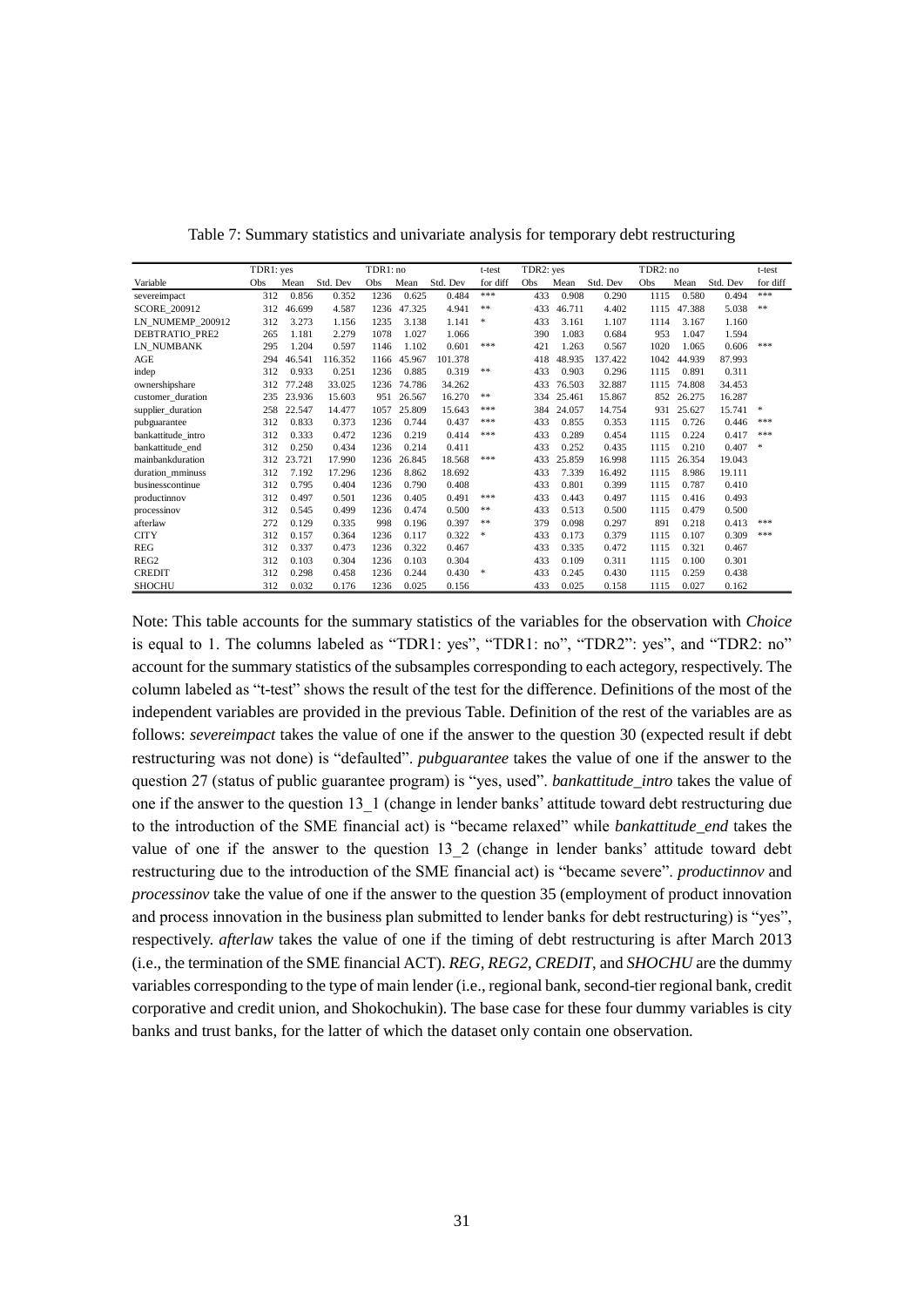|                              | Probit Estimates (A dummy variable for temporary debt restructuring) |                     |           |                     |  |  |  |  |  |  |  |  |
|------------------------------|----------------------------------------------------------------------|---------------------|-----------|---------------------|--|--|--|--|--|--|--|--|
|                              |                                                                      | TDR1                |           | TDR <sub>2</sub>    |  |  |  |  |  |  |  |  |
| <b>Independent Variables</b> | dy/dx                                                                | Robust<br>Std. Err. | dy/dx     | Robust<br>Std. Err. |  |  |  |  |  |  |  |  |
| severeimpact                 | 0.1173                                                               | ***<br>0.030        | 0.2313    | ***<br>0.033        |  |  |  |  |  |  |  |  |
| <b>SCORE 200912</b>          | 0.0000                                                               | 0.003               | $-0.0033$ | 0.004               |  |  |  |  |  |  |  |  |
| LN_NUMEMP_200912             | 0.0162                                                               | 0.014               | $-0.0308$ | 0.018               |  |  |  |  |  |  |  |  |
| DEBTRATIO_PRE2               | 0.0128                                                               | 0.014               | $-0.0196$ | 0.014               |  |  |  |  |  |  |  |  |
| LN NUMBANK                   | 0.0600                                                               | ***<br>0.023        | 0.1479    | ***<br>0.028        |  |  |  |  |  |  |  |  |
| <b>AGE</b>                   | $-0.0002$                                                            | 0.000               | 0.0018    | 0.001               |  |  |  |  |  |  |  |  |
| indep                        | 0.0226                                                               | 0.048               | 0.0150    | 0.060               |  |  |  |  |  |  |  |  |
| ownershipshare               | 0.0007                                                               | 0.000               | $-0.0003$ | 0.001               |  |  |  |  |  |  |  |  |
| customer_duration            | 0.0003                                                               | 0.001               | 0.0003    | 0.001               |  |  |  |  |  |  |  |  |
| supplier_duration            | $-0.0010$                                                            | 0.001               | $-0.0015$ | 0.001               |  |  |  |  |  |  |  |  |
| pubguarantee                 | $-0.0015$                                                            | 0.038               | 0.0457    | 0.044               |  |  |  |  |  |  |  |  |
| bankattitude intro           | 0.0701                                                               | **<br>0.034         | $-0.0402$ | 0.037               |  |  |  |  |  |  |  |  |
| bankattitude_end             | $-0.0211$                                                            | 0.032               | 0.0062    | 0.041               |  |  |  |  |  |  |  |  |
| mainbankduration             | $-0.0013$                                                            | 0.001               | $-0.0026$ | 0.001               |  |  |  |  |  |  |  |  |
| duration_mminuss             | $-0.0002$                                                            | 0.001               | 0.0025    | **<br>0.001         |  |  |  |  |  |  |  |  |
| businesscontinue             | $-0.0187$                                                            | 0.036               | 0.0641    | 0.040               |  |  |  |  |  |  |  |  |
| productinnov                 | 0.0142                                                               | 0.031               | $-0.0268$ | 0.038               |  |  |  |  |  |  |  |  |
| processinov                  | $-0.0286$                                                            | 0.031               | $-0.0338$ | 0.037               |  |  |  |  |  |  |  |  |
| afterlaw                     | $-0.0632$                                                            | *<br>0.033          | $-0.1169$ | **<br>0.042         |  |  |  |  |  |  |  |  |

Table 8: Estimation results for the determinants of temporary debt restructuring

(continue to the next page)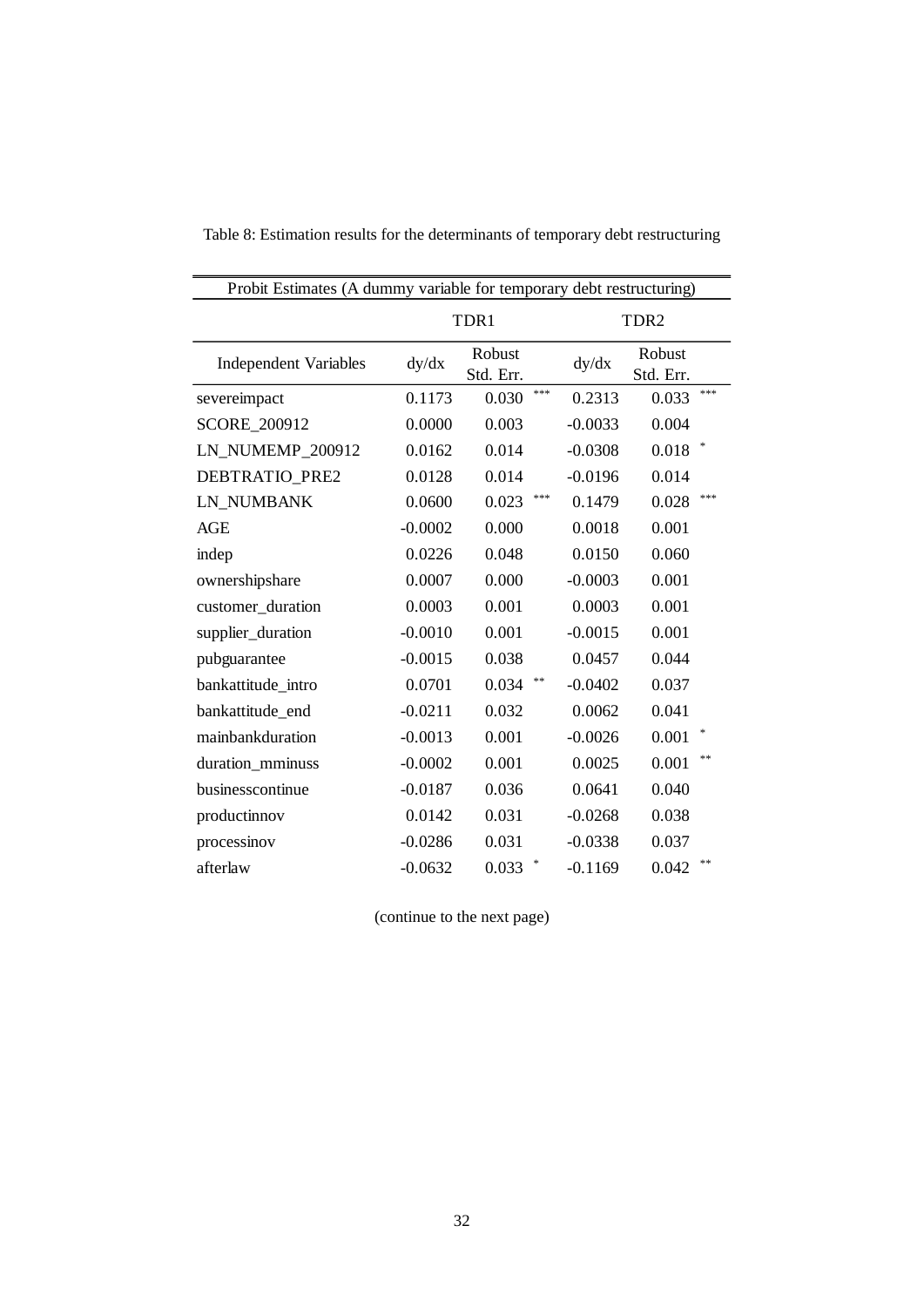| <b>REG</b>            | 0.0558    | 0.040 | $-0.0561$ | 0.043 |  |  |
|-----------------------|-----------|-------|-----------|-------|--|--|
| REG <sub>2</sub>      | 0.0160    | 0.052 | $-0.0736$ | 0.052 |  |  |
| <b>CREDIT</b>         | 0.0542    | 0.044 | $-0.0630$ | 0.046 |  |  |
| <b>SHOCHU</b>         | 0.0227    | 0.077 | 0.0007    | 0.099 |  |  |
| No. of Obs.           | 820       |       | 820       |       |  |  |
| Wald Chi <sub>2</sub> | 65.48     |       | 105.67    |       |  |  |
| Prob > Chi2           | 0.0000    |       | 0.0000    |       |  |  |
| Pseudo R <sub>2</sub> | 0.0780    |       | 0.1267    |       |  |  |
| Log Likelihood        | $-377.04$ |       | $-444.62$ |       |  |  |

#### (continue from the previous page)

Note: The dependent variable is either the dummy variable taking a value of one when TDR=1 or TDR2=1. The estimation uses the observation with *Choice* = 1. Definitions of the most of the independent variables are provided in the previous Table. Definition of the rest of the variables are as follows: *severeimpact* takes the value of one if the answer to the question 30 (expected result if debt restructuring was not done) is "defaulted". *pubguarantee* takes the value of one if the answer to the question 27 (status of public guarantee program) is "yes, used". *bankattitude\_intro* takes the value of one if the answer to the question 13\_1 (change in lender banks' attitude toward debt restructuring due to the introduction of the SME financial act) is "became relaxed" while *bankattitude\_end* takes the value of one if the answer to the question 13\_2 (change in lender banks' attitude toward debt restructuring due to the introduction of the SME financial act) is "became severe". *productinnov* and *processinov* take the value of one if the answer to the question 35 (employment of product innovation and process innovation in the business plan submitted to lender banks for debt restructuring) is "yes", respectively. *afterlaw* takes the value of one if the timing of debt restructuring is after March 2013 (i.e., the termination of the SME financial ACT). *REG, REG2*, *CREDIT*, and *SHOCHU* are the dummy variables corresponding to the type of main lender (i.e., regional bank, second-tier regional bank, credit corporative and credit union, and Shokochukin). The base case for these four dummy variables is city banks and trust banks, for the latter of which the dataset only contain one observation. The column labeled "dy/dx" shows the estimated marginal effect of each covariate. \*\*\*, \*\*, and \* denote significance at the 1%, 5%, and 10% level, respectively.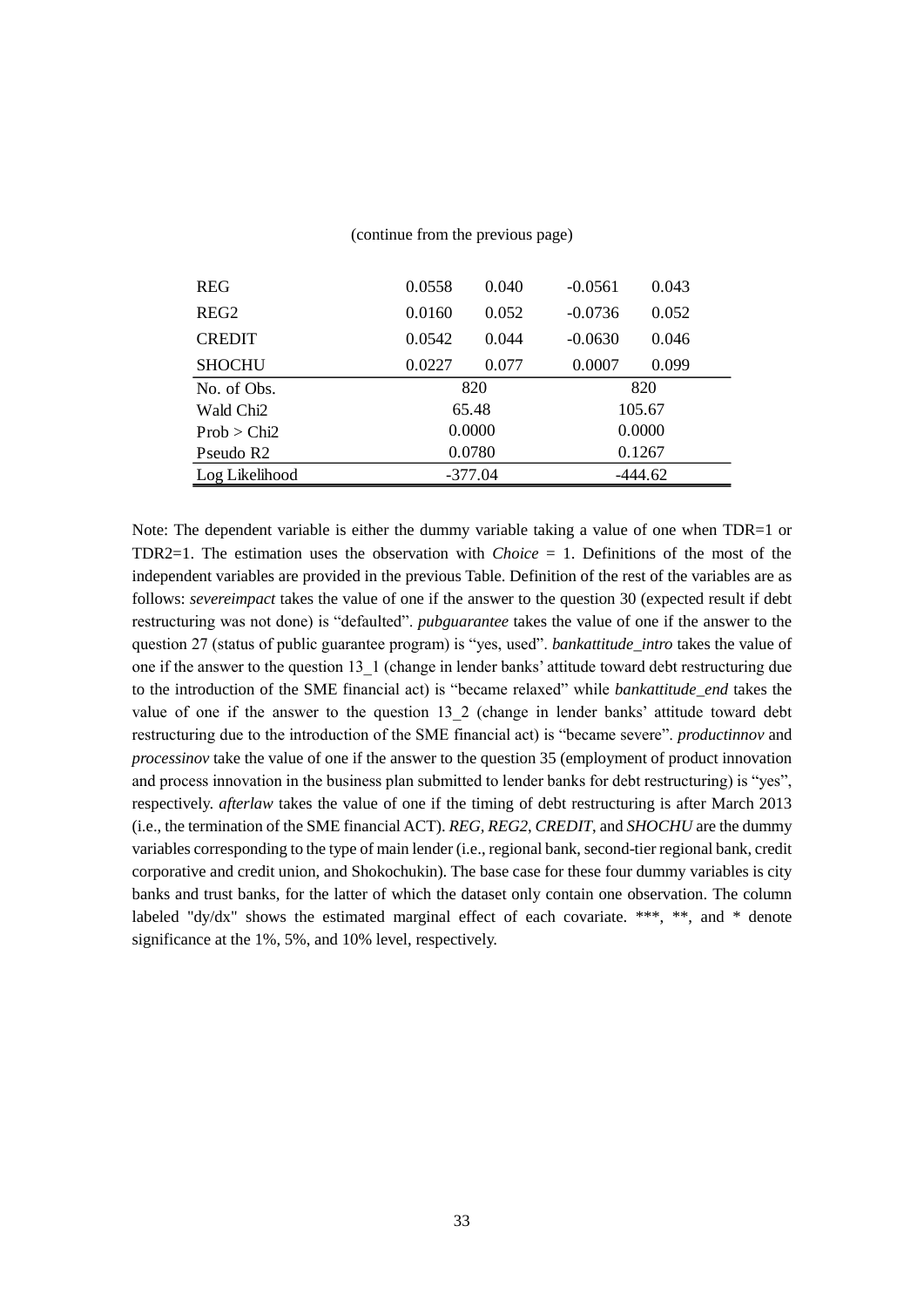| <b>Multinomial Logit Estimates</b><br>(Not approved vs. Approved with TDR=0 vs. Approved with TDR=1 (Basecase = not approved) |           |                              |              |                              |     |           |                              |           |                              |  |  |
|-------------------------------------------------------------------------------------------------------------------------------|-----------|------------------------------|--------------|------------------------------|-----|-----------|------------------------------|-----------|------------------------------|--|--|
|                                                                                                                               |           | Approved $&$ TDR1=0          |              | Approved & TDR1=1            |     |           | Approved $&$ TDR2=0          |           | Approved $& TDR2=1$          |  |  |
| <b>Independent Variables</b>                                                                                                  | dy/dx     | Delta-<br>metod<br>Std. Err. | dy/dx        | Delta-<br>metod<br>Std. Err. |     | dy/dx     | Delta-<br>metod<br>Std. Err. | dy/dx     | Delta-<br>metod<br>Std. Err. |  |  |
| <b>SCORE 200912</b>                                                                                                           | $-0.0006$ | 0.003                        | $-0.0039$    | $0.002$ **                   |     | 0.0059    | $0.003$ **                   | $-0.0044$ | 0.003                        |  |  |
| LN NUMEMP 200912                                                                                                              | $-0.0084$ | 0.014                        | 0.0208       | 0.010                        | **  | $-0.0147$ | 0.014                        | 0.0261    | $0.012$ **                   |  |  |
| DEBTRATIO PRE2                                                                                                                | 0.0063    | 0.016                        | 0.0214       | 0.011                        |     | $-0.0145$ | 0.013                        | 0.0187    | 0.012                        |  |  |
| LN NUMBANK                                                                                                                    | $-0.0217$ | 0.027                        | 0.0453       | $0.019$ **                   |     | $-0.0543$ | $0.026$ **                   | 0.0542    | $0.024$ **                   |  |  |
| AGE                                                                                                                           | 0.0002    | 0.000                        | $-0.0002$    | 0.000                        |     | 0.0002    | 0.000                        | $-0.0002$ | 0.000                        |  |  |
| indep                                                                                                                         | 0.0004    | 0.050                        | 0.0370       | 0.041                        |     | $-0.0119$ | 0.051                        | 0.0453    | 0.050                        |  |  |
| ownershipshare                                                                                                                | $-0.0001$ | 0.000                        | 0.0004       | 0.000                        |     | $-0.0002$ | 0.000                        | 0.0005    | 0.000                        |  |  |
| customer duration                                                                                                             | 0.0002    | 0.001                        | 0.0007       | 0.001                        |     | 0.0000    | 0.001                        | 0.0010    | 0.001                        |  |  |
| supplier_duration                                                                                                             | $-0.0002$ | 0.001                        | $-0.0013$    | 0.001                        |     | 0.0011    | 0.001                        | $-0.0015$ | 0.001                        |  |  |
| bankattitude_intro                                                                                                            | $-0.0460$ | 0.034                        | 0.0771       | 0.022                        | *** | $-0.0729$ | $0.030$ **                   | 0.0866    | $0.027$ ***                  |  |  |
| bankattitude_end                                                                                                              | $-0.0111$ | 0.036                        | $-0.0180$    | 0.025                        |     | $-0.0291$ | 0.033                        | $-0.0238$ | 0.030                        |  |  |
| mainbankduration                                                                                                              | 0.0030    | ***<br>0.001                 | $-0.0007$    | 0.001                        |     | 0.0010    | 0.001                        | $-0.0015$ | 0.001                        |  |  |
| duration mminuss                                                                                                              | $-0.0011$ | 0.001                        | 0.0002       | 0.001                        |     | 0.0000    | 0.001                        | 0.0003    | 0.001                        |  |  |
| businesscontinue                                                                                                              | $-0.0161$ | 0.036                        | $-0.0201$    | 0.026                        |     | $-0.0060$ | 0.034                        | $-0.0207$ | 0.031                        |  |  |
| productinnov                                                                                                                  | 0.0046    | 0.032                        | 0.0227       | 0.024                        |     | $-0.0237$ | 0.031                        | 0.0193    | 0.029                        |  |  |
| processinov                                                                                                                   | 0.0783    | $0.032$ **                   | 0.0132       | 0.024                        |     | 0.0155    | 0.030                        | $-0.0010$ | 0.029                        |  |  |
| No. of Obs.                                                                                                                   |           |                              | 1,228        |                              |     |           |                              | 986       |                              |  |  |
| Wald Chi <sub>2</sub>                                                                                                         |           |                              | 89.36        |                              |     |           |                              | 89.4      |                              |  |  |
| Prob > Chi2                                                                                                                   |           |                              | 0.0000       |                              |     | 0.0000    |                              |           |                              |  |  |
| Pseudo R2                                                                                                                     |           |                              | 0.0392       |                              |     |           |                              | 0.0609    |                              |  |  |
| Log Likelihood                                                                                                                |           |                              | $-1083.3634$ |                              |     |           |                              | -589.0959 |                              |  |  |

Table 9: Multinomial logit estimation results for the determinants of temporary debt restructuring

Note: The table summarizes the results of two multinomial logit estimations. The dependent variable for the estimation of the first and second column is the categorical variable taking a value of 0 when debt restructuring is not approved, 1 when debt restructuring is approved and TDR1=0, and 2 when debt restructuring is approved and TDR1=1. The dependent variable for the estimation of the third and fourth column is the categorical variable taking a value of 0 when debt restructuring is not approved, 1 when debt restructuring is approved and TDR1=0, and 2 when debt restructuring is approved and TDR1=1. In both cases, we use the sample of *Choice* = 1, 2, 3, and 4. Definitions of the most of the independent variables are provided in the previous Table and its footnote. The column labeled "dy/dx" shows the estimated marginal effect of each covariate. \*\*\*, \*\*, and \* denote significance at the 1%, 5%, and 10% level, respectively.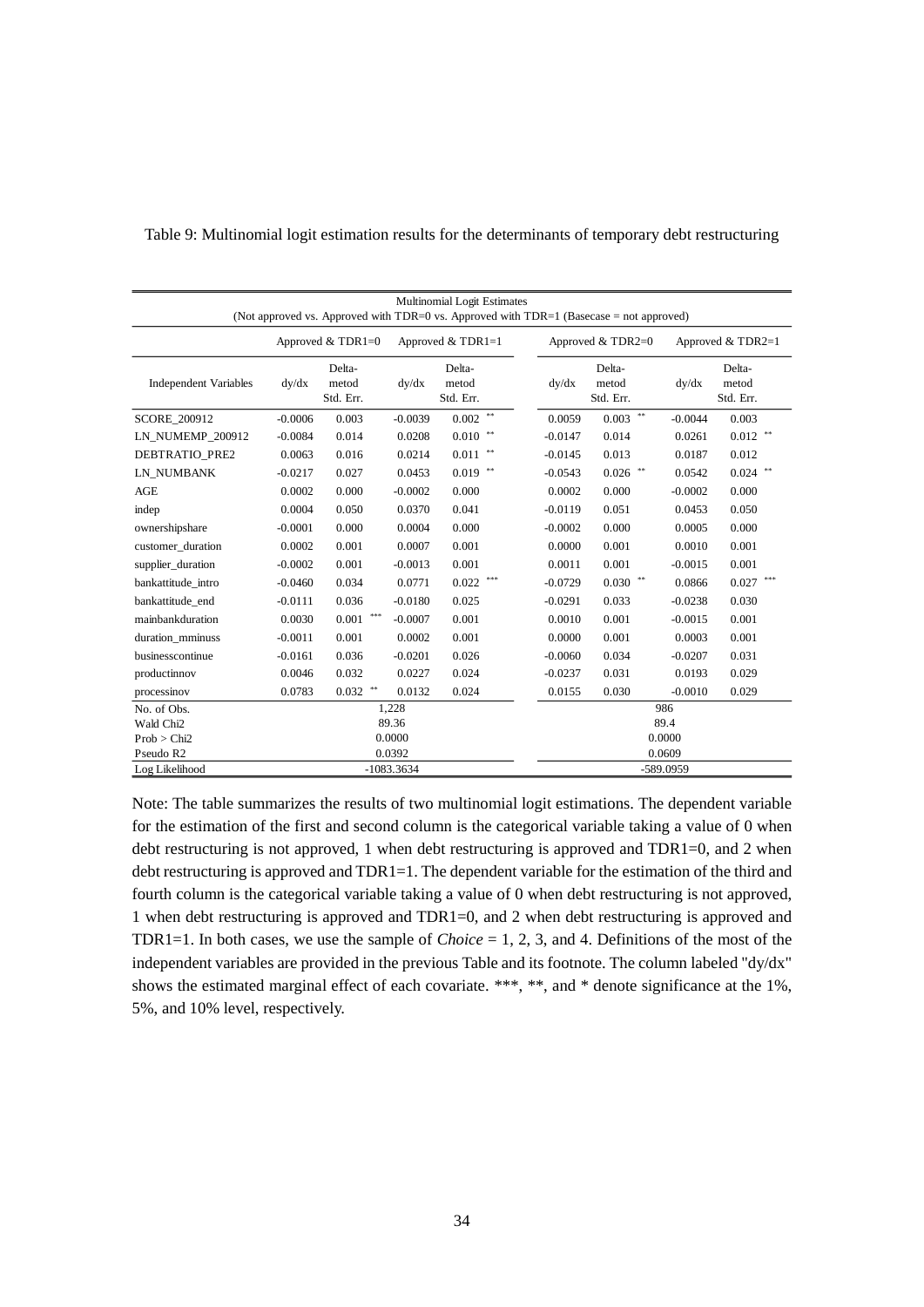| OLS estimation                                                                          |           |                     |       |           |                       |                |           |                       |     |  |  |
|-----------------------------------------------------------------------------------------|-----------|---------------------|-------|-----------|-----------------------|----------------|-----------|-----------------------|-----|--|--|
|                                                                                         |           | DID analysis        |       |           | <b>DIDID</b> analysis |                |           | <b>DIDID</b> analysis |     |  |  |
| <b>Independent Variables</b>                                                            | Coef.     | Robust<br>Std. Err. |       | Coef.     | Robust<br>Std. Err.   |                | Coef.     | Robust<br>Std. Err.   |     |  |  |
| <b>TDR</b>                                                                              | $-0.9302$ | 0.228               | ***   | $-0.9834$ | 0.239                 | ***            | $-0.5662$ | 0.463                 |     |  |  |
| <b>POST</b>                                                                             | $-0.8288$ | 0.214               | ***   | $-0.8608$ | 0.239                 |                | $-0.6502$ | 0.314                 |     |  |  |
| <b>AFTERLAW</b>                                                                         |           |                     |       | $-0.3254$ | 0.367                 | $***$          |           |                       |     |  |  |
| <b>TIMETOEND</b>                                                                        |           |                     |       |           |                       |                | $-0.0191$ | $**$<br>0.008         |     |  |  |
| <b>TDR×POST</b>                                                                         | $-1.0833$ | 0.360               | $***$ | $-0.9624$ | 0.382                 | $**$           | $-2.1418$ | 0.734                 | *** |  |  |
| <b>TDR×AFTERLAW</b>                                                                     |           |                     |       | 0.1471    | 0.944                 |                |           |                       |     |  |  |
| <b>POST × AFTERLAW</b>                                                                  |           |                     |       | 0.1577    | 0.532                 |                |           |                       |     |  |  |
| TDR×POST×AFTERLAW                                                                       |           |                     |       | $-1.3886$ | 1.351                 |                |           |                       |     |  |  |
| <b>TDR×TIMETOEND</b>                                                                    |           |                     |       |           |                       |                | $-0.0073$ | 0.015                 |     |  |  |
| <b>POST×TIMETOEND</b>                                                                   |           |                     |       |           |                       |                | $-0.0100$ | 0.012                 |     |  |  |
| TDR×POST×TIMETOEND                                                                      |           |                     |       |           |                       |                | 0.0430    | $0.024$ *             |     |  |  |
| const                                                                                   | 47.8794   | 0.142               | ***   | 47.9455   | 0.157                 | $\ast\ast\ast$ | 48.2214   | 0.215                 | *** |  |  |
| No. of Obs.                                                                             |           | 3,278               |       |           | 3,278                 |                |           | 3,278                 |     |  |  |
| $\mathbf{F}$                                                                            |           | 37.35               |       |           | 16.63                 |                |           | 18.60                 |     |  |  |
| Prob > F                                                                                |           | 0.0000              |       |           | 0.0000                |                |           | 0.0000                |     |  |  |
| R-squared                                                                               |           | 0.0344              |       |           | 0.0355                |                |           | 0.0410                |     |  |  |
| Root MSE                                                                                |           | 4.9418              |       |           | 4.9420                |                |           | 4.9280                |     |  |  |
| H0: $b(TDR \times POST) + b(TDR \times POST \times AFTERLAW) = 0$ , $Prob > F = 0.0696$ |           |                     |       |           |                       |                |           |                       |     |  |  |

|  |  | Table 10: PSM-DID estimation results |  |  |
|--|--|--------------------------------------|--|--|
|--|--|--------------------------------------|--|--|

Note: The table summarizes the results of three OLS estimations. The dataset consists of the *SCORE* on December 2009 (*POST*=0) and the latest *SCORE* for the firms experiencing temporary debt restructuring identified by TDR2 (*TDR*=1) and experiencing non-temporary debt restructuring (TDR=0). The observation used for this estimation is the ones of *Choice*=1. *AFTERLAW* is a dummy variable taking the value of one after March 2013. *TIMETOEND* is a continuous variable taking the number of months between the timing of debt restructuring and the end of the SME financial act. The column labeled "Coef." shows the estimated coefficients associated with each covariate. \*\*\*, \*\*, and \* denote significance at the 1%, 5%, and 10% level, respectively.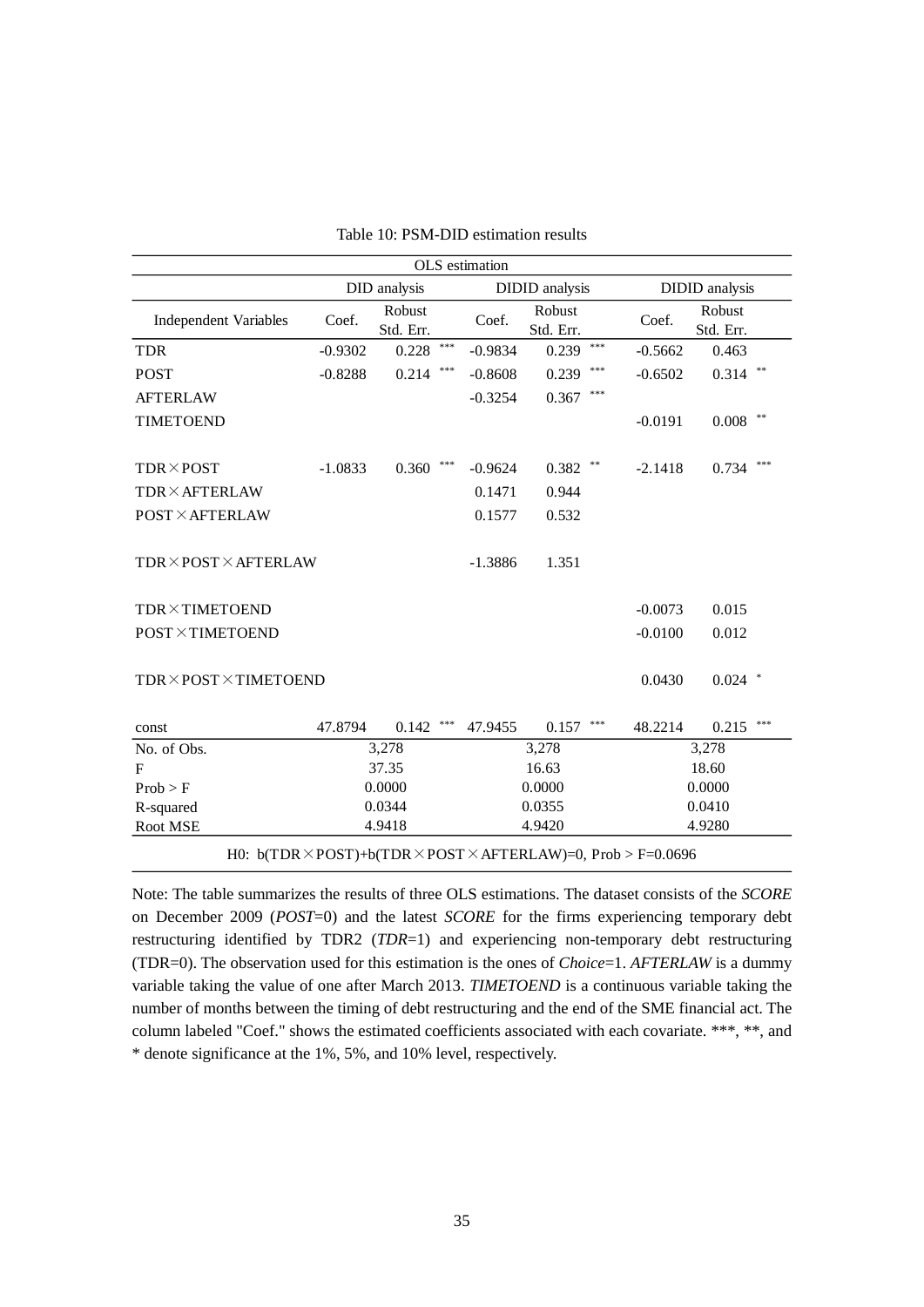|                          |                       |                     |                                                | OLS estimation      |              |                           |              |                                               |
|--------------------------|-----------------------|---------------------|------------------------------------------------|---------------------|--------------|---------------------------|--------------|-----------------------------------------------|
|                          | "Business condition"  |                     | "Banks' lending attitude"<br>"Cash management" |                     |              | "Banks' lending attitude" |              |                                               |
| Dep var:                 | Change from $2009/12$ |                     |                                                |                     |              |                           |              | Change from the initial<br>debt restructuring |
|                          | DID analysis          |                     | DID analysis                                   |                     | DID analysis |                           | DID analysis |                                               |
| Independent<br>Variables | Coef.                 | Robust<br>Std. Err. | Coef.                                          | Robust<br>Std. Err. | Coef.        | Robust<br>Std. Err.       | Coef.        | Robust<br>Std. Err.                           |
| <b>TDR</b>               | $-0.7632$             | 0.066               | 0.0653                                         | 0.068               | 0.1082       | 0.065                     | 0.1691       | ***<br>0.057                                  |
| const                    | 2.7677                | ***<br>0.036        | 2.7101                                         | ***<br>0.036        | 2.8254       | ***<br>0.035              | 2.6849       | ***<br>0.030                                  |
| No. of Obs.              | 1,640                 |                     | 1.640                                          |                     | 1,640        |                           | 1,640        |                                               |
| F                        | 1.35                  |                     | 0.92                                           |                     | 2.76         |                           | 2.76         |                                               |
| Prob > F                 | 0.2463                |                     | 0.3384                                         |                     | 0.0966       |                           |              | 0.0966                                        |
| R-squared                | 0.0008                |                     | 0.0006                                         |                     | 0.0017       |                           | 0.0017       |                                               |
| Root MSE                 | 1.2241                |                     | 1.2476                                         |                     | 1.1999       |                           |              | 1.1999                                        |

Note: The table summarizes the results of four OLS estimations. The dataset consists of the firms experiencing debt restructuring. The dependent variables are firms' subjective evaluation for the changes in "Business condition" (first column), "Cash management" (second column), and "Banks' lending attitude" (third column) between December 2009 and October 2014 as well as the change in "Banks' lending attitude" between the initial debt restructuring and October 2014. These variables are measured in the discrete numbers consisting of 1 (got better), 2 (slightly got better), 3 (unchanged), 4 (slightly got worse), and 5 (got worse). Those firms experiencing temporary debt restructuring are identified by TDR2 (*TDR*=1) and experiencing non-temporary debt restructuring (TDR=0). The observation used for this estimation is the ones of *Choice*=1. The column labeled "Coef." shows the estimated coefficients associated with each covariate. \*\*\*, \*\*, and \* denote significance at the 1%, 5%, and 10% level, respectively.